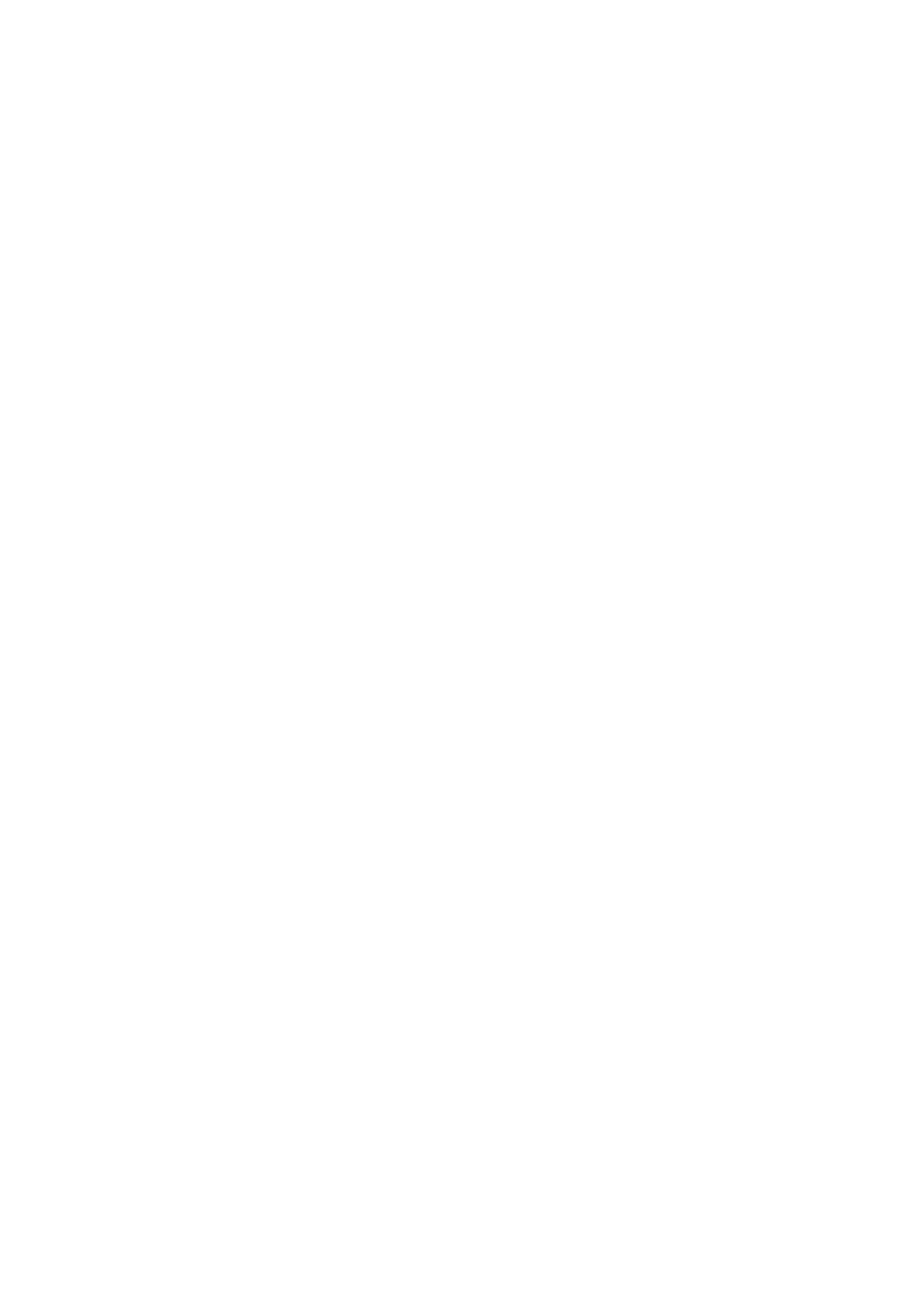# **Table of Contents**

| Preface                                                                                                                                                                                                                                                          |                      |                                                           |                                                                                                 |                                                |               |                      |                |  |  | 1              |
|------------------------------------------------------------------------------------------------------------------------------------------------------------------------------------------------------------------------------------------------------------------|----------------------|-----------------------------------------------------------|-------------------------------------------------------------------------------------------------|------------------------------------------------|---------------|----------------------|----------------|--|--|----------------|
| About This Document.                                                                                                                                                                                                                                             |                      |                                                           |                                                                                                 |                                                |               |                      |                |  |  | 1              |
| More Information.                                                                                                                                                                                                                                                |                      |                                                           |                                                                                                 |                                                |               |                      |                |  |  | 1              |
| 1 Introduction.<br>$\ddot{\phantom{a}}$                                                                                                                                                                                                                          |                      |                                                           |                                                                                                 |                                                |               |                      |                |  |  | $\mathbf{1}$   |
| 1.1 Mapping Overview                                                                                                                                                                                                                                             |                      |                                                           |                                                                                                 |                                                |               |                      |                |  |  | 1              |
| 1.2 Benefits<br>$\sim$                                                                                                                                                                                                                                           |                      |                                                           |                                                                                                 |                                                |               |                      |                |  |  | $\overline{2}$ |
| 2 Hello World Example                                                                                                                                                                                                                                            |                      |                                                           |                                                                                                 |                                                |               |                      |                |  |  | 3              |
| 2.1 Writing XML Document and Schema                                                                                                                                                                                                                              |                      |                                                           |                                                                                                 |                                                |               |                      |                |  |  | 3              |
| 2.2 Translating Schema to $C++$ .                                                                                                                                                                                                                                |                      |                                                           |                                                                                                 |                                                |               |                      |                |  |  | $\overline{4}$ |
| 2.3 Implementing Application Logic                                                                                                                                                                                                                               |                      |                                                           |                                                                                                 |                                                |               |                      |                |  |  | 6              |
| 2.4 Compiling and Running (2.4 Compiling and Running                                                                                                                                                                                                             |                      |                                                           |                                                                                                 |                                                |               |                      |                |  |  | 8              |
| 3 Parser Skeletons.<br>and the contract of the contract of the contract of the contract of the contract of the contract of the contract of                                                                                                                       |                      |                                                           |                                                                                                 |                                                |               |                      |                |  |  | 8              |
| 3.1 Implementing the Gender Parser.                                                                                                                                                                                                                              |                      |                                                           |                                                                                                 |                                                |               |                      |                |  |  | 9              |
| 3.2 Implementing the Person Parser.                                                                                                                                                                                                                              |                      |                                                           |                                                                                                 |                                                |               |                      |                |  |  | 12             |
| 3.3 Implementing the People Parser.                                                                                                                                                                                                                              |                      |                                                           |                                                                                                 |                                                |               |                      |                |  |  | 13             |
| 3.4 Connecting the Parsers Together                                                                                                                                                                                                                              |                      |                                                           |                                                                                                 |                                                |               |                      |                |  |  | 14             |
| 4 Type Maps                                                                                                                                                                                                                                                      |                      |                                                           |                                                                                                 |                                                |               |                      |                |  |  | 18             |
| 4.1 Object Model                                                                                                                                                                                                                                                 |                      |                                                           |                                                                                                 |                                                |               |                      |                |  |  | 18             |
| 4.2 Type Map File Format                                                                                                                                                                                                                                         |                      |                                                           |                                                                                                 |                                                |               |                      |                |  |  | 21             |
| 4.3 Parser Implementations .                                                                                                                                                                                                                                     |                      |                                                           |                                                                                                 |                                                |               |                      |                |  |  | 24             |
| 5 Mapping Configuration                                                                                                                                                                                                                                          |                      |                                                           |                                                                                                 |                                                |               |                      |                |  |  | 27             |
| $5.1$ C++ Standard.<br>$\mathcal{L}^{\mathcal{L}}$ . The set of the set of the set of the set of the set of the set of the set of the set of the set of the set of the set of the set of the set of the set of the set of the set of the set of the set of the s |                      |                                                           |                                                                                                 |                                                |               |                      |                |  |  | 27             |
| 5.2 Character Type and Encoding                                                                                                                                                                                                                                  |                      |                                                           |                                                                                                 |                                                |               |                      |                |  |  | 28             |
| 5.3 Underlying XML Parser                                                                                                                                                                                                                                        |                      |                                                           |                                                                                                 |                                                |               |                      |                |  |  | 28             |
| 5.4 XML Schema Validation.                                                                                                                                                                                                                                       |                      |                                                           |                                                                                                 |                                                |               |                      |                |  |  | 28             |
| 5.5 Support for Polymorphism.                                                                                                                                                                                                                                    |                      |                                                           |                                                                                                 |                                                |               |                      |                |  |  | 29             |
| 6 Built-In XML Schema Type Parsers<br>$\sim 10$                                                                                                                                                                                                                  |                      | $\mathbf{r}$ , $\mathbf{r}$ , $\mathbf{r}$ , $\mathbf{r}$ |                                                                                                 |                                                |               |                      |                |  |  | 35             |
| 6.1 OName Parser                                                                                                                                                                                                                                                 |                      |                                                           |                                                                                                 |                                                |               |                      |                |  |  | 38             |
| 6.2 NMTOKENS and IDREFS Parsers                                                                                                                                                                                                                                  |                      | $\mathbf{r} = \mathbf{r} \cdot \mathbf{r}$                |                                                                                                 |                                                |               |                      |                |  |  | 39             |
| 6.3 base64Binary and hexBinary Parsers.                                                                                                                                                                                                                          |                      |                                                           |                                                                                                 |                                                |               |                      |                |  |  | 39             |
| 6.4 Time Zone Representation                                                                                                                                                                                                                                     |                      |                                                           |                                                                                                 |                                                |               | $\ddot{\phantom{a}}$ | $\blacksquare$ |  |  | 41             |
| 6.5 date Parser<br>$\mathbb{R}^2$                                                                                                                                                                                                                                |                      |                                                           |                                                                                                 |                                                |               |                      |                |  |  | 42             |
| 6.6 dateTime Parser.                                                                                                                                                                                                                                             |                      |                                                           |                                                                                                 |                                                |               |                      |                |  |  | 43             |
| 6.7 duration Parser.<br>$\mathbf{r}$ . The set of $\mathbf{r}$<br>$\ddot{\phantom{a}}$                                                                                                                                                                           | $\ddot{\phantom{a}}$ | $\mathcal{L}(\mathcal{L}(\mathcal{L}))$                   |                                                                                                 | $\mathbf{r}$ and $\mathbf{r}$ and $\mathbf{r}$ | $\sim$ $\sim$ |                      |                |  |  | 44             |
| $6.8$ gDay Parser<br>$\sim 10^{-11}$                                                                                                                                                                                                                             | $\sim 10^{-11}$      | $\mathbb{R}^{n \times n}$                                 | $\mathbf{r} = \mathbf{r} \times \mathbf{r}$ , where $\mathbf{r} = \mathbf{r} \times \mathbf{r}$ |                                                |               |                      |                |  |  | 45             |
| 6.9 gMonth Parser<br>$\mathbf{r}$ . The set of $\mathbf{r}$<br>$\mathcal{L}^{\mathcal{A}}$ , and $\mathcal{L}^{\mathcal{A}}$ , and $\mathcal{L}^{\mathcal{A}}$                                                                                                   |                      |                                                           | $\sim$ $\sim$                                                                                   | $\mathbf{L}^{\text{max}}$                      |               |                      |                |  |  | 46             |
| 6.10 gMonthDay Parser.<br>$\mathbf{r} = \mathbf{r} + \mathbf{r} + \mathbf{r} + \mathbf{r}$                                                                                                                                                                       |                      |                                                           | $\sim 100$ km s $^{-1}$                                                                         | $\ddot{\phantom{a}}$                           |               |                      |                |  |  | 47             |
| 6.11 gYear Parser<br>$\mathbf{r}$ . $\mathbf{r}$<br>$\ddot{\phantom{a}}$                                                                                                                                                                                         |                      |                                                           |                                                                                                 |                                                |               |                      |                |  |  | 47             |
| 6.12 gYearMonth Parser                                                                                                                                                                                                                                           |                      |                                                           |                                                                                                 |                                                |               |                      |                |  |  | 48             |
| 6.13 time Parser                                                                                                                                                                                                                                                 |                      |                                                           |                                                                                                 |                                                |               |                      |                |  |  | 49             |
|                                                                                                                                                                                                                                                                  |                      |                                                           |                                                                                                 |                                                |               |                      |                |  |  |                |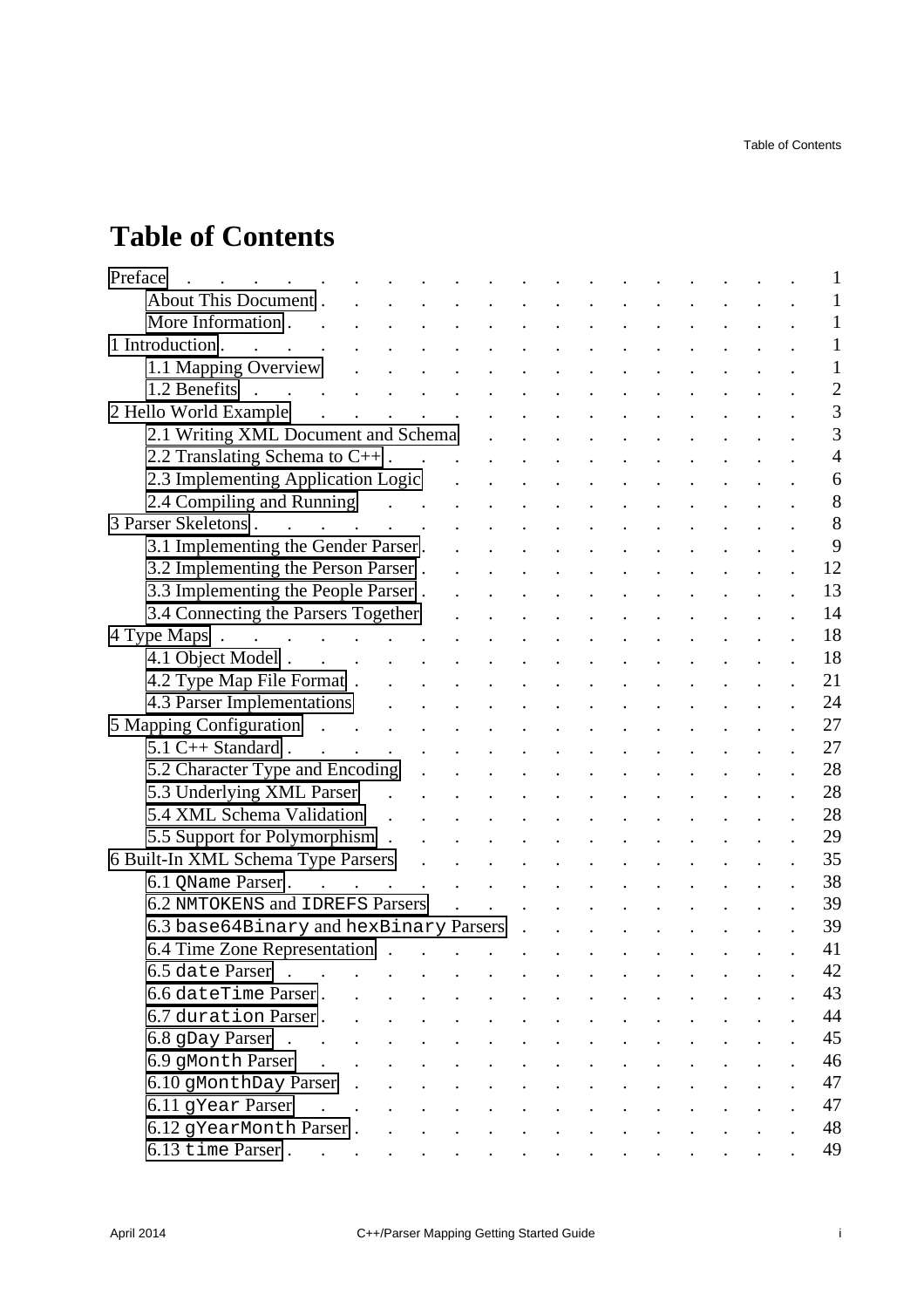Table of Contents

| 7 Document Parser and Error Handling 50                                                                                                                                                                                        |  |  |  |  |  |  |  |
|--------------------------------------------------------------------------------------------------------------------------------------------------------------------------------------------------------------------------------|--|--|--|--|--|--|--|
| 7.1 Xerces-C++ Document Parser 50                                                                                                                                                                                              |  |  |  |  |  |  |  |
| 7.2 Expat Document Parser 55                                                                                                                                                                                                   |  |  |  |  |  |  |  |
| 7.3 Error Handling (a) contract the contract of the contract of the contract of the contract of the contract of the contract of the contract of the contract of the contract of the contract of the contract of the contract o |  |  |  |  |  |  |  |
| Appendix A — Supported XML Schema Constructs 63                                                                                                                                                                                |  |  |  |  |  |  |  |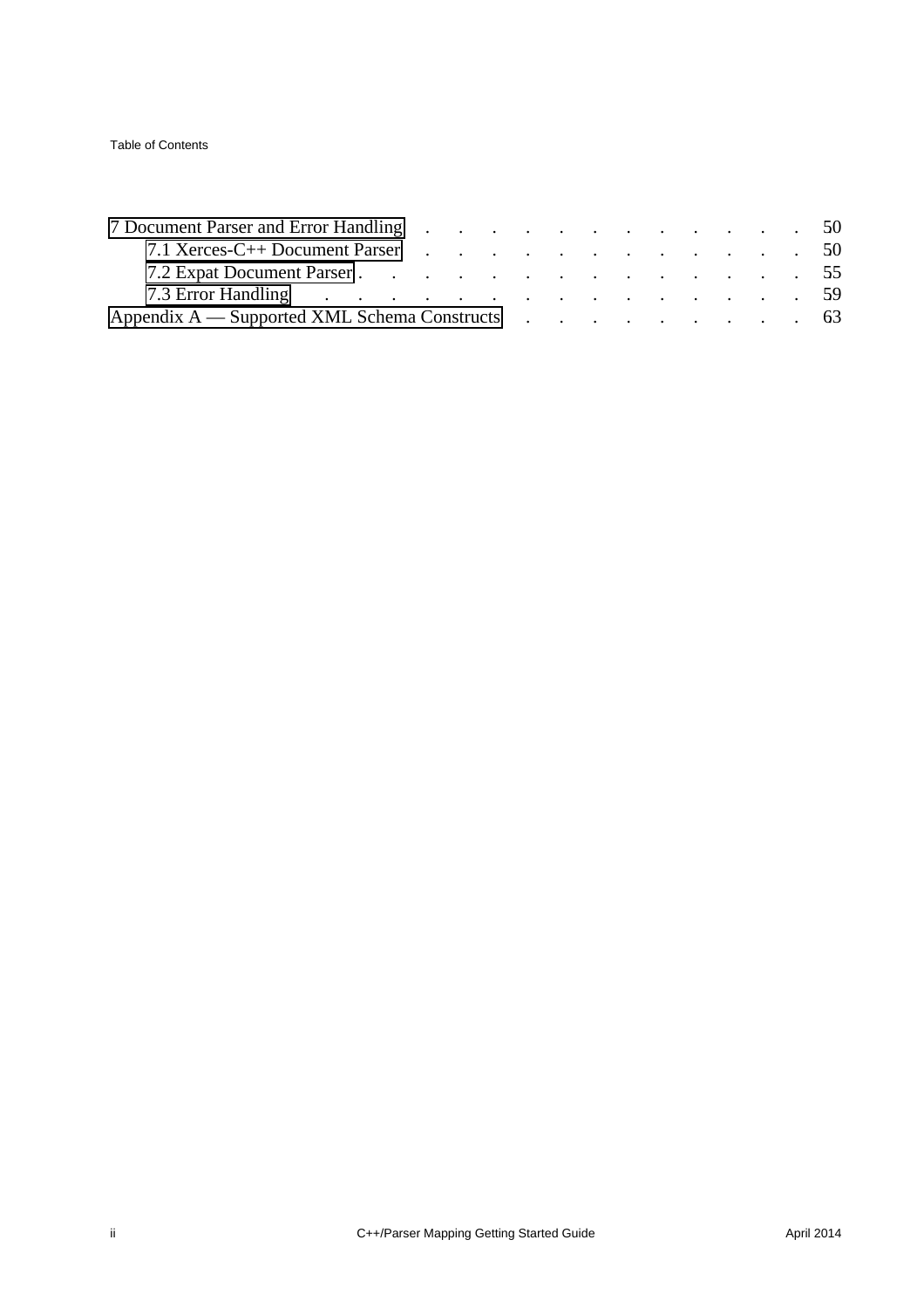#### <span id="page-4-0"></span>**Preface**

#### <span id="page-4-1"></span>**About This Document**

The goal of this document is to provide you with an understanding of the  $C++/P$ arser programming model and allow you to efficiently evaluate XSD against your project's technical requirements. As such, this document is intended for  $C_{++}$  developers and software architects who are looking for an XML processing solution. Prior experience with XML and C++ is required to understand this document. Basic understanding of XML Schema is advantageous but not expected or required.

#### <span id="page-4-2"></span>**More Information**

Beyond this guide, you may also find the following sources of information useful:

- [XSD Compiler Command Line Manual](http://www.codesynthesis.com/projects/xsd/documentation/xsd.xhtml)
- The examples/cxx/parser/ directory in the XSD distribution contains a collection of examples and a README file with an overview of each example.
- The README file in the XSD distribution explains how to compile the examples on various platforms.
- The [xsd-users](http://www.codesynthesis.com/mailman/listinfo/xsd-users) mailing list is the place to ask technical questions about XSD and the C++/Parser mapping. Furthermore, the [archives](http://www.codesynthesis.com/pipermail/xsd-users/) may already have answers to some of your questions.

## <span id="page-4-3"></span>**1 Introduction**

Welcome to CodeSynthesis XSD and the C++/Parser mapping. XSD is a cross-platform W3C XML Schema to C++ data binding compiler. C++/Parser is a W3C XML Schema to C++ mapping that represents an XML vocabulary as a set of parser skeletons which you can implement to perform XML processing as required by your application logic.

### <span id="page-4-4"></span>**1.1 Mapping Overview**

The C++/Parser mapping provides event-driven, stream-oriented XML parsing, XML Schema validation, and C++ data binding. It was specifically designed and optimized for high performance and small footprint. Based on the static analysis of the schemas, XSD generates compact, highly-optimized hierarchical state machines that combine data extraction, validation, and even dispatching in a single step. As a result, the generated code is typically 2-10 times faster than general-purpose validating XML parsers while maintaining the lowest static and dynamic memory footprints.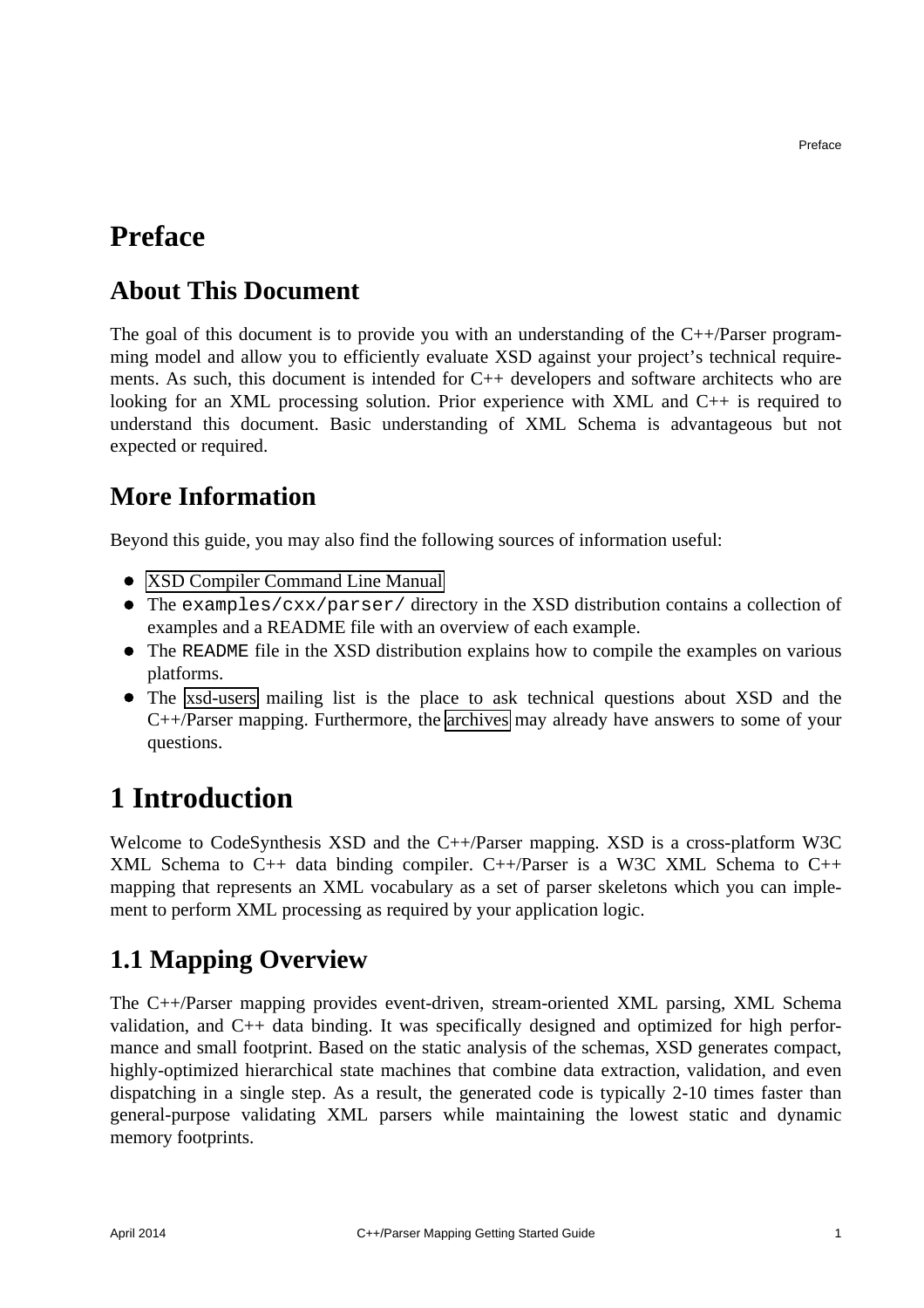To speed up application development, the C++/Parser mapping can be instructed to generate sample parser implementations and a test driver which can then be filled with the application logic code. The mapping also provides a wide range of mechanisms for controlling and customizing the generated code.

The next chapter shows how to create a simple application that uses the  $C++/P$ arser mapping to parse, validate, and extract data from a simple XML document. The following chapters show how to use the C++/Parser mapping in more detail.

#### <span id="page-5-0"></span>**1.2 Benefits**

Traditional XML access APIs such as Document Object Model (DOM) or Simple API for XML (SAX) have a number of drawbacks that make them less suitable for creating robust and maintainable XML processing applications. These drawbacks include:

- Generic representation of XML in terms of elements, attributes, and text forces an application developer to write a substantial amount of bridging code that identifies and transforms pieces of information encoded in XML to a representation more suitable for consumption by the application logic.
- String-based flow control defers error detection to runtime. It also reduces code readability and maintainability.
- Lack of type safety because the data is represented as text.
- Resulting applications are hard to debug, change, and maintain.

In contrast, statically-typed, vocabulary-specific parser skeletons produced by the C++/Parser mapping allow you to operate in your domain terms instead of the generic elements, attributes, and text. Static typing helps catch errors at compile-time rather than at run-time. Automatic code generation frees you for more interesting tasks (such as doing something useful with the information stored in the XML documents) and minimizes the effort needed to adapt your applications to changes in the document structure. To summarize, the C++/Parser mapping has the following key advantages over generic XML access APIs:

- **Ease of use.** The generated code hides all the complexity associated with recreating the document structure, maintaining the dispatch state, and converting the data from the text representation to data types suitable for manipulation by the application logic. Parser skeletons also provide a convenient mechanism for building custom in-memory representations.
- **Natural representation.** The generated parser skeletons implement parser callbacks as virtual functions with names corresponding to elements and attributes in XML. As a result, you process the XML data using your domain vocabulary instead of generic elements, attributes, and text.
- **Concise code.** With a separate parser skeleton for each XML Schema type, the application implementation is simpler and thus easier to read and understand.
- **Safety.** The XML data is delivered to parser callbacks as statically typed objects. The parser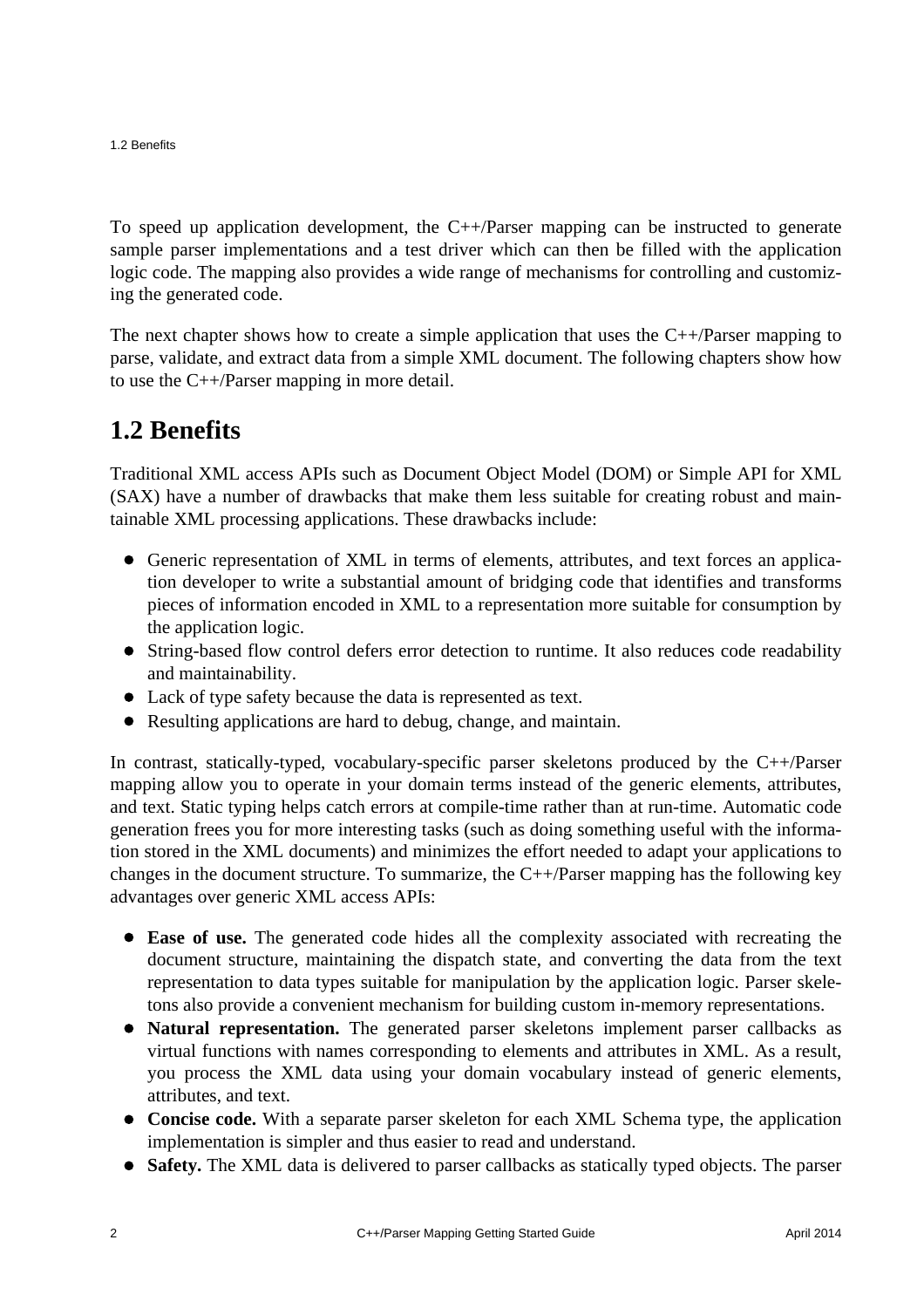callbacks themselves are virtual functions. This helps catch programming errors at compile-time rather than at runtime.

- **Maintainability.** Automatic code generation minimizes the effort needed to adapt the application to changes in the document structure. With static typing, the C++ compiler can pin-point the places in the application code that need to be changed.
- **Efficiency.** The generated parser skeletons combine data extraction, validation, and even dispatching in a single step. This makes them much more efficient than traditional architectures with separate stages for validation and data extraction/dispatch.

### <span id="page-6-0"></span>**2 Hello World Example**

In this chapter we will examine how to parse a very simple XML document using the  $XSD$ -generated  $C++/P$ arser skeletons. The code presented in this chapter is based on the hello example which can be found in the examples/cxx/parser/ directory of the XSD distribution.

#### <span id="page-6-1"></span>**2.1 Writing XML Document and Schema**

First, we need to get an idea about the structure of the XML documents we are going to process. Our hello.xml, for example, could look like this:

```
<?xml version="1.0"?>
<hello>
   <greeting>Hello</greeting>
   <name>sun</name>
   <name>moon</name>
   <name>world</name>
```
</hello>

Then we can write a description of the above XML in the XML Schema language and save it into hello.xsd:

```
<?xml version="1.0"?>
<xs:schema xmlns:xs="http://www.w3.org/2001/XMLSchema">
  <xs:complexType name="hello">
     <xs:sequence>
       <xs:element name="greeting" type="xs:string"/>
       <xs:element name="name" type="xs:string" maxOccurs="unbounded"/>
     </xs:sequence>
  </xs:complexType>
```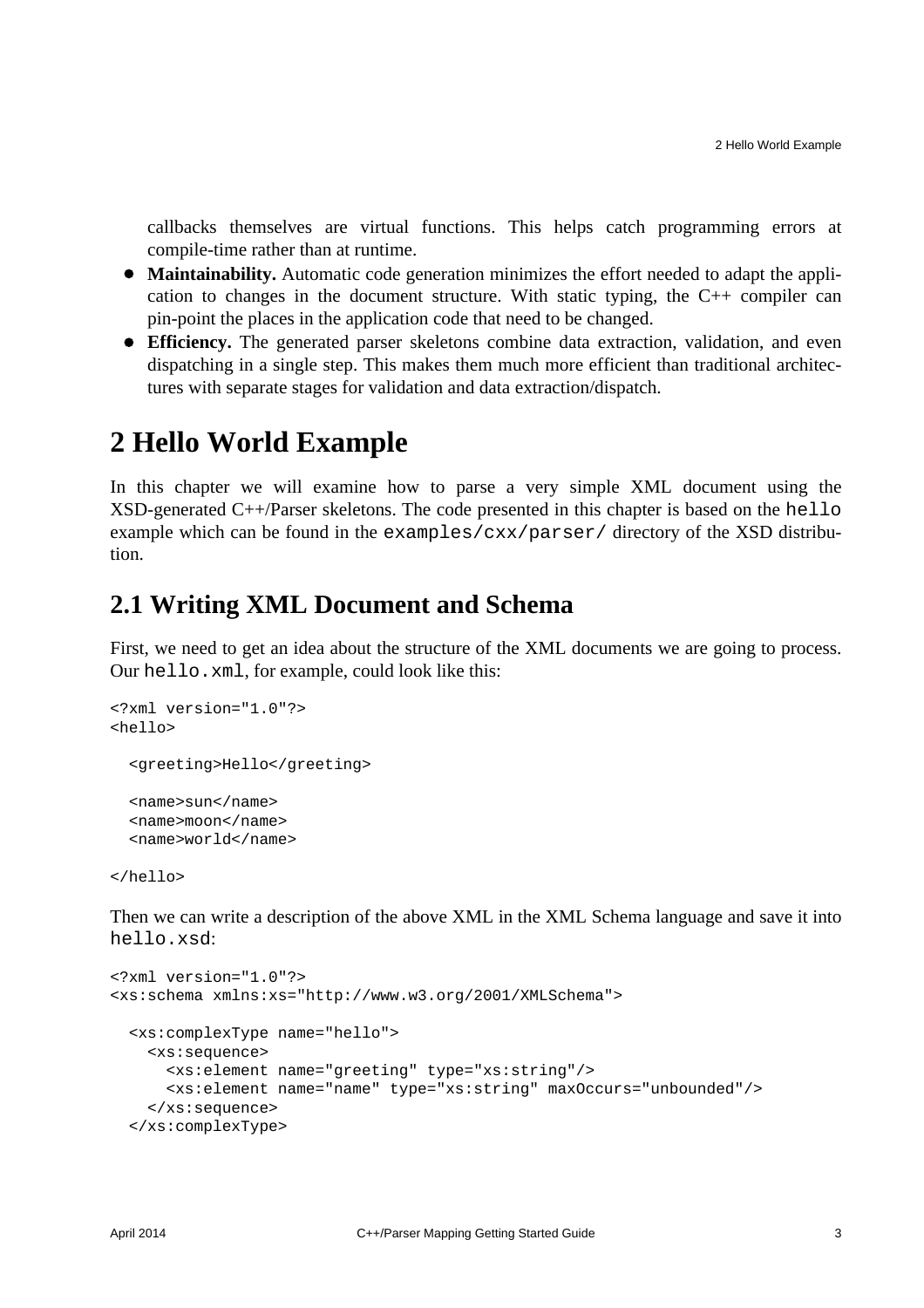2.2 Translating Schema to C++

```
 <xs:element name="hello" type="hello"/>
```
</xs:schema>

Even if you are not familiar with XML Schema, it should be easy to connect declarations in hello.xsd to elements in hello.xml. The hello type is defined as a sequence of the nested greeting and name elements. Note that the term sequence in XML Schema means that elements should appear in a particular order as opposed to appearing multiple times. The name element has its maxOccurs property set to unbounded which means it can appear multiple times in an XML document. Finally, the globally-defined hello element prescribes the root element for our vocabulary. For an easily-approachable introduction to XML Schema refer to [XML Schema Part 0: Primer.](http://www.w3.org/TR/xmlschema-0/)

The above schema is a specification of our XML vocabulary; it tells everybody what valid documents of our XML-based language should look like. The next step is to compile this schema to generate the object model and parsing functions.

#### <span id="page-7-0"></span>**2.2 Translating Schema to C++**

Now we are ready to translate our hello.xsd to  $C_{++}$  parser skeletons. To do this we invoke the XSD compiler from a terminal (UNIX) or a command prompt (Windows):

\$ xsd cxx-parser --xml-parser expat hello.xsd

The --xml-parser option indicates that we want to use Expat as the underlying XML parser (see [Section 5.3, "Underlying XML Parser"\)](#page-31-1). The XSD compiler produces two  $C_{++}$  files: hello-pskel.hxx and hello-pskel.cxx. The following code fragment is taken from hello-pskel.hxx; it should give you an idea about what gets generated:

```
class hello_pskel
{
public:
   // Parser callbacks. Override them in your implementation.
   //
   virtual void
   pre ();
   virtual void
   greeting (const std::string&);
   virtual void
   name (const std::string&);
   virtual void
  post hello ();
```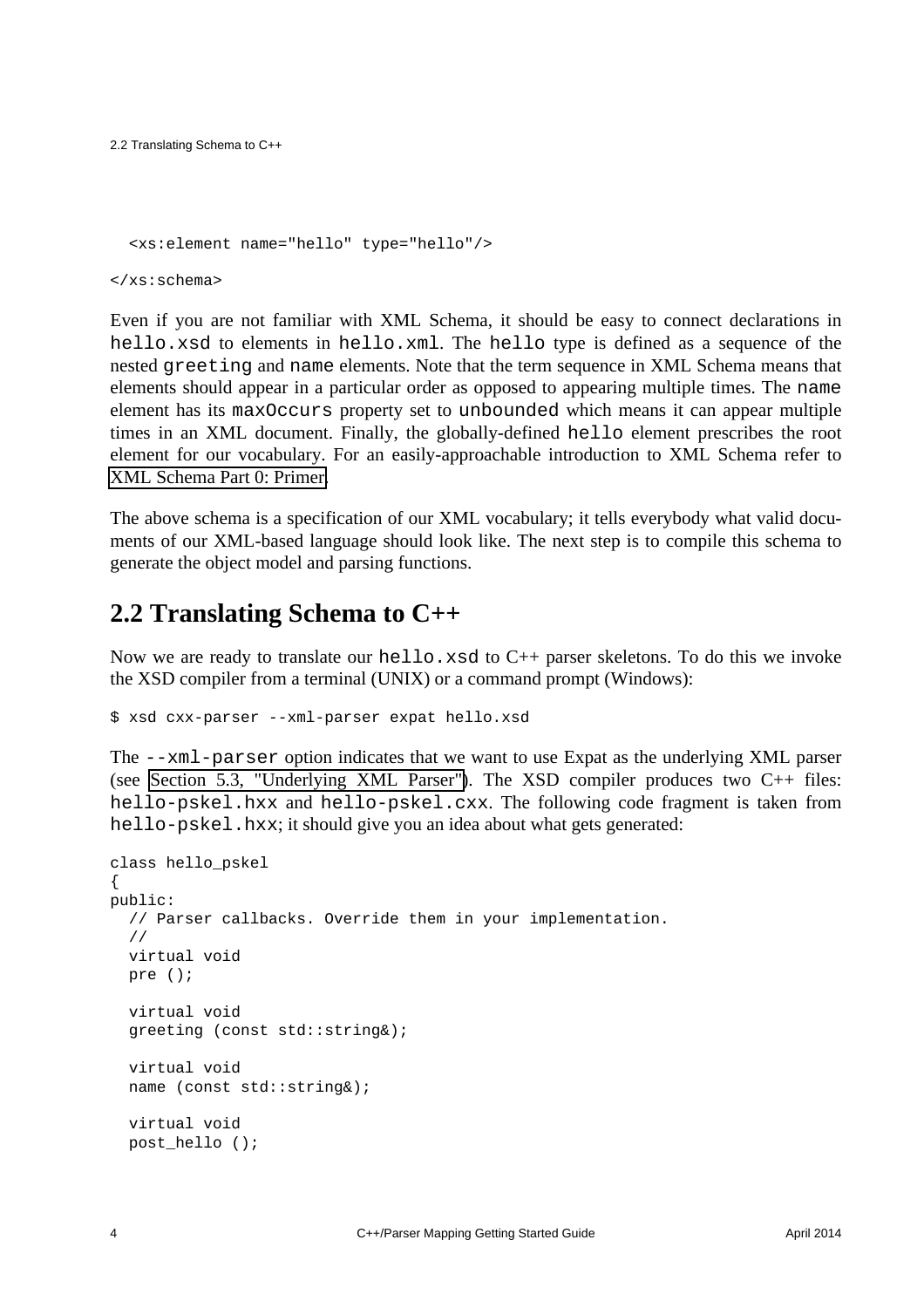```
 // Parser construction API.
   //
   void
  greeting parser (xml schema::string pskel&);
   void
  name_parser (xml_schema::string_pskel&);
   void
  parsers (xml schema::string pskel& /* greeting */,
            xml_schema::string_pskel& /* name */);
private:
   ...
};
```
The first four member functions shown above are called parser callbacks. You would normally override them in your implementation of the parser to do something useful. Let's go through all of them one by one.

The pre() function is an initialization callback. It is called when a new element of type hello is about to be parsed. You would normally use this function to allocate a new instance of the resulting type or clear accumulators that are used to gather information during parsing. The default implementation of this function does nothing.

The post\_hello() function is a finalization callback. Its name is constructed by adding the parser skeleton name to the post\_ prefix. The finalization callback is called when parsing of the element is complete and the result, if any, should be returned. Note that in our case the return type of post\_hello() is void which means there is nothing to return. More on parser return types later.

You may be wondering why the finalization callback is called post\_hello() instead of post() just like  $pre()$ . The reason for this is that finalization callbacks can have different return types and result in function signature clashes across inheritance hierarchies. To prevent this the signatures of finalization callbacks are made unique by adding the type name to their names.

The greeting() and name() functions are called when the greeting and name elements have been parsed, respectively. Their arguments are of type  $std$ : string and contain the data extracted from XML.

The last three functions are for connecting parsers to each other. For example, there is a predefined parser for built-in XML Schema type string in the XSD runtime. We will be using it to parse the contents of greeting and name elements, as shown in the next section.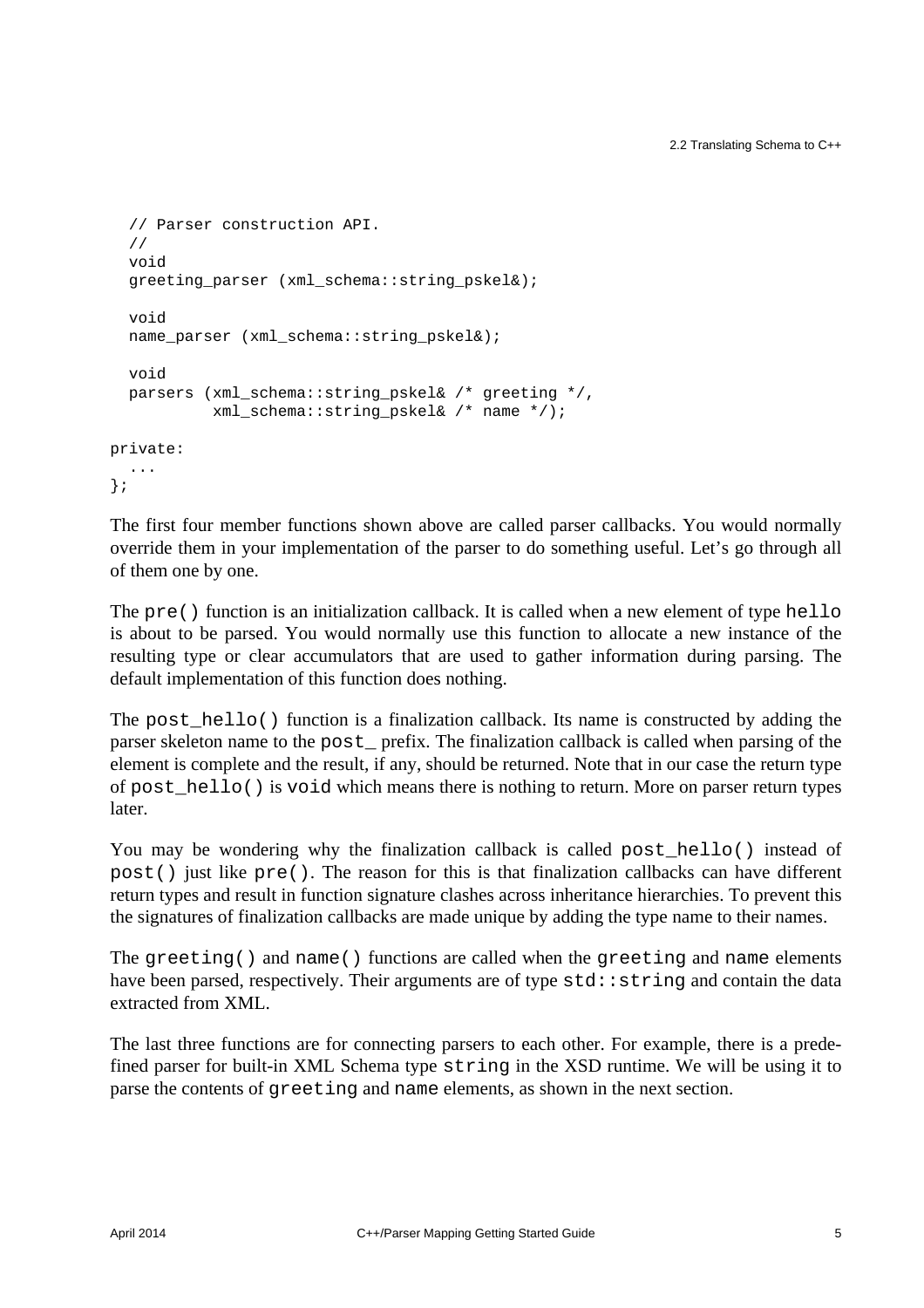2.3 Implementing Application Logic

#### <span id="page-9-0"></span>**2.3 Implementing Application Logic**

At this point we have all the parts we need to do something useful with the information stored in our XML document. The first step is to implement the parser:

```
#include <iostream>
#include "hello-pskel.hxx"
class hello_pimpl: public hello_pskel
{
public:
   virtual void
   greeting (const std::string& g)
\{ greeting_ = g;
   }
   virtual void
   name (const std::string& n)
   {
    std::cout << greeting_ << ", " << n << "!" << std::endl;
   }
private:
  std:: string greeting;
};
```
We left both  $pre()$  and post hello() with the default implementations; we don't have anything to initialize or return. The rest is pretty straightforward: we store the greeting in a member variable and later, when parsing names, use it to say hello.

An observant reader my ask what happens if the name element comes before greeting? Don't we need to make sure greeting\_ was initialized and report an error otherwise? The answer is no, we don't have to do any of this. The hello\_pskel parser skeleton performs validation of XML according to the schema from which it was generated. As a result, it will check the order of the greeting and name elements and report an error if it is violated.

Now it is time to put this parser implementation to work:

```
using namespace std;
int
main (int argc, char* argv[])
{
   try
   {
     // Construct the parser.
     //
```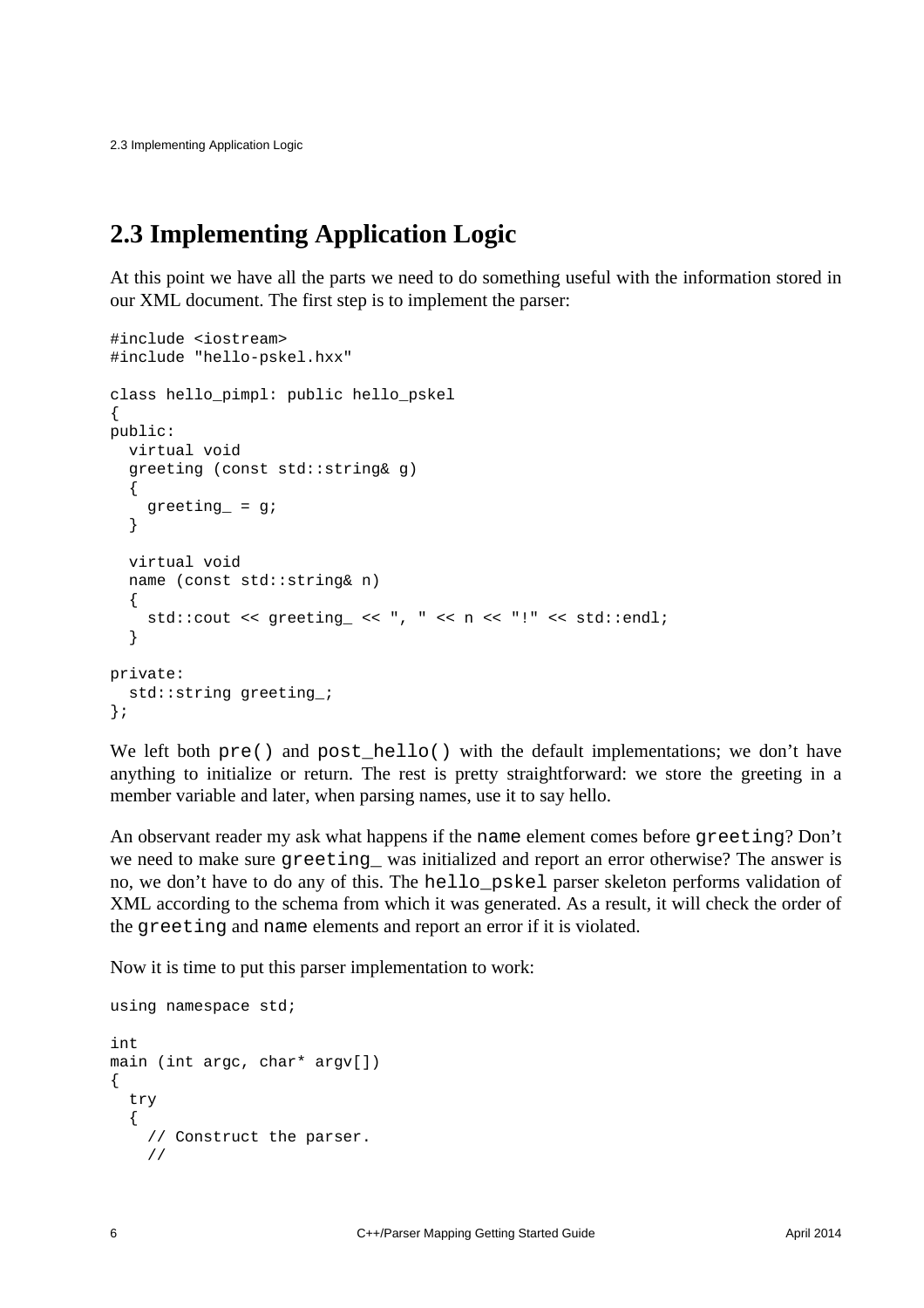```
 xml_schema::string_pimpl string_p;
   hello pimpl hello p;
   hello p.greeting parser (string p);
   hello p.name parser (string p);
     // Parse the XML instance.
     //
   xml schema::document doc p (hello p, "hello");
    hello_p.pre ();
   doc p.parse (\text{arqu}[1]);
   hello p.post hello ();
  }
  catch (const xml_schema::exception& e)
\{ cerr << e << endl;
    return 1;
  }
```
The first part of this code snippet instantiates individual parsers and assembles them into a complete vocabulary parser. xml\_schema::string\_pimpl is an implementation of a parser for built-in XML Schema type string. It is provided by the XSD runtime along with parsers for other built-in types (for more information on the built-in parsers see [Chapter 6, "Built-In XML](#page-38-0) [Schema Type Parsers"\)](#page-38-0). We use string pimpl to parse the greeting and name elements as indicated by the calls to greeting  $parser()$  and name  $parser()$ .

Then we instantiate a document parser (doc\_p). The first argument to its constructor is the parser for the root element (hello\_p in our case). The second argument is the root element name.

The final piece is the calls to  $pre()$ , parse $()$ , and post hello(). The call to parse() perform the actual XML parsing while the calls to  $pre()$  and post  $hello()$  make sure that the parser for the root element can perform proper initialization and cleanup.

While our parser implementation and test driver are pretty small and easy to write by hand, for bigger XML vocabularies it can be a substantial effort. To help with this task XSD can automatically generate sample parser implementations and a test driver from your schemas. You can request the generation of a sample implementation with empty function bodies by specifying the --generate-noop-impl option. Or you can generate a sample implementation that prints the data store in XML by using the --generate-print-impl option. To request the generation of a test driver you can use the --generate-test-driver option. For more information on these options refer to the [XSD Compiler Command Line Manual.](http://www.codesynthesis.com/projects/xsd/documentation/xsd.xhtml) The 'generated' example in the XSD distribution shows the sample implementation generation feature in action.

}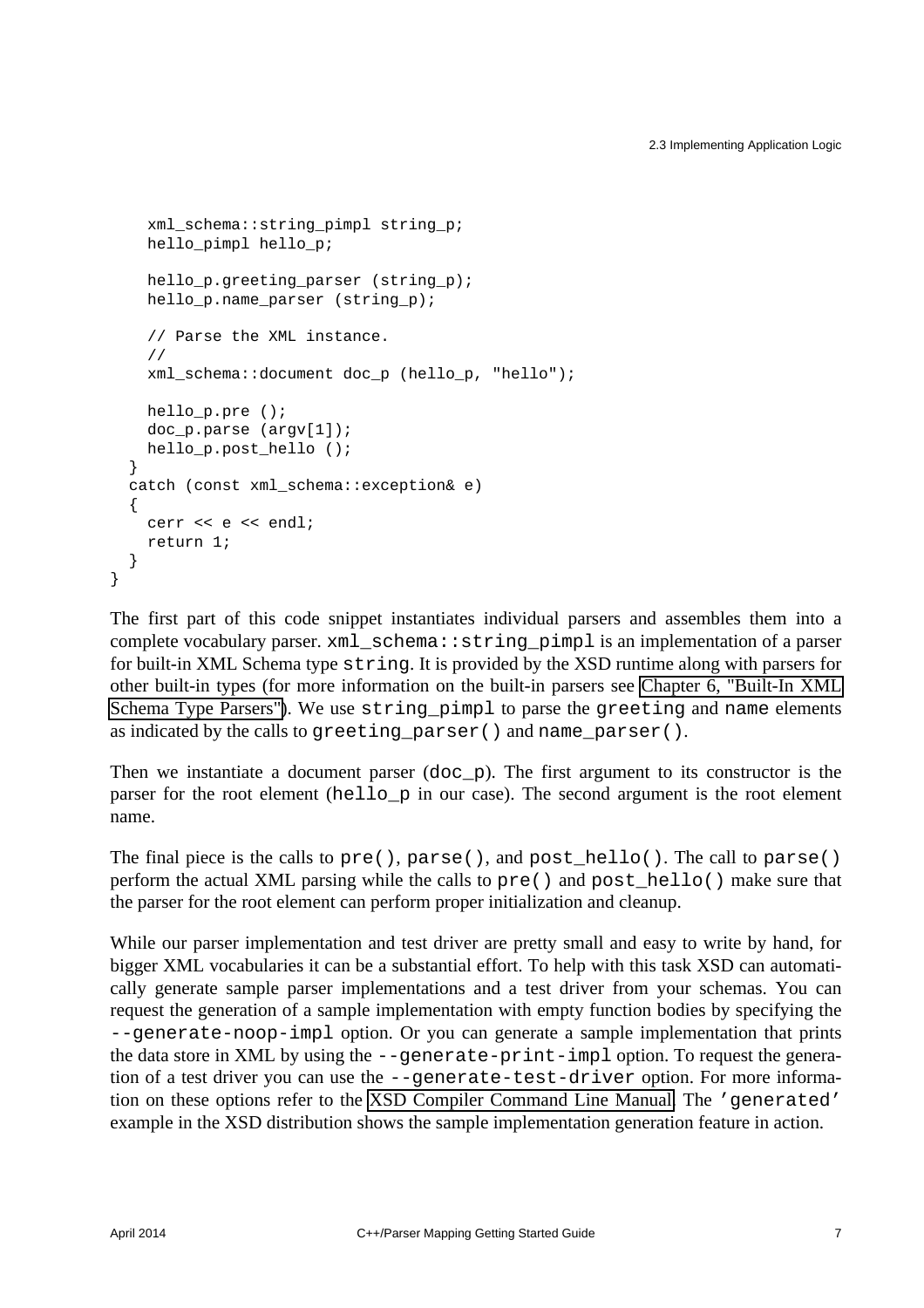3 Parser Skeletons

#### <span id="page-11-0"></span>**2.4 Compiling and Running**

After saving all the parts from the previous section in driver.cxx, we are ready to compile our first application and run it on the test XML document. On a UNIX system this can be done with the following commands:

```
$ c++ -I.../libxsd -c driver.cxx hello-pskel.cxx
$ c++ -o driver driver.o hello-pskel.o -lexpat
$ ./driver hello.xml
Hello, sun!
Hello, moon!
Hello, world!
```
Here .../libxsd represents the path to the libxsd directory in the XSD distribution. We can also test the error handling. To test XML well-formedness checking, we can try to parse hello-pskel.hxx:

```
$ ./driver hello-pskel.hxx
hello-pskel.hxx:1:0: not well-formed (invalid token)
```
We can also try to parse a valid XML but not from our vocabulary, for example hello.xsd:

```
$ ./driver hello.xsd
hello.xsd:2:0: expected element 'hello' instead of
'http://www.w3.org/2001/XMLSchema#schema'
```
### <span id="page-11-1"></span>**3 Parser Skeletons**

As we have seen in the previous chapter, the XSD compiler generates a parser skeleton class for each type defined in XML Schema. In this chapter we will take a closer look at different functions that comprise a parser skeleton as well as the way to connect our implementations of these parser skeletons to create a complete parser.

In this and subsequent chapters we will use the following schema that describes a collection of person records. We save it in people.xsd:

```
<?xml version="1.0"?>
<xs:schema xmlns:xs="http://www.w3.org/2001/XMLSchema">
  <xs:simpleType name="gender">
     <xs:restriction base="xs:string">
       <xs:enumeration value="male"/>
       <xs:enumeration value="female"/>
     </xs:restriction>
   </xs:simpleType>
  <xs:complexType name="person">
```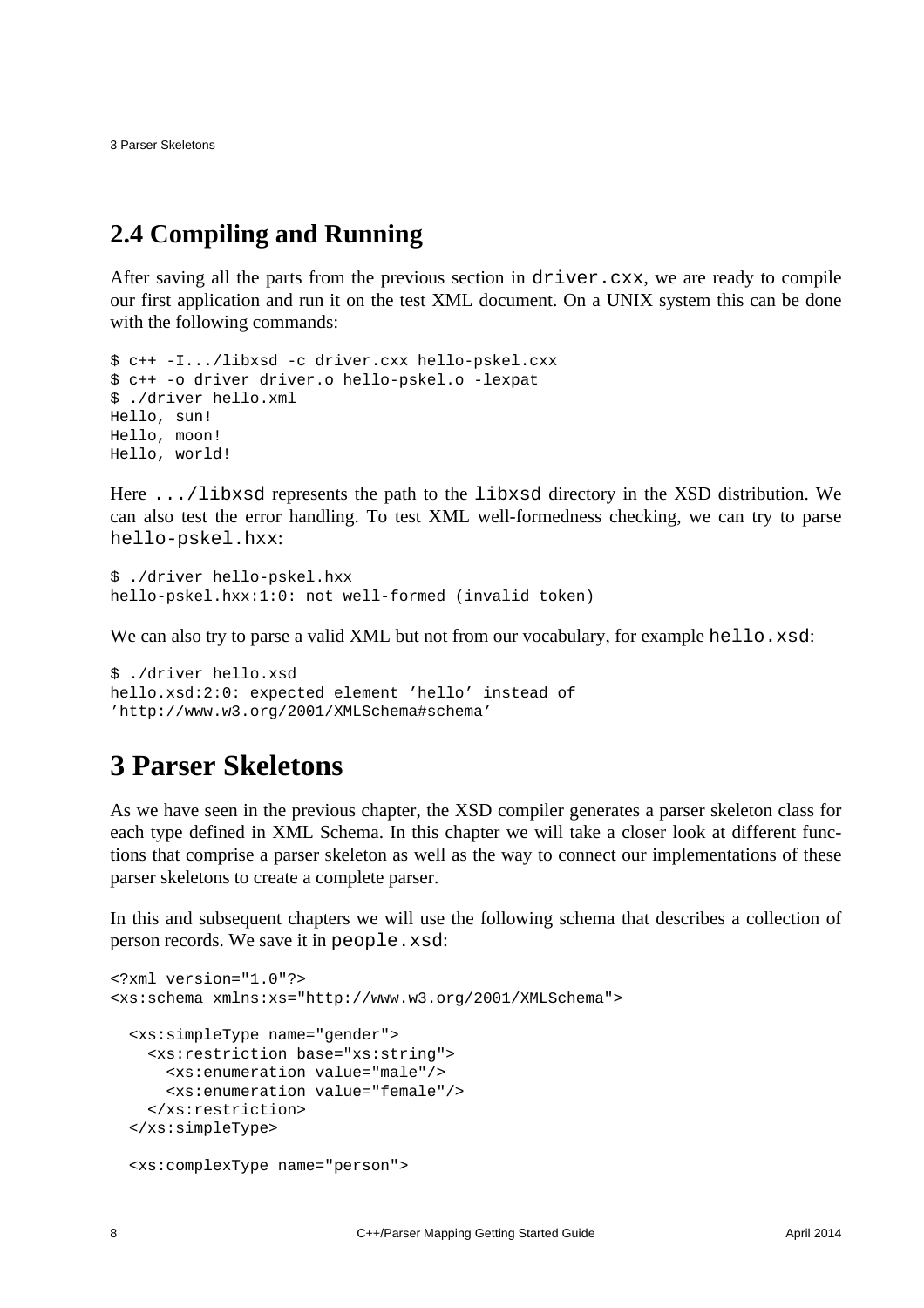```
 <xs:sequence>
       <xs:element name="first-name" type="xs:string"/>
       <xs:element name="last-name" type="xs:string"/>
       <xs:element name="gender" type="gender"/>
       <xs:element name="age" type="xs:short"/>
     </xs:sequence>
   </xs:complexType>
   <xs:complexType name="people">
     <xs:sequence>
       <xs:element name="person" type="person" maxOccurs="unbounded"/>
     </xs:sequence>
   </xs:complexType>
  <xs:element name="people" type="people"/>
</xs:schema>
```
A sample XML instance to go along with this schema is saved in people.xml:

```
<?xml version="1.0"?>
<people>
   <person>
     <first-name>John</first-name>
     <last-name>Doe</last-name>
     <gender>male</gender>
     <age>32</age>
   </person>
   <person>
     <first-name>Jane</first-name>
     <last-name>Doe</last-name>
     <gender>female</gender>
     <age>28</age>
   </person>
</people>
```
Compiling people.xsd with the XSD compiler results in three parser skeletons being generated: gender\_pskel, person\_pskel, and people\_pskel. We are going to examine and implement each of them in the subsequent sections.

#### <span id="page-12-0"></span>**3.1 Implementing the Gender Parser**

The generated gender\_pskel parser skeleton looks like this:

```
class gender_pskel: public virtual xml_schema::string_pskel
{
public:
  // Parser callbacks. Override them in your implementation.
   //
```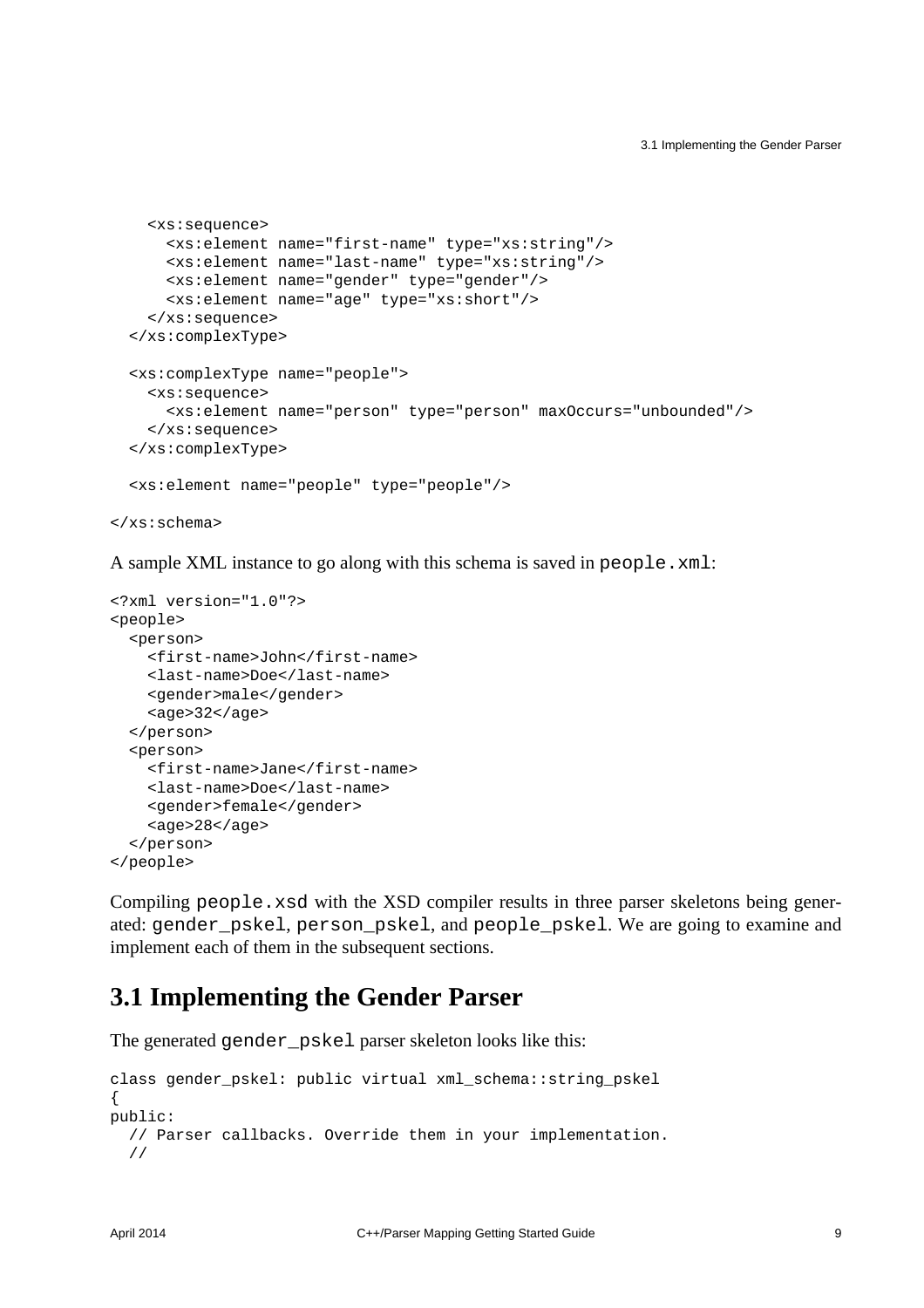```
3.1 Implementing the Gender Parser
```

```
 virtual void
  pre ();
  virtual void
 post gender ();
};
```
Notice that gender\_pskel inherits from xml\_schema::string\_skel which is a parser skeleton for built-in XML Schema type string and is predefined in the XSD runtime library. This is an example of the general rule that parser skeletons follow: if a type in XML Schema inherits from another then there will be an equivalent inheritance between the corresponding parser skeleton classes.

The pre() and post\_gender() callbacks should look familiar from the previous chapter. Let's now implement the parser. Our implementation will simply print the gender to cout:

```
class gender_pimpl: public gender_pskel,
                     public xml_schema::string_pimpl
{
public:
  virtual void
  post_gender ()
\{std::string s = post_string();
     cout << "gender: " << s << endl;
   }
};
```
While the code is quite short, there is a lot going on. First, notice that we are inheriting from gender\_pskel *and* from xml\_schema::string\_pimpl. We've encountered xml\_schema::string\_pimpl already; it is an implementation of the xml\_schema::string\_pskel parser skeleton for built-in XML Schema type string.

This is another common theme in the  $C++/Parser$  programming model: reusing implementations of the base parsers in the derived ones with the  $C++$  mixin idiom. In our case,  $string\_pimp1$ will do all the dirty work of extracting the data and we can just get it at the end with the call to post\_string().

In case you are curious, here is what xml\_schema::string\_pskel and xml\_schema::string\_pimpl look like:

```
namespace xml_schema
\left\{ \right. class string_pskel: public simple_content
   {
   public:
     virtual std::string
     post_string () = 0;
```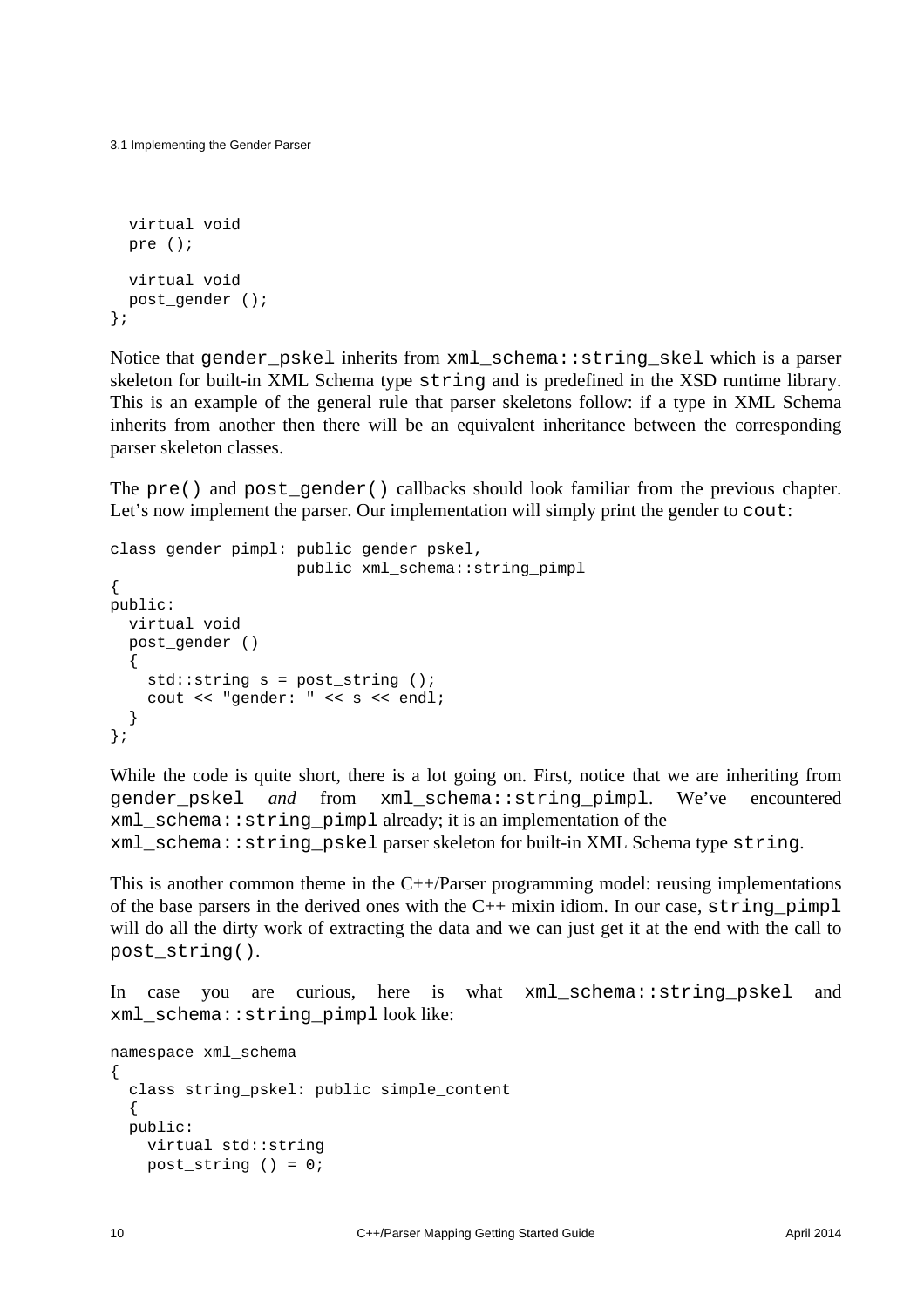```
 };
 class string pimpl: public virtual string pskel
\{ public:
    virtual void
    _pre ();
    virtual void
    characters (const xml schema::ro string&);
    virtual std::string
   post string ();
  protected:
   std:: string str ;
  };
}
```
There are three new pieces in this code that we haven't seen yet. They are the simple content class as well as the  $pre()$  and characters() functions. The simple\_content class is defined in the XSD runtime and is a base class for all parser skeletons that conform to the simple content model in XML Schema. Types with the simple content model cannot have nested elements—only text and attributes. There is also the complex\_content class which corresponds to the complex content mode (types with nested elements, for example, person from people.xsd).

The  $pre()$  function is a parser callback. Remember we talked about the  $pre()$  and post  $*($ ) callbacks in the previous chapter? There are actually two more callbacks with similar roles: \_pre() and \_post (). As a result, each parser skeleton has four special callbacks:

```
 virtual void
 pre ();
 virtual void
 _pre ();
 virtual void
 _post ();
 virtual void
 post_name ();
```
pre() and \_pre() are initialization callbacks. They get called in that order before a new instance of the type is about to be parsed. The difference between  $pre()$  and  $pre()$  is conventional: pre() can be completely overridden by a derived parser. The derived parser can also override  $pre()$  but has to always call the original version. This allows you to partition initialization into customizable and required parts.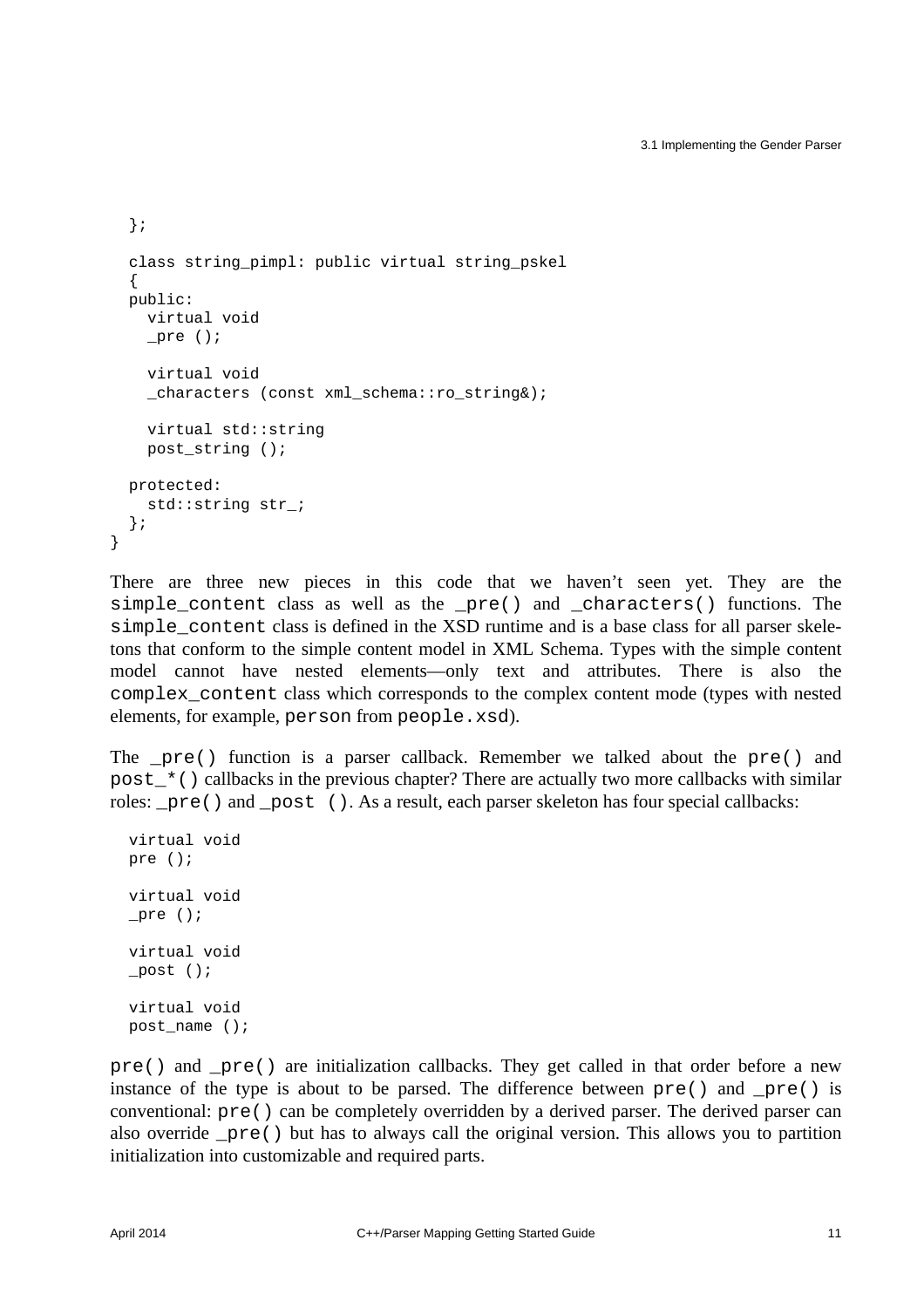3.2 Implementing the Person Parser

Similarly, \_post() and post\_name() are finalization callbacks with exactly the same semantics: post\_name() can be completely overridden by the derived parser while the original \_post() should always be called.

The final bit we need to discuss in this section is the \_characters() function. As you might have guessed, it is also a callback. A low-level one that delivers raw character content for the type being parsed. You will seldom need to use this callback directly. Using implementations for the built-in parsers provided by the XSD runtime is usually a simpler and more convenient alternative.

At this point you might be wondering why some post\_\*() callbacks, for example post string(), return some data while others, for example post gender(), have void as a return type. This is a valid concern and it will be addressed in the next chapter.

#### <span id="page-15-0"></span>**3.2 Implementing the Person Parser**

The generated person\_pskel parser skeleton looks like this:

```
class person_pskel: public xml_schema::complex_content
{
public:
  // Parser callbacks. Override them in your implementation.
   //
  virtual void
  pre ();
   virtual void
  first name (const std::string&);
   virtual void
  last name (const std::string&);
   virtual void
   gender ();
   virtual void
   age (short);
   virtual void
 post person ();
   // Parser construction API.
   //
   void
  first name parser (xml schema::string pskel&);
   void
   last_name_parser (xml_schema::string_pskel&);
```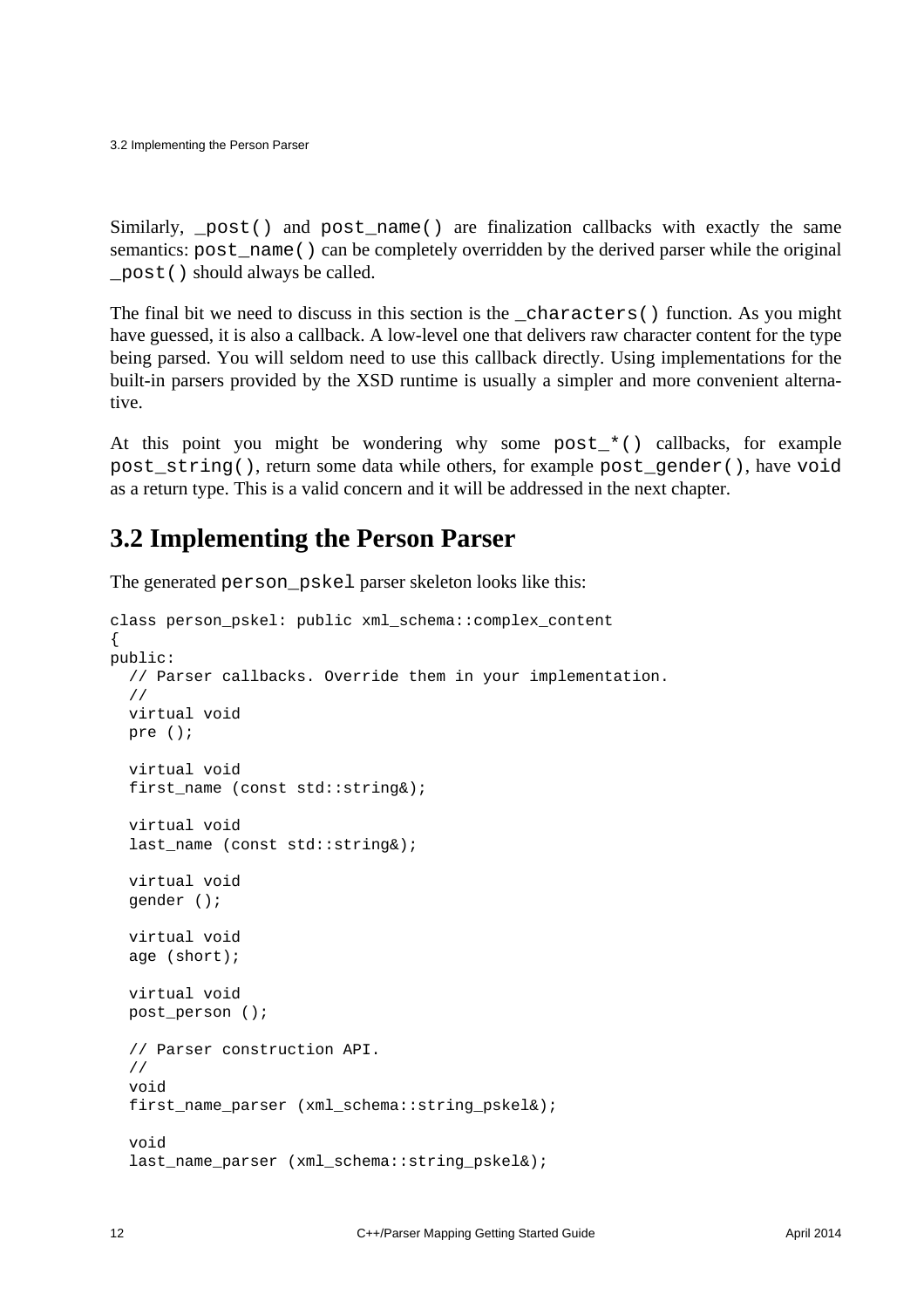```
 void
  gender_parser (gender_pskel&);
  void
 age_parser (xml_schema::short_pskel&);
  void
 parsers (xml schema::string pskel& /* first-name */,
           xml_schema::string_pskel& /* last-name */,
           gender_pskel& /* gender */,
           xml_schema::short_pskel& /* age */);
};
```
As you can see, we have a parser callback for each of the nested elements found in the person XML Schema type. The implementation of this parser is straightforward:

```
class person_pimpl: public person_pskel
{
public:
   virtual void
   first_name (const std::string& n)
   {
     cout << "first: " << f << endl;
   }
   virtual void
   last_name (const std::string& l)
   {
   cout << "last: " << l << endl;
   }
   virtual void
   age (short a)
   {
    cout << "age: " << a << endl;
   }
};
```
Notice that we didn't override the gender() callback because all the printing is done by gender\_pimpl.

#### <span id="page-16-0"></span>**3.3 Implementing the People Parser**

The generated people\_pskel parser skeleton looks like this: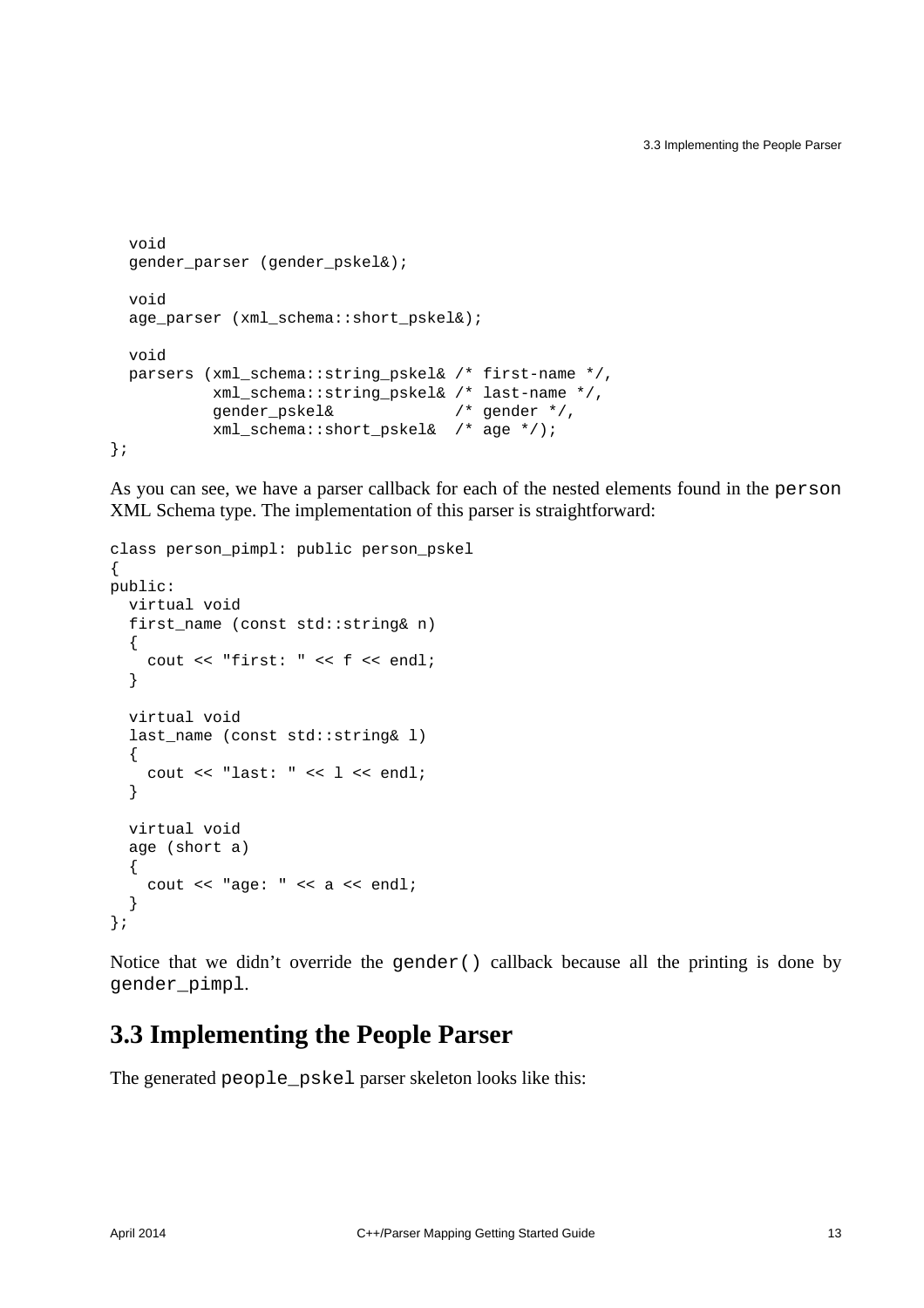3.4 Connecting the Parsers Together

```
class people_pskel: public xml_schema::complex_content
{
public:
   // Parser callbacks. Override them in your implementation.
   //
   virtual void
   pre ();
   virtual void
   person ();
   virtual void
  post people ();
   // Parser construction API.
   //
   void
   person_parser (person_pskel&);
   void
  parsers (person pskel& /* person */);
};
```
The person() callback will be called after parsing each person element. While person\_pimpl does all the printing, one useful thing we can do in this callback is to print an extra newline after each person record so that our output is more readable:

```
class people_pimpl: public people_pskel
{
public:
   virtual void
   person ()
   {
     cout << endl;
   }
};
```
Now it is time to put everything together.

#### <span id="page-17-0"></span>**3.4 Connecting the Parsers Together**

At this point we have all the individual parsers implemented and can proceed to assemble them into a complete parser for our XML vocabulary. The first step is to instantiate all the individual parsers that we will need: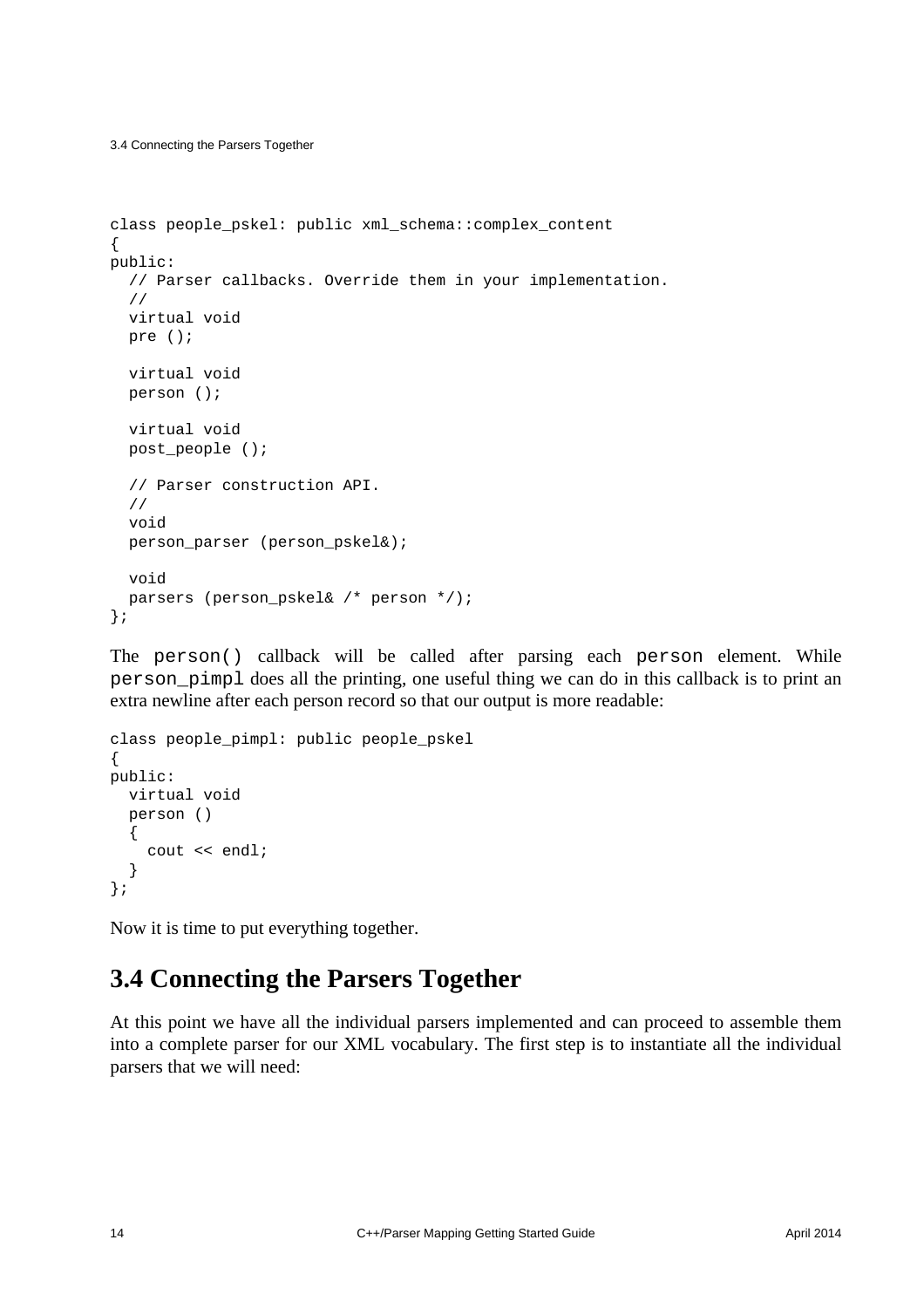```
xml schema::short pimpl short p;
xml_schema::string_pimpl string_p;
gender_pimpl gender_p;
person_pimpl person_p;
people_pimpl people_p;
```
Notice that our schema uses two built-in XML Schema types: string for the first-name and last-name elements as well as short for age. We will use predefined parsers that come with the XSD runtime to handle these types. The next step is to connect all the individual parsers. We do this with the help of functions defined in the parser skeletons and marked with the "Parser Construction API" comment. One way to do it is to connect each individual parser by calling the \*\_parser() functions:

```
person_p.first_name_parser (string_p);
person p.last name parser (string p);
person_p.gender_parser (gender_p);
person_p.age_parser (short_p);
```

```
people_p.person_parser (person_p);
```
You might be wondering what happens if you do not provide a parser by not calling one of the \*\_parser() functions. In that case the corresponding XML content will be skipped, including validation. This is an efficient way to ignore parts of the document that you are not interested in.

An alternative, shorter, way to connect the parsers is by using the parsers() functions which connects all the parsers for a given type at once:

```
person_p.parsers (string_p, string_p, gender_p, short_p);
people_p.parsers (person_p);
```
The following figure illustrates the resulting connections. Notice the correspondence between return types of the post\_\*() functions and argument types of element callbacks that are connected by the arrows.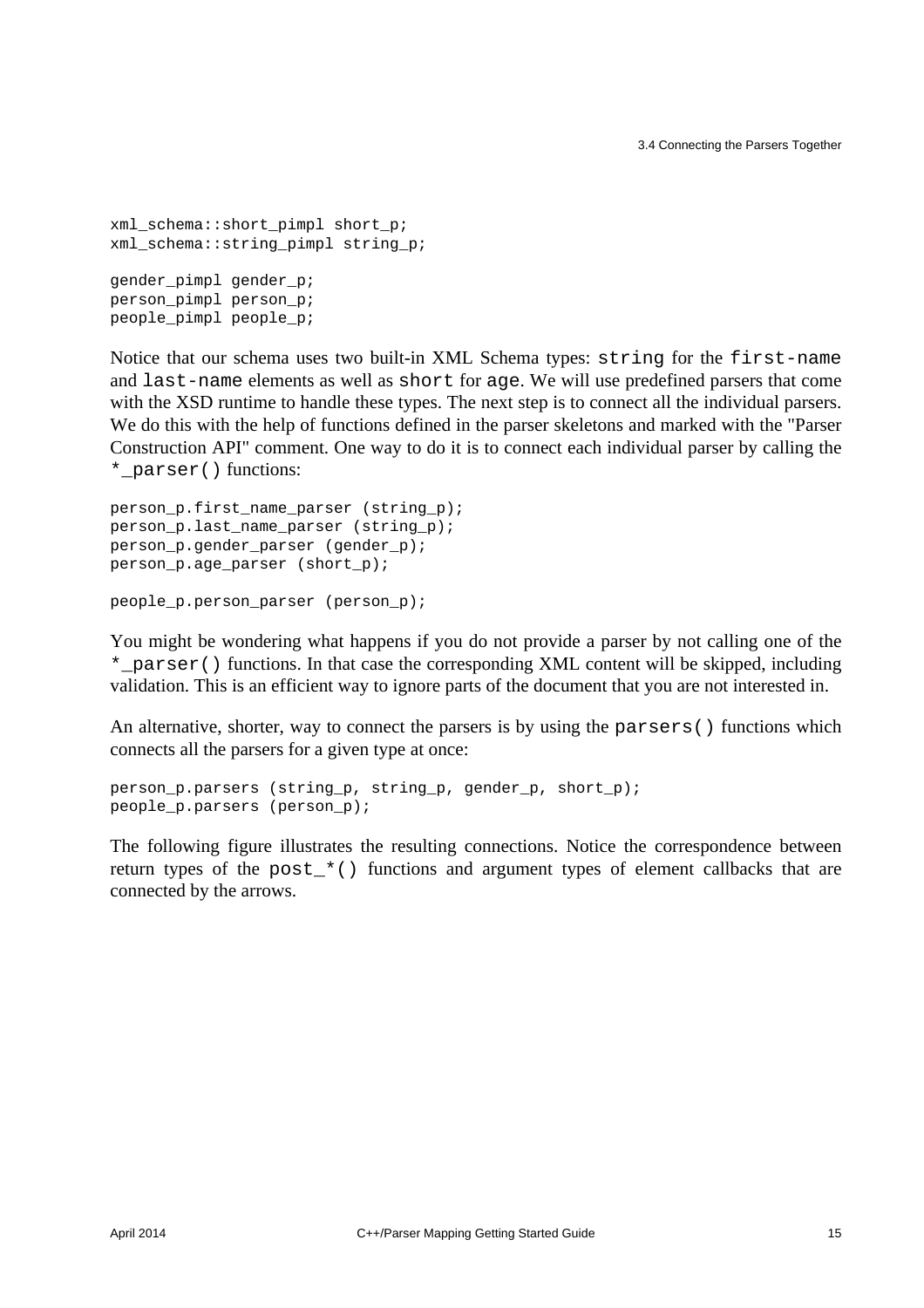3.4 Connecting the Parsers Together



The last step is the construction of the document parser and invocation of the complete parser on our sample XML instance:

```
xml_schema::document doc_p (people_p, "people");
people_p.pre ();
doc_p.parse ("people.xml");
people p.post people ();
```
Let's consider xml\_schema::document in more detail. While the exact definition of this class varies depending on the underlying parser selected, here is the common part:

```
namespace xml_schema
{
   class document
   {
   public:
     document (xml_schema::parser_base&,
               const std::string& root_element_name,
              bool polymorphic = false);
     document (xml_schema::parser_base&,
               const std::string& root_element_namespace,
               const std::string& root_element_name,
               bool polymorphic = false);
     void
     parse (const std::string& file);
     void
```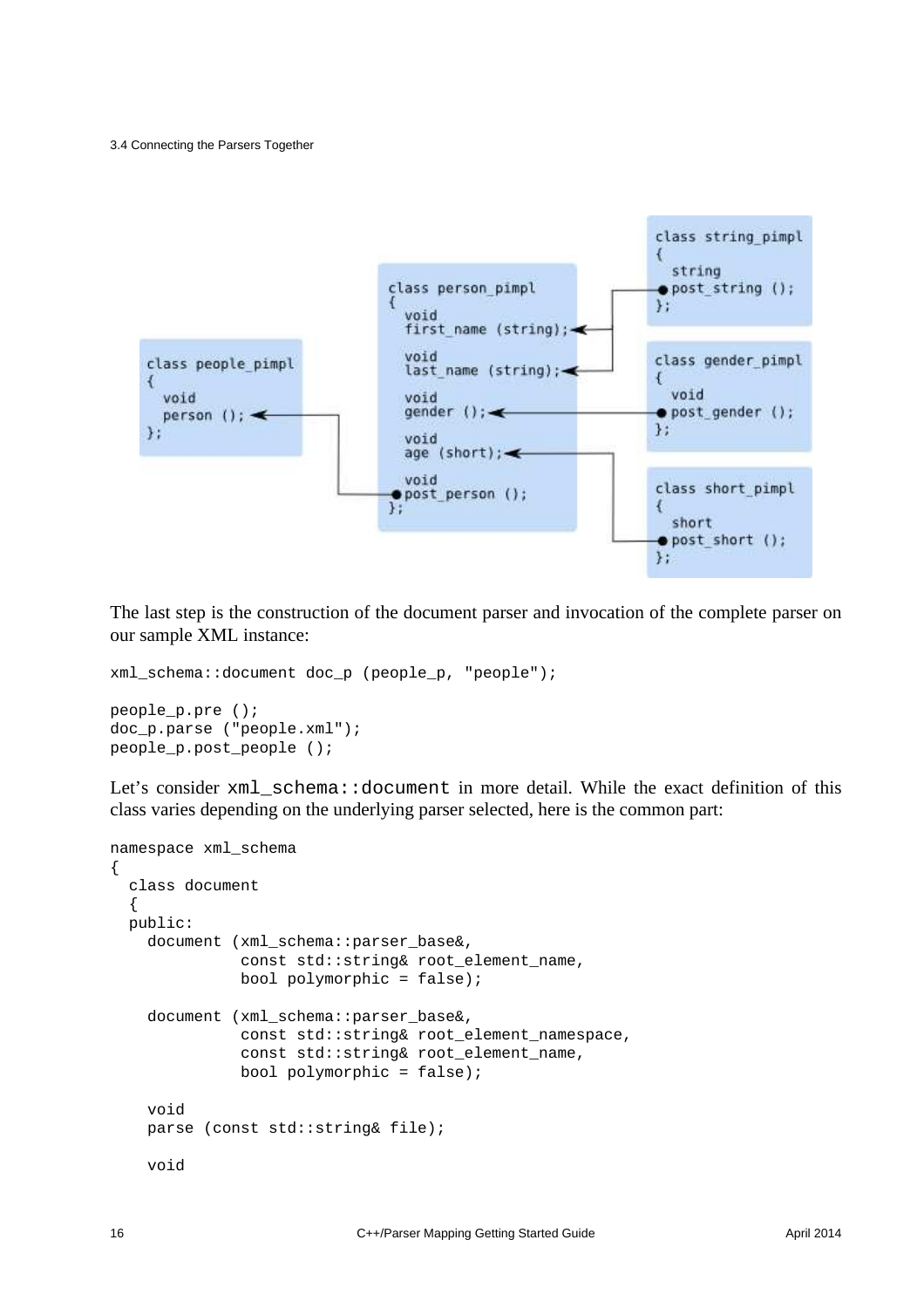```
 parse (std::istream&);
     ...
  };
}
```
xml\_schema::document is a root parser for the vocabulary. The first argument to its constructors is the parser for the type of the root element (people\_impl in our case). Because a type parser is only concerned with the element's content and not with the element's name, we need to specify the root element's name somewhere. That's what is passed as the second and third arguments to the document's constructors.

There are also two overloaded parse() functions defined in the document class (there are actually more but the others are specific to the underlying XML parser). The first version parses a local file identified by a name. The second version reads the data from an input stream. For more information on the xml schema::document class refer to [Chapter 7, "Document Parser and](#page-53-0) [Error Handling".](#page-53-0)

Let's now consider a step-by-step list of actions that happen as we parse through people.xml. The content of people.xml is repeated below for convenience.

```
<?xml version="1.0"?>
<people>
   <person>
     <first-name>John</first-name>
     <last-name>Doe</last-name>
     <gender>male</gender>
    <sub>age</sub> > 32 < /age</sub>
   </person>
   <person>
     <first-name>Jane</first-name>
     <last-name>Doe</last-name>
     <gender>female</gender>
     <age>28</age>
   </person>
</people>
```
- 1. people\_p.pre() is called from main(). We did not provide any implementation for this callback so this call is a no-op.
- 2. doc\_p.parse("people.xml") is called from main(). The parser opens the file and starts parsing its content.
- 3. The parser encounters the root element. doc\_p verifies that the root element is correct and calls \_pre() on people\_p which is also a no-op. Parsing is now delegated to people\_p.
- 4. The parser encounters the person element. people\_p determines that person\_p is responsible for parsing this element. pre() and \_pre() callbacks are called on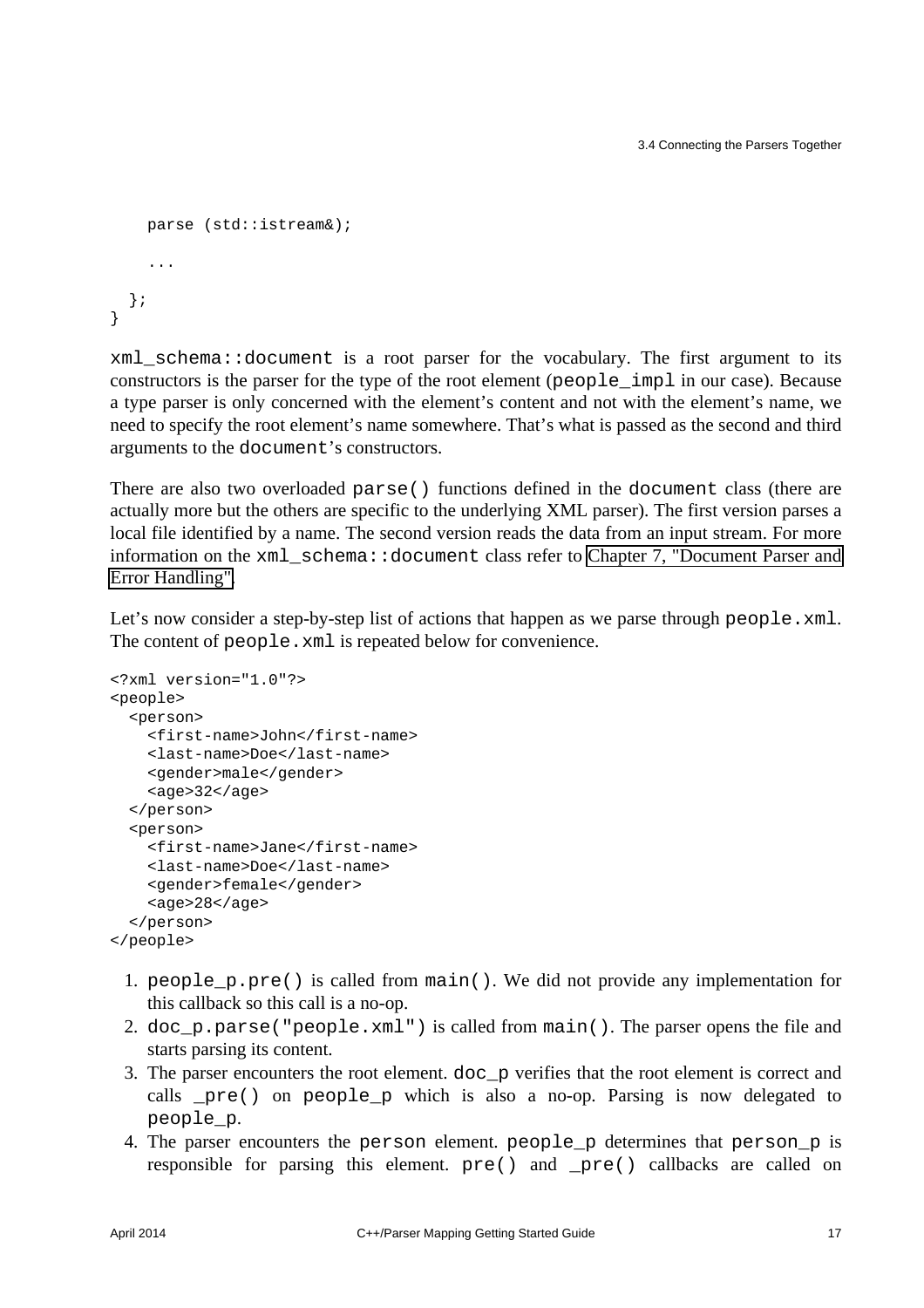4 Type Maps

person\_p. Parsing is now delegated to person\_p.

- 5. The parser encounters the  $first$ -name element. person p determines that string p is responsible for parsing this element.  $pre()$  and  $pre()$  callbacks are called on string\_p. Parsing is now delegated to string\_p.
- 6. The parser encounters character content consisting of "John". The characters() callback is called on string\_p.
- 7. The parser encounters the end of first-name element. The \_post() and post\_string() callbacks are called on string\_p. The first\_name() callback is called on person  $p$  with the return value of post\_string(). The first\_name() implementation prints "first: John" to cout. Parsing is now returned to person\_p.
- 8. Steps analogous to 5-7 are performed for the last-name, gender, and age elements.
- 9. The parser encounters the end of person element. The \_post() and post\_person() callbacks are called on person  $p$ . The person() callback is called on people  $p$ . The person() implementation prints a new line to cout. Parsing is now returned to people\_p.
- 10. Steps 4-9 are performed for the second person element.
- 11. The parser encounters the end of people element. The \_post() callback is called on people\_p. The doc\_p.parse("people.xml") call returns to main().
- 12. people\_p.post\_people() is called from main() which is a no-op.

## <span id="page-21-0"></span>**4 Type Maps**

There are many useful things you can do inside parser callbacks as they are right now. There are, however, times when you want to propagate some information from one parser to another or to the caller of the parser. One common task that would greatly benefit from such a possibility is building a tree-like in-memory object model of the data stored in XML. During execution, each individual sub-parser would create a sub-tree and return it to its *parent* parser which can then incorporate this sub-tree into the whole tree.

In this chapter we will discuss the mechanisms offered by the  $C++/P$ arser mapping for returning information from individual parsers and see how to use them to build an object model of our people vocabulary.

### <span id="page-21-1"></span>**4.1 Object Model**

An object model for our person record example could look like this (saved in the people.hxx file):

```
#include <string>
#include <vector>
enum gender
{
```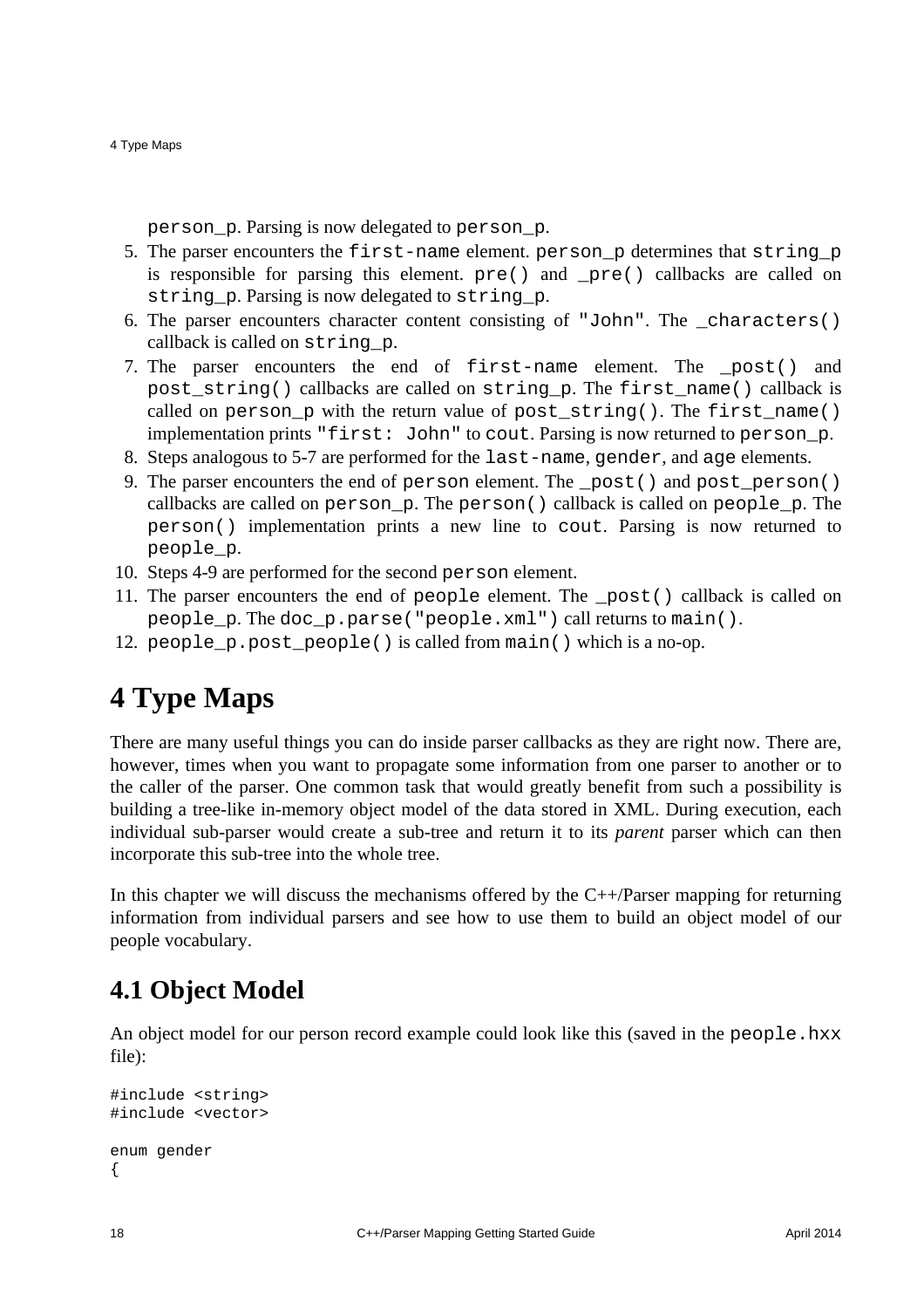4.1 Object Model

```
 male,
   female
};
class person
{
public:
   person (const std::string& first,
            const std::string& last,
            ::gender gender,
            short age)
    : first_ (first), last_ (last),
       gender_ (gender), age_ (age)
   {
   }
   const std::string&
   first () const
   {
     return first_;
   }
   const std::string&
   last () const
   {
     return last_;
   }
   ::gender
   gender () const
   {
     return gender_;
   }
   short
   age () const
   {
     return age_;
   }
private:
  std::string first_;
  std::string last_;
   ::gender gender_;
   short age_;
};
typedef std::vector<person> people;
```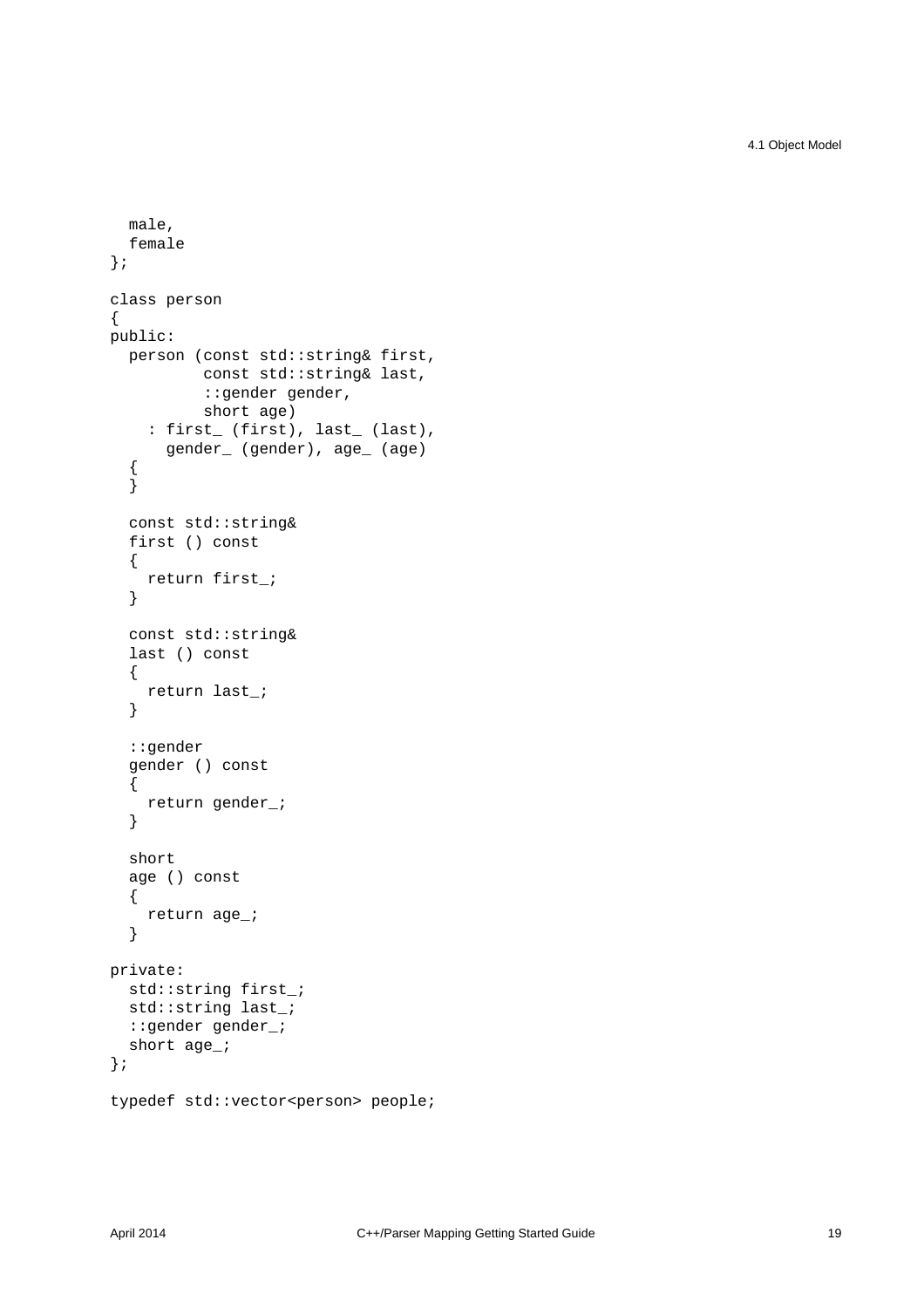4.1 Object Model

While it is clear which parser is responsible for which part of the object model, it is not exactly clear how, for example, gender\_pimpl will deliver gender to person\_pimpl. You might have noticed that string\_pimpl manages to deliver its value to the first\_name() callback of person\_pimpl. Let's see how we can utilize the same mechanism to propagate our own data.

There is a way to tell the XSD compiler that you want to exchange data between parsers. More precisely, for each type defined in XML Schema, you can tell the compiler two things. First, the return type of the post $*$ () callback in the parser skeleton generated for this type. And, second, the argument type for callbacks corresponding to elements and attributes of this type. For example, for XML Schema type gender we can specify the return type for post gender() in the gender pskel skeleton and the argument type for the gender() callback in the person\_pskel skeleton. As you might have guessed, the generated code will then pass the return value from the post  $\star$  () callback as an argument to the element or attribute callback.

The way to tell the XSD compiler about these XML Schema to  $C_{++}$  mappings is with type map files. Here is a simple type map for the gender type from the previous paragraph:

include "people.hxx"; gender ::gender ::gender;

The first line indicates that the generated code must include people.hxx in order to get the definition for the gender type. The second line specifies that both argument and return types for the gender XML Schema type should be the  $\cdot$ :gender C++ enum (we use fully-qualified C++ names to avoid name clashes). The next section will describe the type map format in detail. We save this type map in  $people \cdot \text{map}$  and then translate our schemas with the  $-\text{type-map}$ option to let the XSD compiler know about our type map:

\$ xsd cxx-parser --type-map people.map people.xsd

If we now look at the generated people-pskel.hxx, we will see the following changes in the gender\_pskel and person\_pskel skeletons:

```
#include "people.hxx"
class gender_pskel: public virtual xml_schema::string_pskel
{
  virtual ::gender
  post_gender () = 0;
   ...
};
class person_pskel: public xml_schema::complex_content
{
  virtual void
```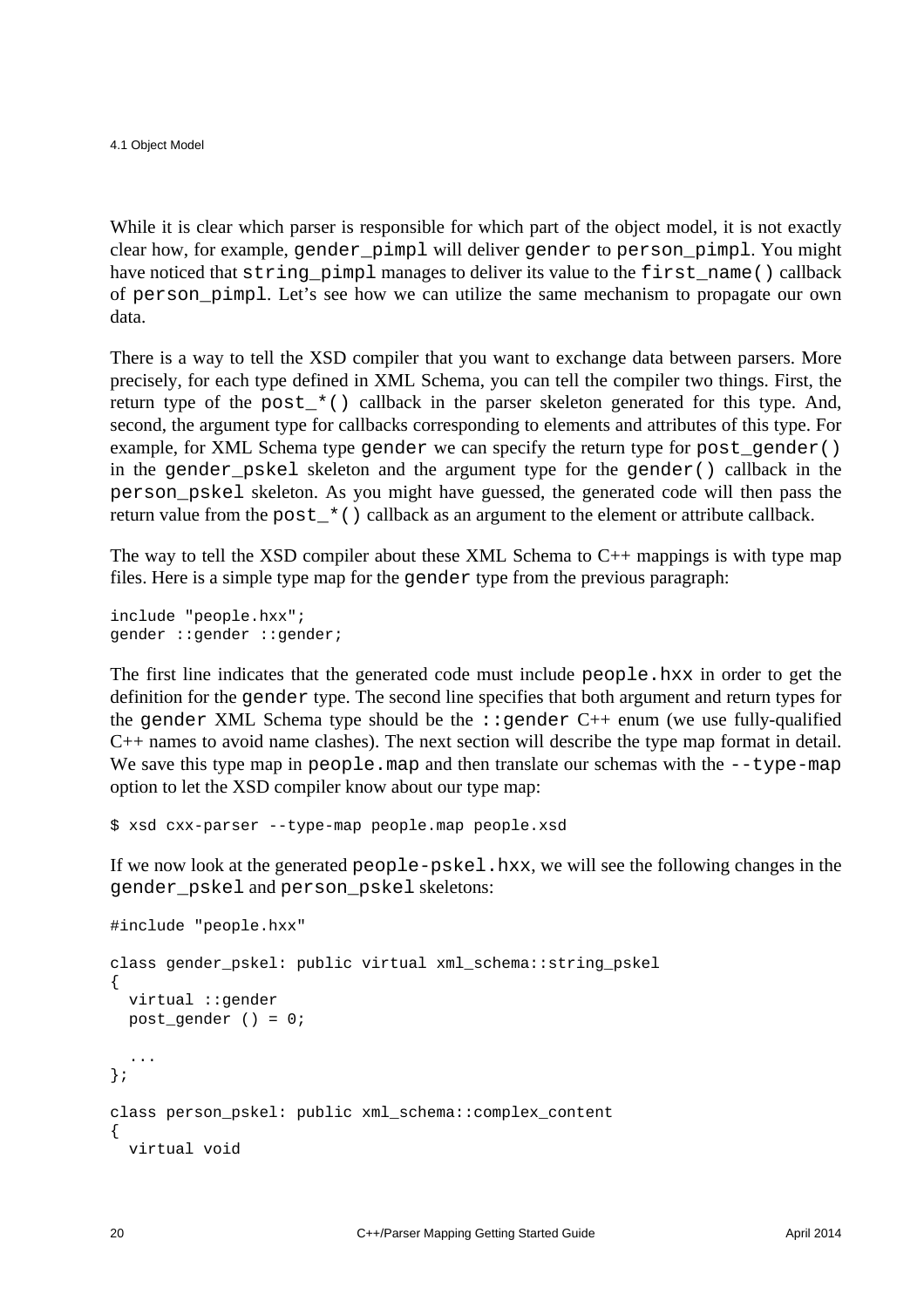```
 gender (::gender);
   ...
};
```
Notice that #include "people.hxx" was added to the generated header file from the type map to provide the definition for the gender enum.

#### <span id="page-24-0"></span>**4.2 Type Map File Format**

Type map files are used to define a mapping between XML Schema and C++ types. The compiler uses this information to determine return types of post\_\*() callbacks in parser skeletons corresponding to XML Schema types as well as argument types for callbacks corresponding to elements and attributes of these types.

The compiler has a set of predefined mapping rules that map the built-in XML Schema types to suitable C++ types (discussed below) and all other types to void. By providing your own type maps you can override these predefined rules. The format of the type map file is presented below:

```
namespace <schema-namespace> [<cxx-namespace>]
{
   (include <file-name>;)*
   ([type] <schema-type> <cxx-ret-type> [<cxx-arg-type>];)*
}
```
Both <schema-namespace> and <schema-type> are regex patterns while  $< cxx$ -namespace>,  $< cxx$ -ret-type>, and  $< cxx$ -arg-type> are regex pattern substitutions. All names can be optionally enclosed in " ", for example, to include white-spaces.

<schema-namespace> determines XML Schema namespace. Optional <cxx-namespace> is prefixed to every C++ type name in this namespace declaration.  $< cxx - ret - type >$  is a C++ type name that is used as a return type for the post\_\*() callback. Optional <cxx-arg-type> is an argument type for callbacks corresponding to elements and attributes of this type. If  $< cxx - arg - type >$  is not specified, it defaults to  $< cxx - ret - type >$  if <cxx-ret-type> ends with \* or & (that is, it is a pointer or a reference) and const  $\langle cxx-ret-type\rangle$  otherwise.  $\langle file-name\rangle$  is a file name either in the " " or  $\langle$ > format and is added with the #include directive to the generated code.

The **#** character starts a comment that ends with a new line or end of file. To specify a name that contains **#** enclose it in **" "**. For example:

```
namespace http://www.example.com/xmlns/my my
{
   include "my.hxx";
   # Pass apples by value.
```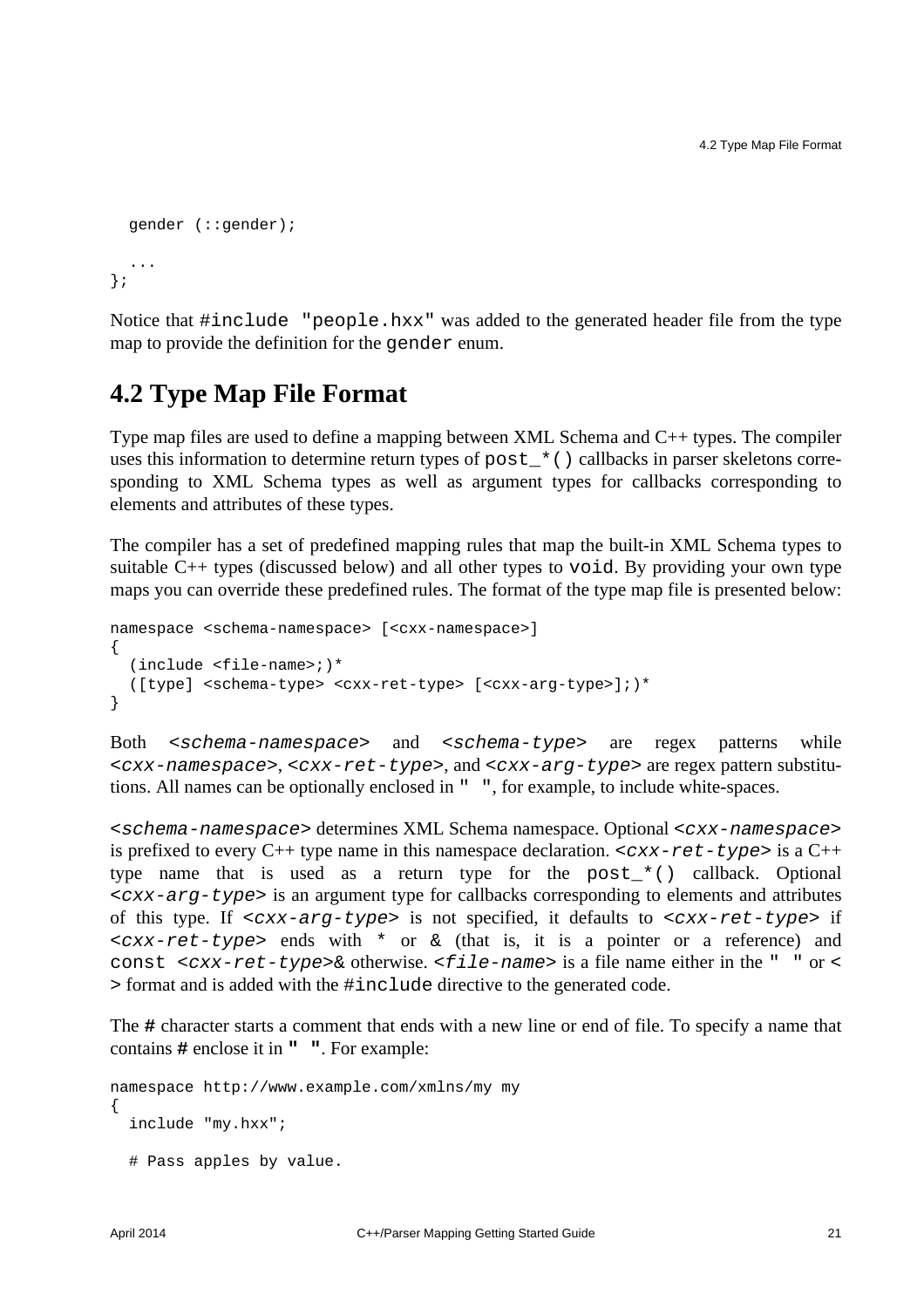4.2 Type Map File Format

```
 #
   apple apple;
   # Pass oranges as pointers.
   #
   orange orange_t*;
}
```
In the example above, for the http://www.example.com/xmlns/my#orange XML Schema type, the my:: $\circ$ range\_t\* C++ type will be used as both return and argument types.

Several namespace declarations can be specified in a single file. The namespace declaration can also be completely omitted to map types in a schema without a namespace. For instance:

```
include "my.hxx";
apple apple;
namespace http://www.example.com/xmlns/my
{
 orange "const orange t*";
}
```
The compiler has a number of predefined mapping rules for the built-in XML Schema types which can be presented as the following map files. The string-based XML Schema types are mapped to either std::string or std::wstring depending on the character type selected (see [Section 5.2, "Character Type and Encoding"](#page-31-0) for more information). The binary XML Schema types are mapped to either std::auto ptr<xml schema::buffer> or std::unique\_ptr<xml\_schema::buffer> depending on the C++ standard selected  $(C++98$  or  $C++11$ , respectively; refer to the  $--$ std XSD compiler command line option for details).

```
namespace http://www.w3.org/2001/XMLSchema
{
   boolean bool bool;
  byte "signed char" "signed char";
   unsignedByte "unsigned char" "unsigned char";
  short short;
   unsignedShort "unsigned short" "unsigned short";
   int int int;
   unsignedInt "unsigned int" "unsigned int";
   long "long long" "long long";
   unsignedLong "unsigned long long" "unsigned long long";
   integer "long long" "long long";
```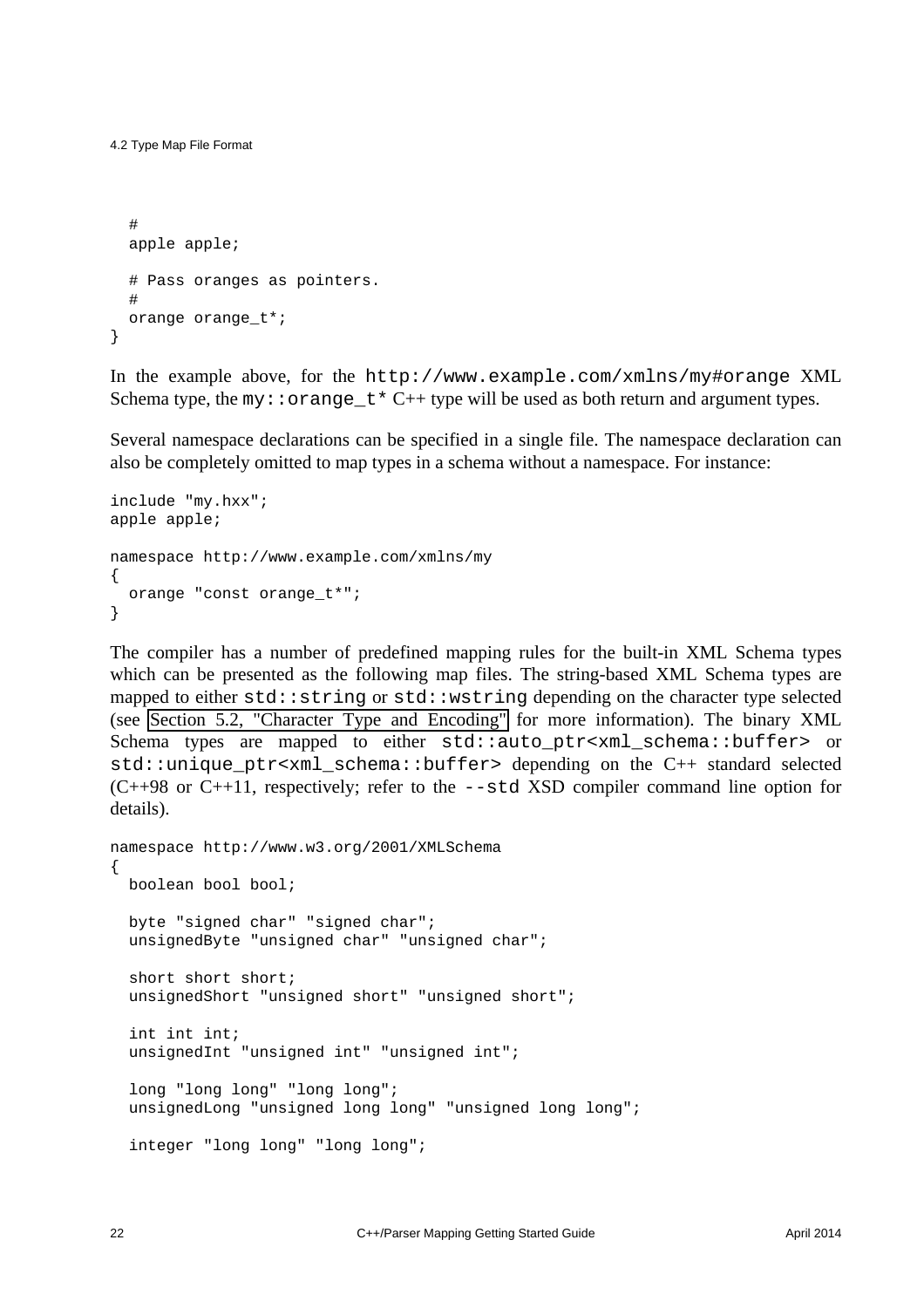```
 negativeInteger "long long" "long long";
 nonPositiveInteger "long long" "long long";
 positiveInteger "unsigned long long" "unsigned long long";
 nonNegativeInteger "unsigned long long" "unsigned long long";
 float float float;
 double double double;
 decimal double double;
 string std::string;
 normalizedString std::string;
 token std::string;
 Name std::string;
 NMTOKEN std::string;
 NCName std::string;
 ID std::string;
 IDREF std::string;
language std::string;
 anyURI std::string;
 NMTOKENS xml_schema::string_sequence;
 IDREFS xml_schema::string_sequence;
 QName xml_schema::qname;
 base64Binary std::[auto|unique]_ptr<xml_schema::buffer>
              std::[auto|unique]_ptr<xml_schema::buffer>;
 hexBinary std::[auto|unique]_ptr<xml_schema::buffer>
           std::[auto|unique]_ptr<xml_schema::buffer>;
 date xml_schema::date;
 dateTime xml_schema::date_time;
 duration xml_schema::duration;
 gDay xml_schema::gday;
 gMonth xml_schema::gmonth;
 gMonthDay xml_schema::gmonth_day;
 gYear xml_schema::gyear;
 gYearMonth xml_schema::gyear_month;
 time xml_schema::time;
```
For more information about the mapping of the built-in XML Schema types to C++ types refer to [Chapter 6, "Built-In XML Schema Type Parsers".](#page-38-0) The last predefined rule maps anything that wasn't mapped by previous rules to void:

```
namespace .*
{
   .* void void;
}
```
}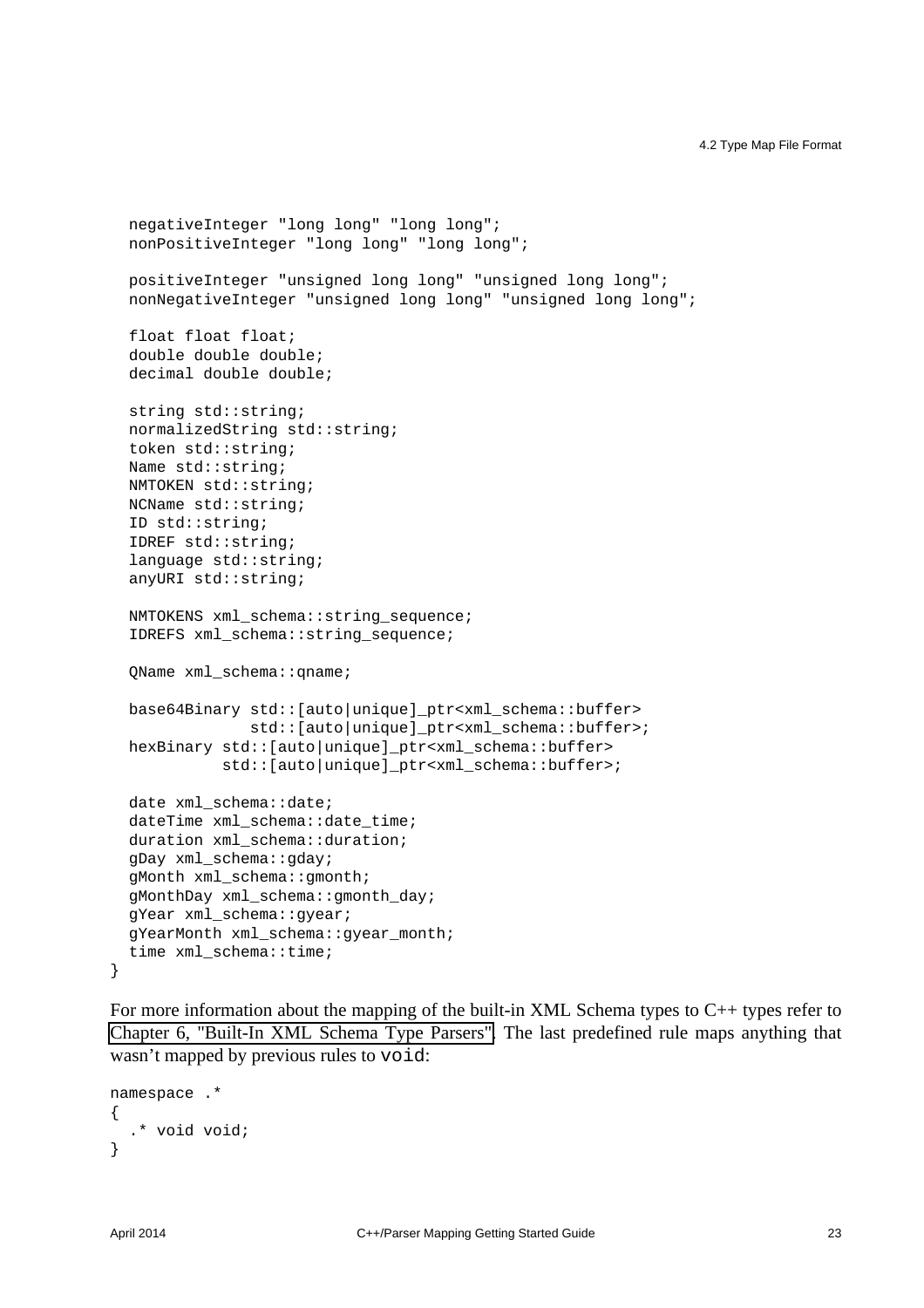When you provide your own type maps with the  $-\text{type-map}$  option, they are evaluated first. This allows you to selectively override any of the predefined rules. Note also that if you change the mapping of a built-in XML Schema type then it becomes your responsibility to provide the corresponding parser skeleton and implementation in the xml\_schema namespace. You can include the custom definitions into the generated header file using the  $-\hbox{-}\hbar x - \hbox{-}\hbar x$ -prologue-\* options.

#### <span id="page-27-0"></span>**4.3 Parser Implementations**

With the knowledge from the previous section, we can proceed with creating a type map that maps types in the people.xsd schema to our object model classes in people.hxx. In fact, we already have the beginning of our type map file in people.map. Let's extend it with the rest of the types:

```
include "people.hxx";
gender ::gender ::gender;
person ::person;
people ::people;
```
There are a few things to note about this type map. We did not provide the argument types for person and people because the default constant reference is exactly what we need. We also did not provide any mappings for built-in XML Schema types string and short because they are handled by the predefined rules and we are happy with the result. Note also that all C++ types are fully qualified. This is done to avoid potential name conflicts in the generated code. Now we can recompile our schema and move on to implementing the parsers:

\$ xsd cxx-parser --xml-parser expat --type-map people.map people.xsd

Here is the implementation of our three parsers in full. One way to save typing when implementing your own parsers is to open the generated code and copy the signatures of parser callbacks into your code. Or you could always auto generate the sample implementations and fill them with your code.

```
#include "people-pskel.hxx"
class gender_pimpl: public gender_pskel,
                     public xml_schema::string_pimpl
{
public:
  virtual ::gender
  post_gender ()
\{ return post_string () == "male" ? male : female;
   }
};
```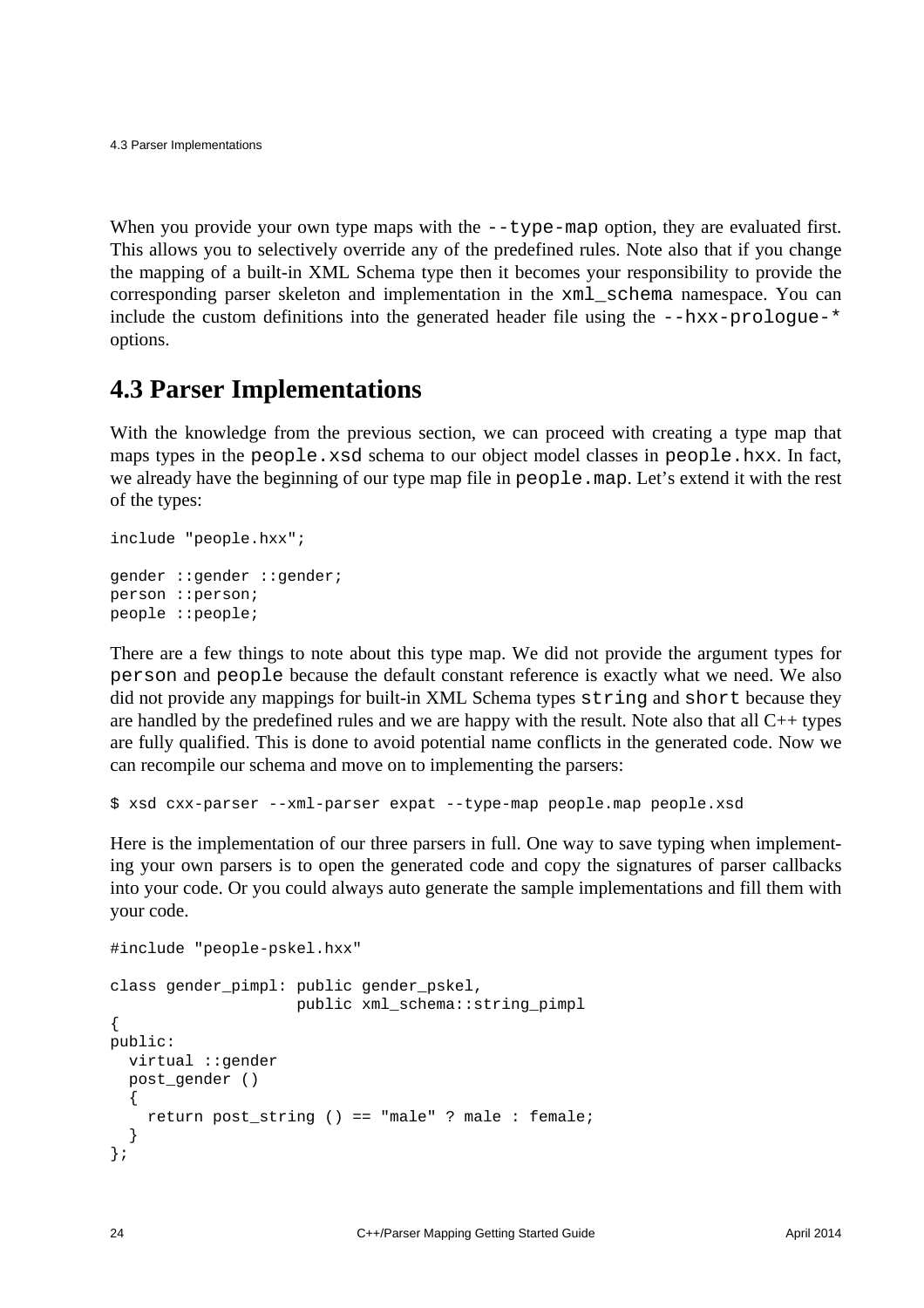```
class person_pimpl: public person_pskel
{
public:
   virtual void
  first name (const std::string& f)
   {
    first_ = fi }
   virtual void
   last_name (const std::string& l)
   {
    last_ = 1; }
   virtual void
   gender (::gender g)
   {
    gender_ = g;
   }
   virtual void
   age (short a)
   {
   age_ = a; }
   virtual ::person
   post_person ()
   {
     return ::person (first_, last_, gender_, age_);
   }
private:
  std::string first_;
   std::string last_;
   ::gender gender_;
  short age_;
};
class people_pimpl: public people_pskel
{
public:
  virtual void
   person (const ::person& p)
  \left\{ \right. people_.push_back (p);
   }
   virtual ::people
```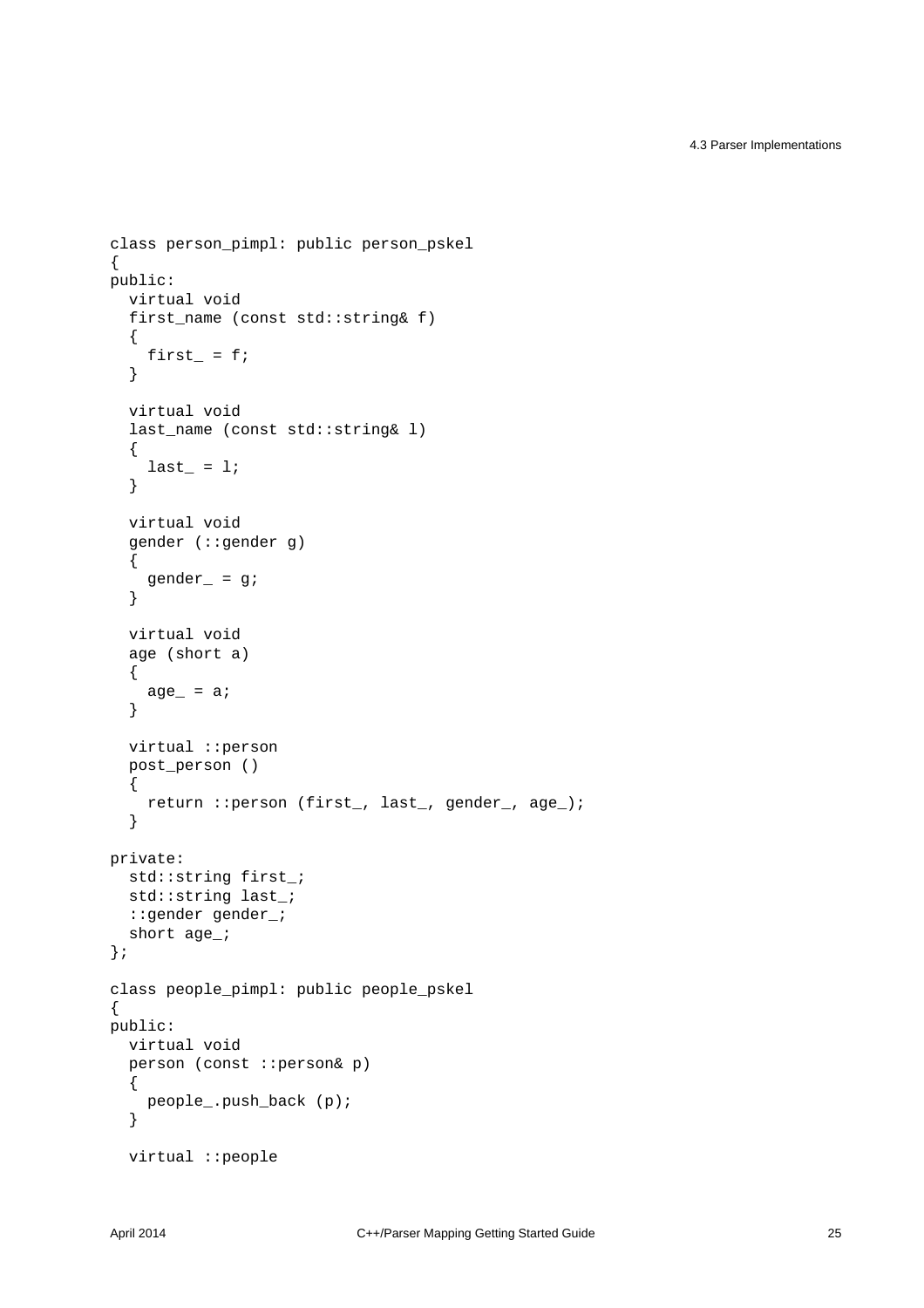```
 post_people ()
   {
     ::people r;
     r.swap (people_);
     return r;
   }
private:
   ::people people_;
};
```
This code fragment should look familiar by now. Just note that all the post\_\*() callbacks now have return types instead of void. Here is the implementation of the test driver for this example:

```
#include <iostream>
using namespace std;
int
main (int argc, char* argv[])
{
  // Construct the parser.
   //
  xml_schema::short_pimpl short_p;
  xml_schema::string_pimpl string_p;
  gender_pimpl gender_p;
  person_pimpl person_p;
  people_pimpl people_p;
  person_p.parsers (string_p, string_p, gender_p, short_p);
  people_p.parsers (person_p);
   // Parse the document to obtain the object model.
   //
  xml_schema::document doc_p (people_p, "people");
  people_p.pre ();
   doc_p.parse (argv[1]);
  people ppl = people_p.post_people ();
   // Print the object model.
   //
  for (people::iterator i (ppl.begin ()); i != ppl.end (); ++i)
   {
     cout << "first: " << i->first () << endl
          << "last: " << i->last () << endl
          << "gender: " << (i->gender () == male ? "male" : "female") << endl
```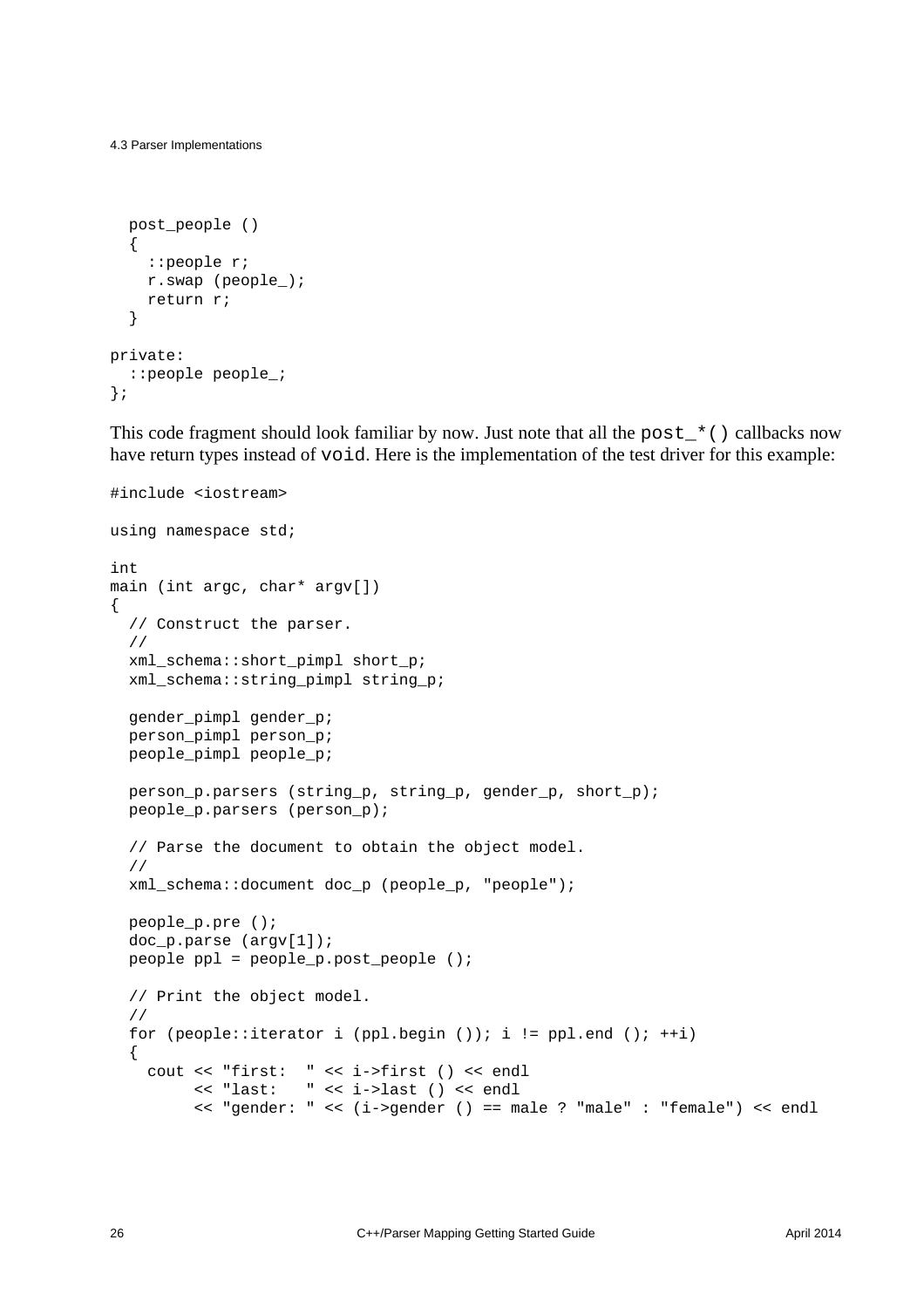```
 << "age: " << i->age () << endl
          << endl;
   }
}
```
The parser creation and assembly part is exactly the same as in the previous chapter. The parsing part is a bit different: post\_people() now has a return value which is the complete object model. We store it in the ppl variable. The last bit of the code simply iterates over the people vector and prints the information for each person. We save the last two code fragments to driver. cxx and proceed to compile and test our new application:

```
$ c++ -I.../libxsd -c driver.cxx people-pskel.cxx
$ c++ -o driver driver.o people-pskel.o -lexpat
$ ./driver people.xml
first: John
last: Doe
gender: male
age: 32
first: Jane
last: Doe
gender: female
age: 28
```
### <span id="page-30-0"></span>**5 Mapping Configuration**

The C++/Parser mapping has a number of configuration parameters that determine the overall properties and behavior of the generated code. Configuration parameters are specified with the XSD command line options and include the C++ standard, the character type that is used by the generated code, the underlying XML parser, whether the XML Schema validation is performed in the generated code, and support for XML Schema polymorphism. This chapter describes these configuration parameters in more detail. For more ways to configure the generated code refer to the [XSD Compiler Command Line Manual.](http://www.codesynthesis.com/projects/xsd/documentation/xsd.xhtml)

#### <span id="page-30-1"></span>**5.1 C++ Standard**

The C++/Parser mapping provides support for ISO/IEC C++ 1998/2003 (C++98) and ISO/IEC  $C_{++}$  2011 ( $C_{++}$ 11). To select the  $C_{++}$  standard for the generated code we use the  $--$ std XSD compiler command line option. While the majority of the examples in this guide use  $C++98$ , support for the new functionality and library components introduced in C++11 are discussed throughout the document.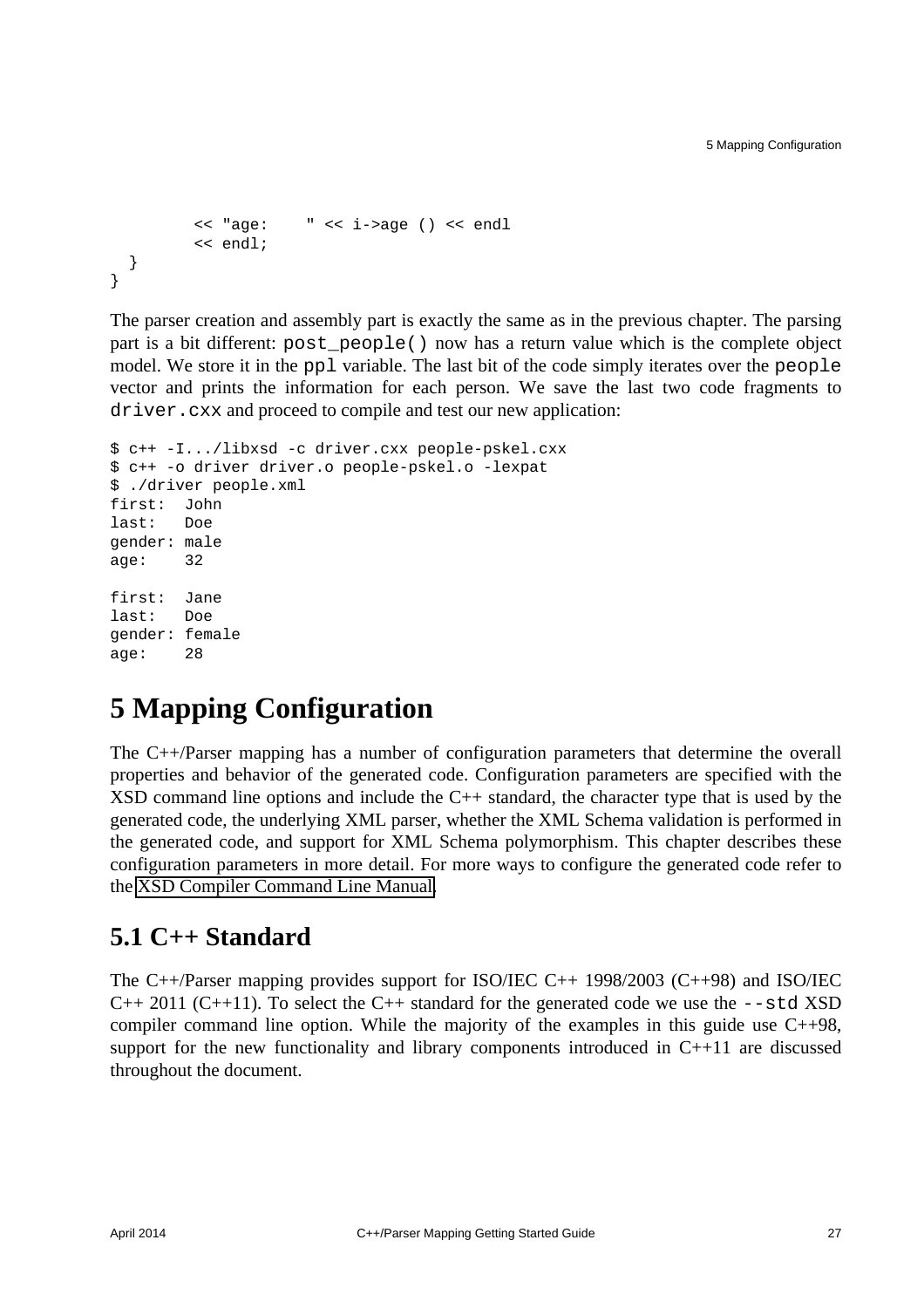### <span id="page-31-0"></span>**5.2 Character Type and Encoding**

The  $C++/Parser$  mapping has built-in support for two character types: char and wchar  $_t$ . You can select the character type with the --char-type command line option. The default character type is char. The string-based built-in XML Schema types are returned as either std::string or std::wstring depending on the character type selected.

Another aspect of the mapping that depends on the character type is character encoding. For the char character type the default encoding is UTF-8. Other supported encodings are ISO-8859-1, Xerces-C++ Local Code Page (LPC), as well as custom encodings. You can select which encoding should be used in the object model with the --char-encoding command line option.

For the wchar t character type the encoding is automatically selected between UTF-16 and UTF-32/UCS-4 depending on the size of the wchar\_t type. On some platforms (for example, Windows with Visual C++ and AIX with IBM XL C++) wchar t is 2 bytes long. For these platforms the encoding is UTF-16. On other platforms wchar\_t is 4 bytes long and UTF-32/UCS-4 is used.

Note also that the character encoding that is used in the object model is independent of the encodings used in input and output XML. In fact, all three (object mode, input XML, and output XML) can have different encodings.

### <span id="page-31-1"></span>**5.3 Underlying XML Parser**

The C++/Parser mapping can be used with either Xerces-C++ or Expat as the underlying XML parser. You can select the XML parser with the --xml-parser command line option. Valid values for this option are xerces and expat. The default XML parser is Xerces-C++.

The generated code is identical for both parsers except for the  $xml$  schema::document class in which some of the parse() functions are parser-specific as described in [Chapter 7, "Docu](#page-53-0)[ment Parser and Error Handling".](#page-53-0)

#### <span id="page-31-2"></span>**5.4 XML Schema Validation**

The C++/Parser mapping provides support for validating a commonly-used subset of W3C XML Schema in the generated code. For the list of supported XML Schema constructs refer to [Appendix A, "Supported XML Schema Constructs".](#page-66-0)

By default validation in the generated code is disabled if the underlying XML parser is validating (Xerces-C++) and enabled otherwise (Expat). See [Section 5.3, "Underlying XML Parser"](#page-31-1) for more information about the underlying XML parser. You can override the default behavior with the --generate-validation and --suppress-validation command line options.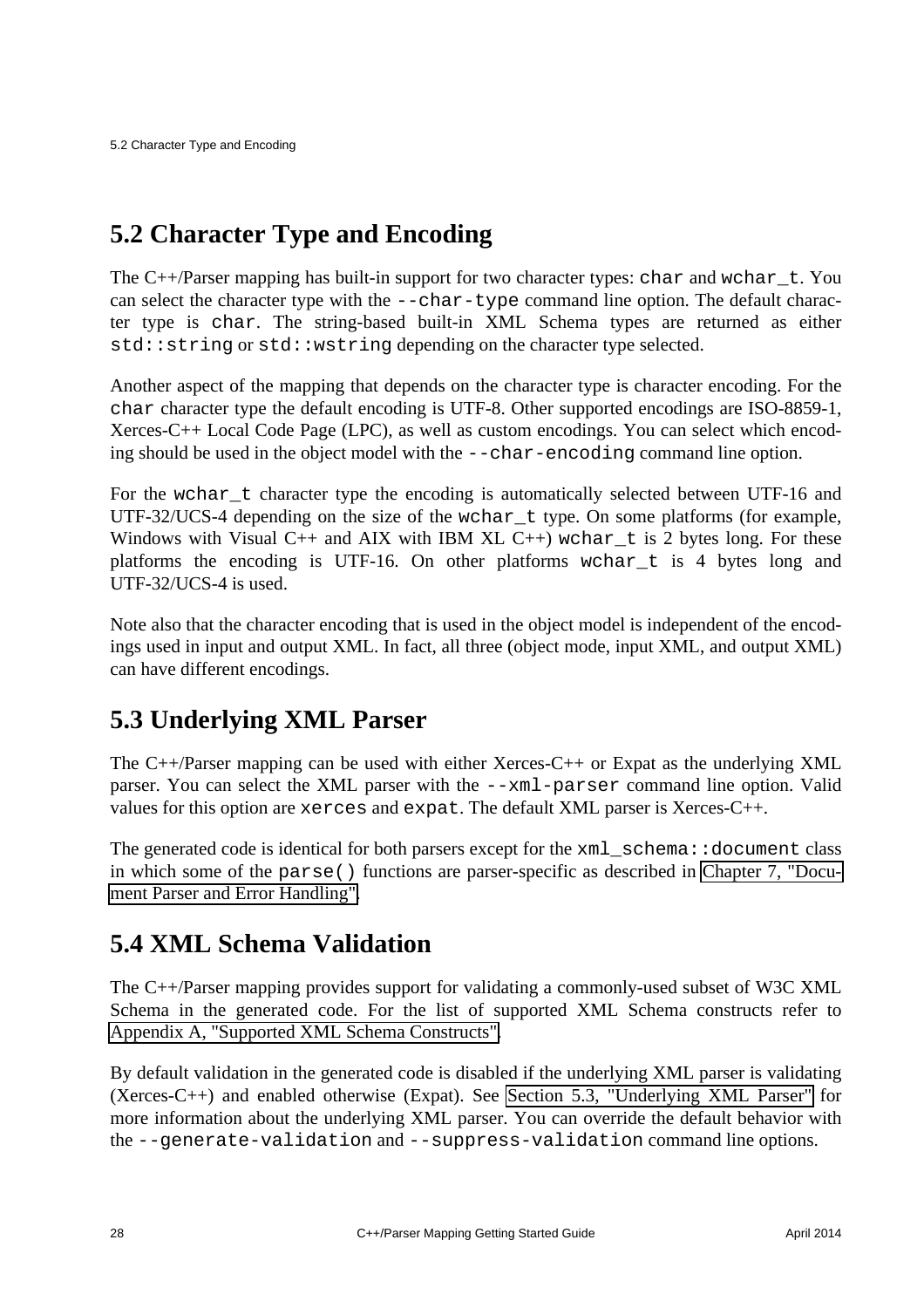#### <span id="page-32-0"></span>**5.5 Support for Polymorphism**

By default the XSD compiler generates non-polymorphic code. If your vocabulary uses XML Schema polymorphism in the form of  $xsi:type$  and/or substitution groups, then you will need to compile your schemas with the --generate-polymorphic option to produce polymorphism-aware code as well as pass true as the last argument to the xml\_schema::document's constructors.

When using the polymorphism-aware generated code, you can specify several parsers for a single element by passing a parser map instead of an individual parser to the parser connection function for the element. One of the parsers will then be looked up and used depending on the  $xsi:type$ attribute value or an element name from a substitution group. Consider the following schema as an example:

```
<xs:schema xmlns:xs="http://www.w3.org/2001/XMLSchema">
  <xs:complexType name="person">
     <xs:sequence>
       <xs:element name="name" type="xs:string"/>
    </xs:sequence>
   </xs:complexType>
  <!-- substitution group root -->
   <xs:element name="person" type="person"/>
  <xs:complexType name="superman">
     <xs:complexContent>
       <xs:extension base="person">
         <xs:attribute name="can-fly" type="xs:boolean"/>
       </xs:extension>
     </xs:complexContent>
   </xs:complexType>
   <xs:element name="superman"
              type="superman"
               substitutionGroup="person"/>
   <xs:complexType name="batman">
     <xs:complexContent>
       <xs:extension base="superman">
         <xs:attribute name="wing-span" type="xs:unsignedInt"/>
       </xs:extension>
     </xs:complexContent>
   </xs:complexType>
   <xs:element name="batman"
               type="batman"
               substitutionGroup="superman"/>
```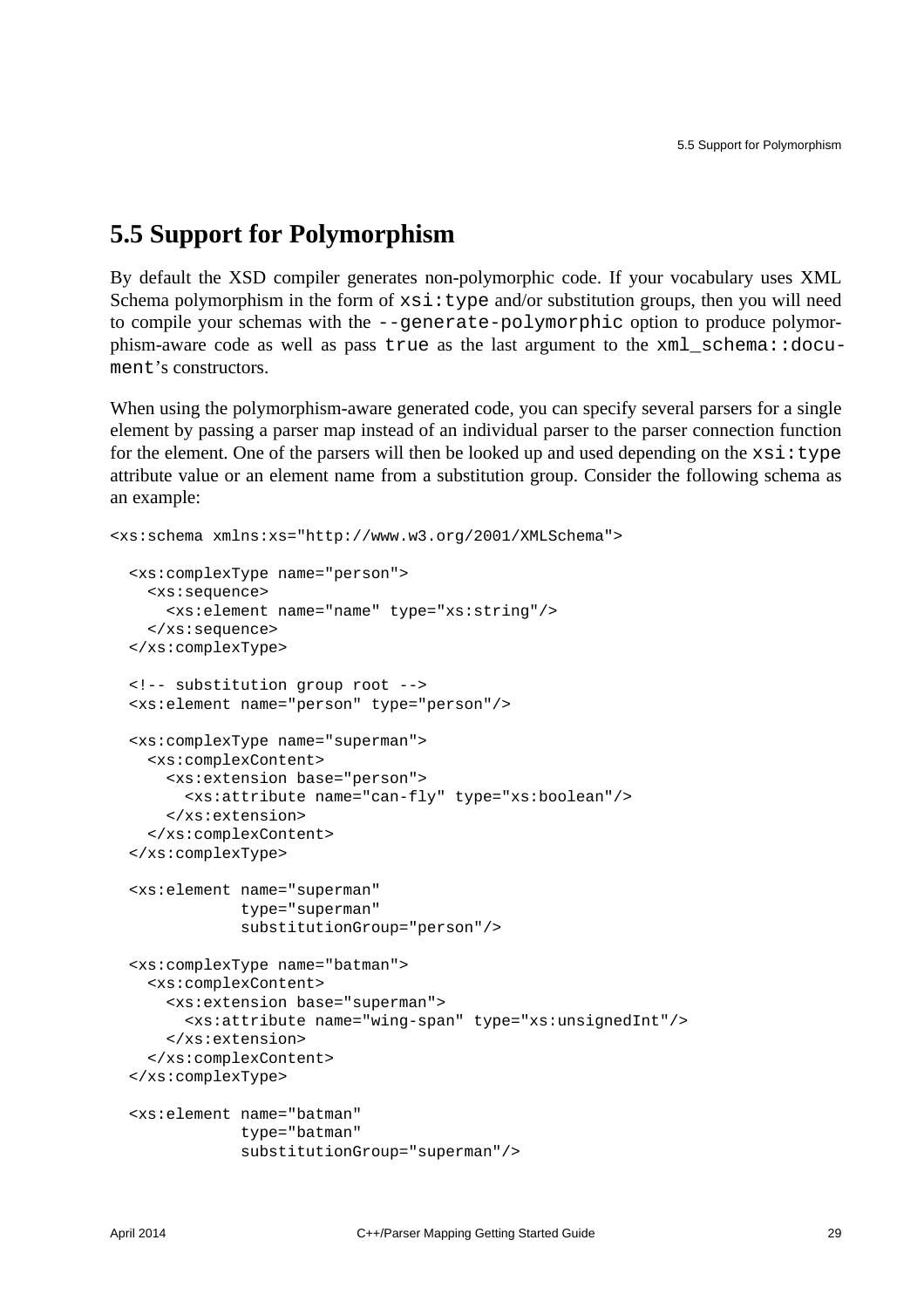5.5 Support for Polymorphism

```
 <xs:complexType name="supermen">
  <xs:sequence>
    <xs:element ref="person" maxOccurs="unbounded"/>
  </xs:sequence>
 </xs:complexType>
 <xs:element name="supermen" type="supermen"/>
```
</xs:schema>

Conforming XML documents can use the superman and batman types in place of the person type either by specifying the type with the  $xsi:type$  attributes or by using the elements from the substitution group, for instance:

```
<supermen xmlns:xsi="http://www.w3.org/2001/XMLSchema-instance">
   <person>
    <name>John Doe</name>
   </person>
   <superman can-fly="false">
     <name>James "007" Bond</name>
   </superman>
   <superman can-fly="true" wing-span="10" xsi:type="batman">
     <name>Bruce Wayne</name>
   </superman>
```

```
</supermen>
```
To print the data stored in such XML documents we can implement the parsers as follows:

```
class person pimpl: public virtual person pskel
{
public:
   virtual void
   pre ()
   {
     cout << "starting to parse person" << endl;
   }
   virtual void
   name (const std::string& v)
   {
    cout \lt\lt "name: " \lt\lt v \lt\lt endl;
   }
   virtual void
   post_person ()
   {
```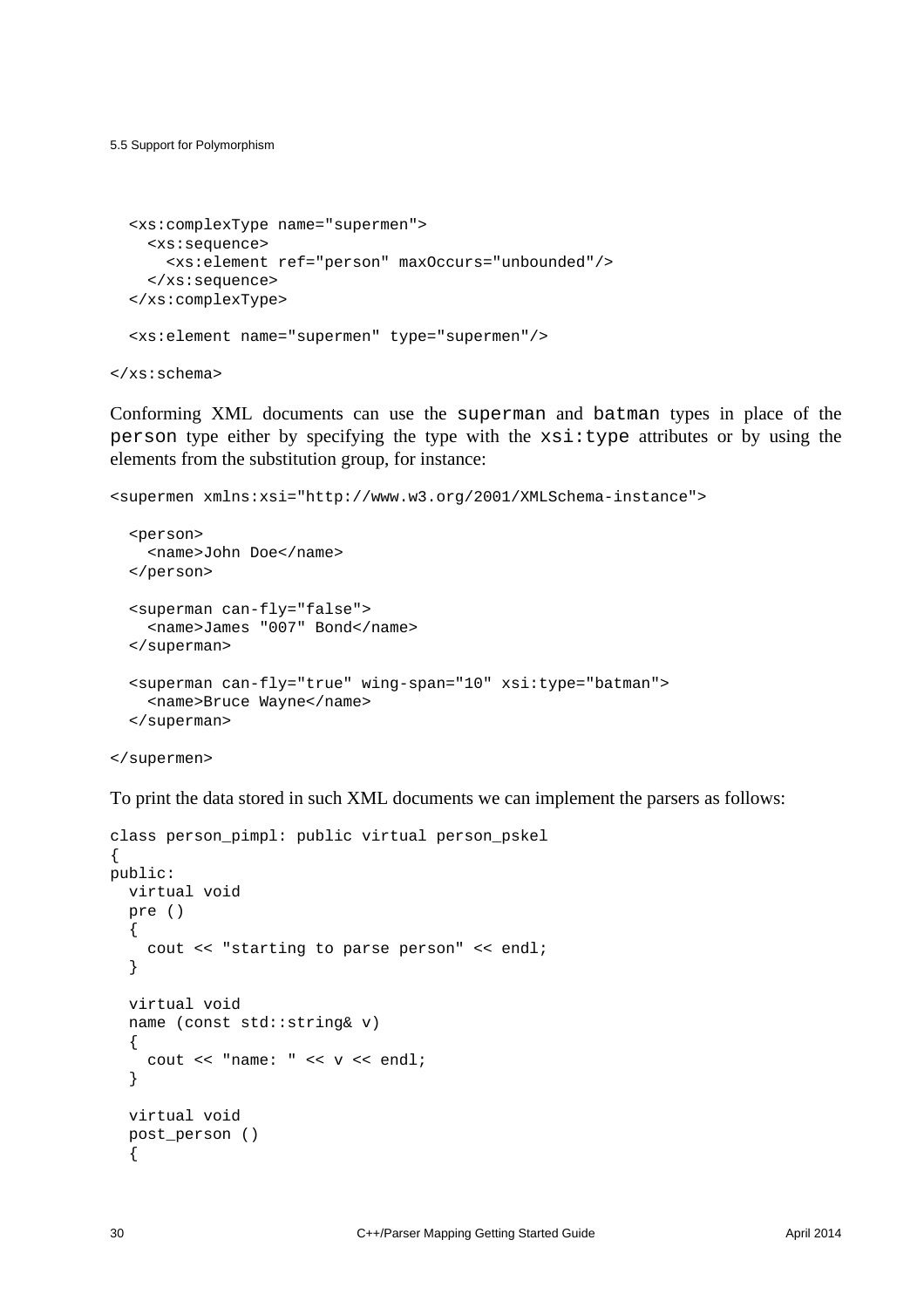```
 cout << "finished parsing person" << endl;
   }
};
class superman_pimpl: public virtual superman_pskel,
                        public person_pimpl
{
public:
   virtual void
   pre ()
  \{ cout << "starting to parse superman" << endl;
   }
   virtual void
  can fly (bool v)
   {
    cout << "can-fly: " << v << endl;
   }
   virtual void
   post_person ()
   {
    post_superman ();
   }
   virtual void
   post_superman ()
   {
     cout << "finished parsing superman" << endl
   }
};
class batman_pimpl: public virtual batman_pskel,
                      public superman_pimpl
{
public:
   virtual void
   pre ()
  \mathcal{A} cout << "starting to parse batman" << endl;
   }
   virtual void
   wing_span (unsigned int v)
   {
    cout << "wing-span: " << v << endl;
   }
   virtual void
   post_superman ()
```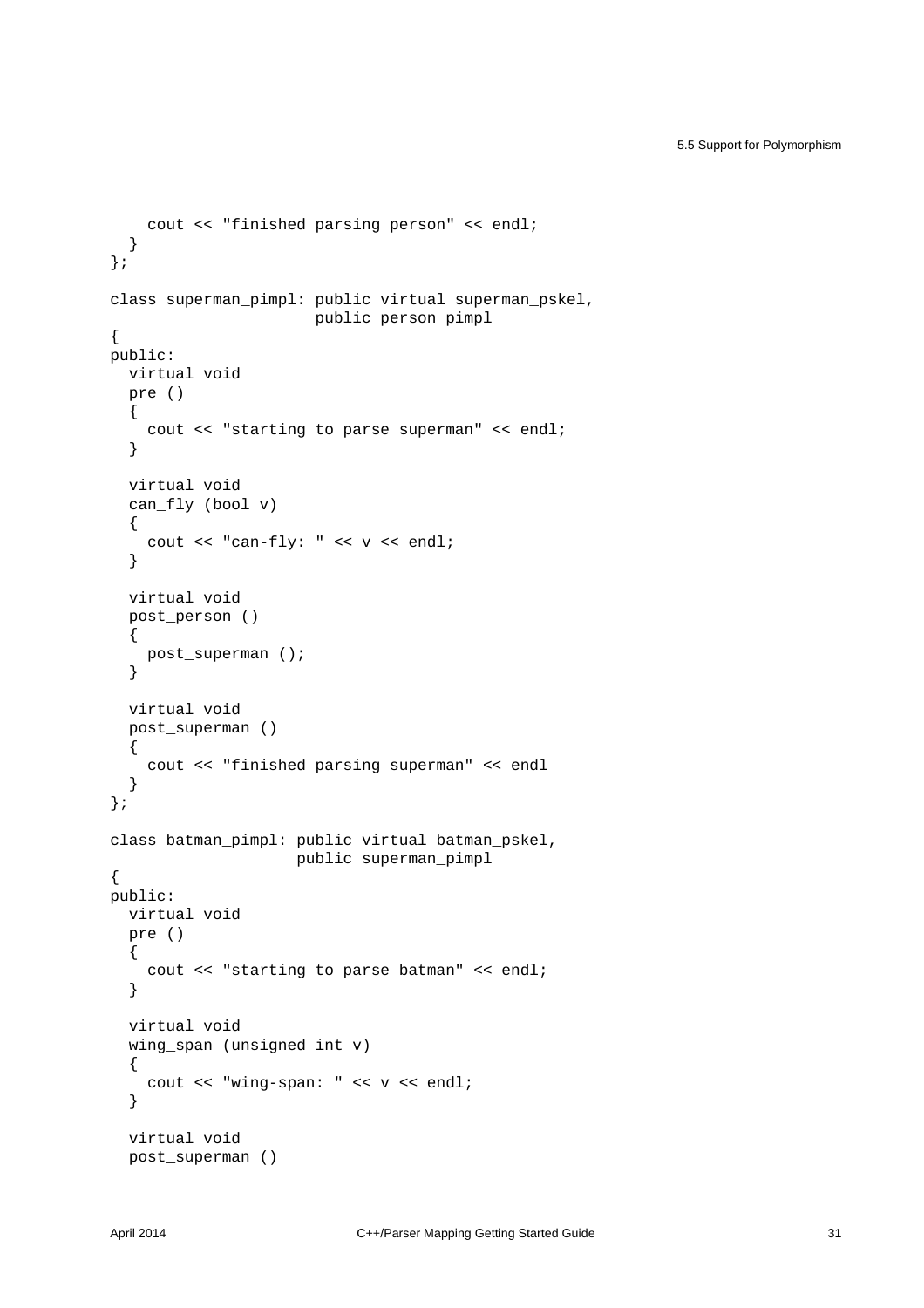```
 {
    post batman ();
   }
  virtual void
  post_batman ()
 {
     cout << "finished parsing batman" << endl;
 }
};
```
Note that because the derived type parsers (superman\_pskel and batman\_pskel) are called via the person\_pskel interface, we have to override the post\_person() virtual function in superman\_pimpl to call post\_superman() and the post\_superman() virtual function in batman\_pimpl to call post\_batman().

The following code fragment shows how to connect the parsers together. Notice that for the person element in the supermen\_p parser we specify a parser map instead of a specific parser and we pass true as the last argument to the document parser constructor to indicate that we are parsing potentially-polymorphic XML documents:

```
int
main (int argc, char* argv[])
{
  // Construct the parser.
   //
  xml_schema::string_pimpl string_p;
  xml schema::boolean pimpl boolean p;
  xml schema::unsigned int pimpl unsigned int p;
  person_pimpl person_p;
  superman pimpl superman p;
   batman_pimpl batman_p;
   xml_schema::parser_map_impl person_map;
   supermen_pimpl supermen_p;
  person p.parsers (string p);
  superman p.parsers (string p, boolean p);
  batman_p.parsers (string_p, boolean_p, unsigned_int_p);
   // Here we are specifying a parser map which containes several
   // parsers that can be used to parse the person element.
   //
   person_map.insert (person_p);
   person_map.insert (superman_p);
  person_map.insert (batman_p);
   supermen_p.person_parser (person_map);
```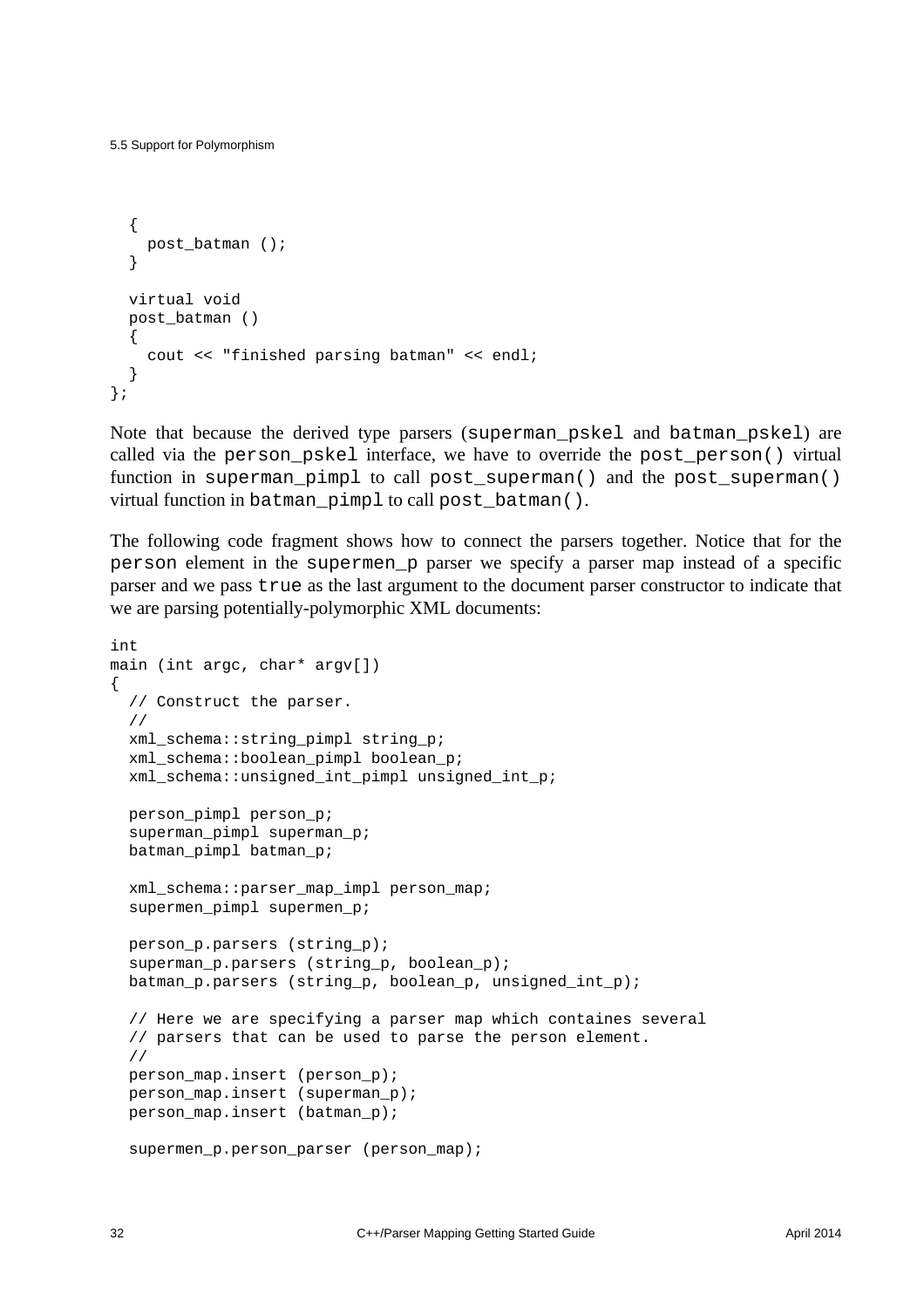```
 // Parse the XML document. The last argument to the document's
 // constructor indicates that we are parsing polymorphic XML
 // documents.
 //
 xml_schema::document doc_p (supermen_p, "supermen", true);
 supermen_p.pre ();
 doc_p.parse (argv[1]);
supermen p.post supermen ();
```
When polymorphism-aware code is generated, each element's  $*$  parser() function is overloaded to also accept an object of the xml\_schema::parser\_map type. For example, the supermen\_pskel class from the above example looks like this:

```
class supermen_pskel: public xml_schema::parser_complex_content
{
public:
   ...
   // Parser construction API.
   //
   void
   parsers (person_pskel&);
   // Individual element parsers.
   //
   void
   person_parser (person_pskel&);
   void
   person_parser (const xml_schema::parser_map&);
   ...
};
```
Note that you can specify both the individual (static) parser and the parser map. The individual parser will be used when the static element type and the dynamic type of the object being parsed are the same. This is the case, for example, when there is no  $xsi : type$  attribute and the element hasn't been substituted. Because the individual parser for an element is cached and no map lookup is necessary, it makes sense to specify both the individual parser and the parser map when most of the objects being parsed are of the static type and optimal performance is important. The following code fragment shows how to change the above example to set both the individual parser and the parser map:

}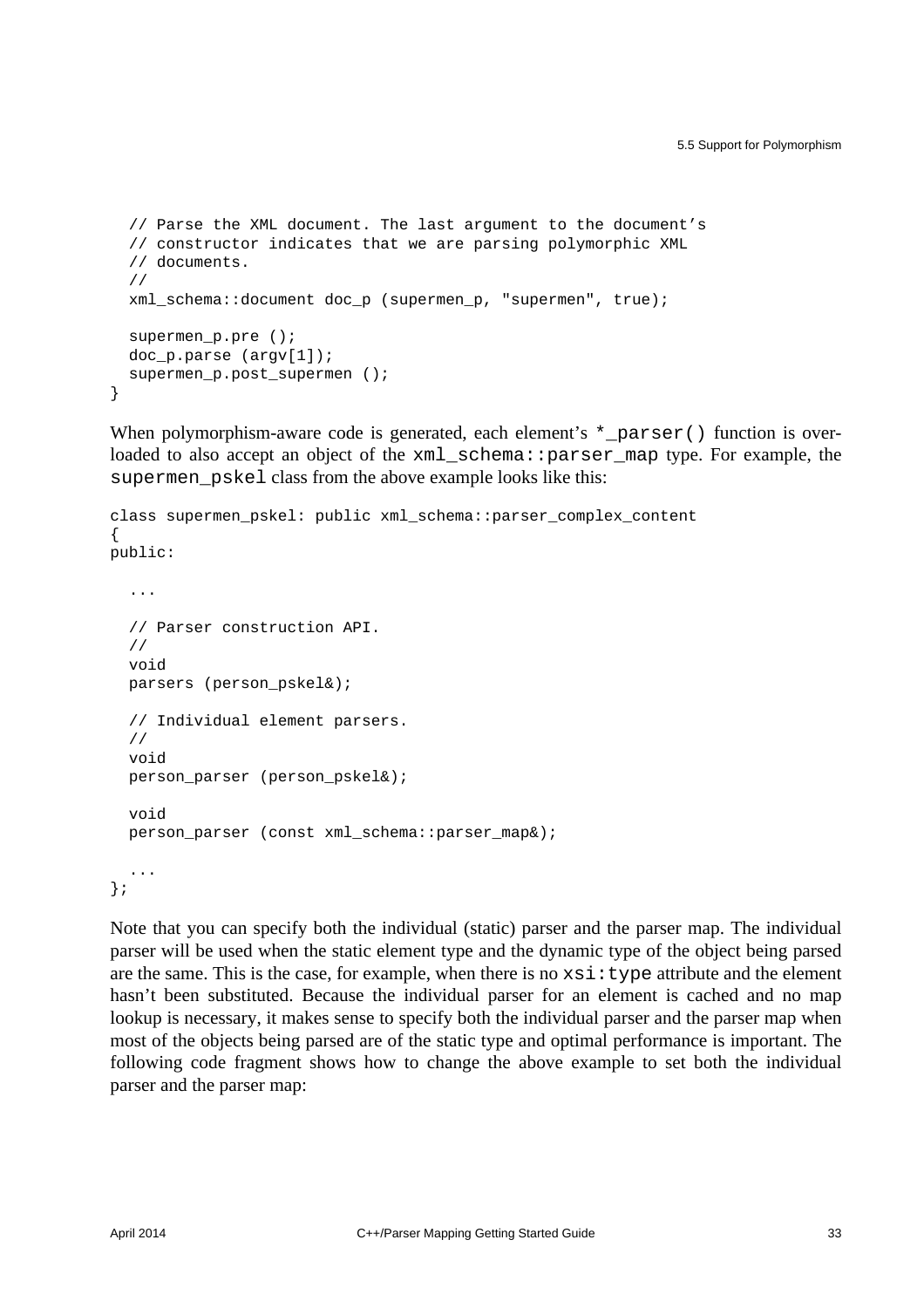5.5 Support for Polymorphism

```
int
main (int argc, char* argv[])
{
   ...
 person map.insert (superman p);
 person map.insert (batman p);
  supermen p.person parser (person p);
  supermen p.person parser (person map);
   ...
}
```
The xml\_schema::parser\_map interface and the xml\_schema::parser\_map\_impl default implementation are presented below:

```
namespace xml_schema
{
   class parser_map
   {
   public:
     virtual parser_base*
    find (const ro_string* type) const = 0;
   };
   class parser_map_impl: public parser_map
   {
   public:
     void
     insert (parser_base&);
     virtual parser_base*
     find (const ro_string* type) const;
   private:
     parser_map_impl (const parser_map_impl&);
     parser_map_impl&
     operator= (const parser_map_impl&);
     ...
   };
}
```
The type argument in the find() virtual function is the type name and namespace from the xsi:type attribute (the namespace prefix is resolved to the actual XML namespace) or the type of an element from the substitution group in the form "<name> <namespace>" with the space and the namespace part absent if the type does not have a namespace. You can obtain a parser's dynamic type in the same format using the \_dynamic\_type() function. The static type can be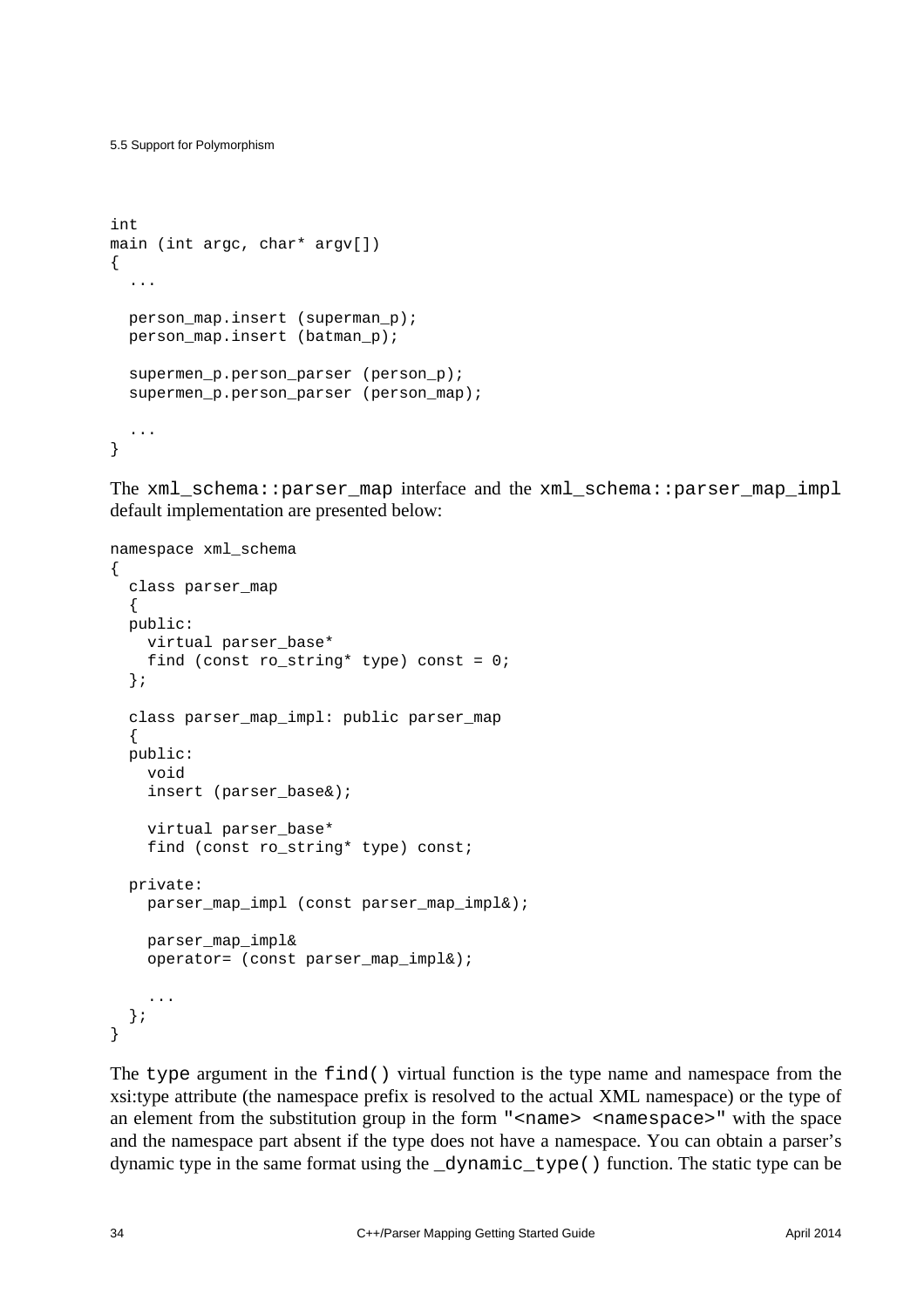```
obtained by calling the static _static_type() function, for example 
person_pskel::_static_type(). Both functions return a C string (const char* or 
const wchar_t*, depending on the character type used) which is valid for as long as the 
application is running. The following example shows how we can implement our own parser map
using std::map:
```

```
#include <map>
#include <string>
class parser_map: public xml_schema::parser_map
{
public:
  void
 insert (xml_schema::parser_base& p)
 {
   map_{[p,\underline{d}ynamic_{ype} ()] = \π }
  virtual xml_schema::parser_base*
 find (const xml schema::ro string* type) const
 {
   map::const\_iterator i = map\_find (type);
    return i != map_.end () ? i->second : 0;
  }
private:
   typedef std::map<std::string, xml_schema::parser_base*> map;
   map map_;
};
```
Most of code presented in this section is taken from the polymorphism example which can be found in the examples/cxx/parser/ directory of the XSD distribution. Handling of xsi:type and substitution groups when used on root elements requires a number of special actions as shown in the polyroot example.

### <span id="page-38-0"></span>**6 Built-In XML Schema Type Parsers**

The XSD runtime provides parser implementations for all built-in XML Schema types as summarized in the following table. Declarations for these types are automatically included into each generated header file. As a result you don't need to include any headers to gain access to these parser implementations. Note that some parsers return either std::string or std::wstring depending on the character type selected.

| <b>XML</b> Schema type          | Parser implementation in the<br>xml schema namespace | Parser return type |  |
|---------------------------------|------------------------------------------------------|--------------------|--|
| anyType and anySimpleType types |                                                      |                    |  |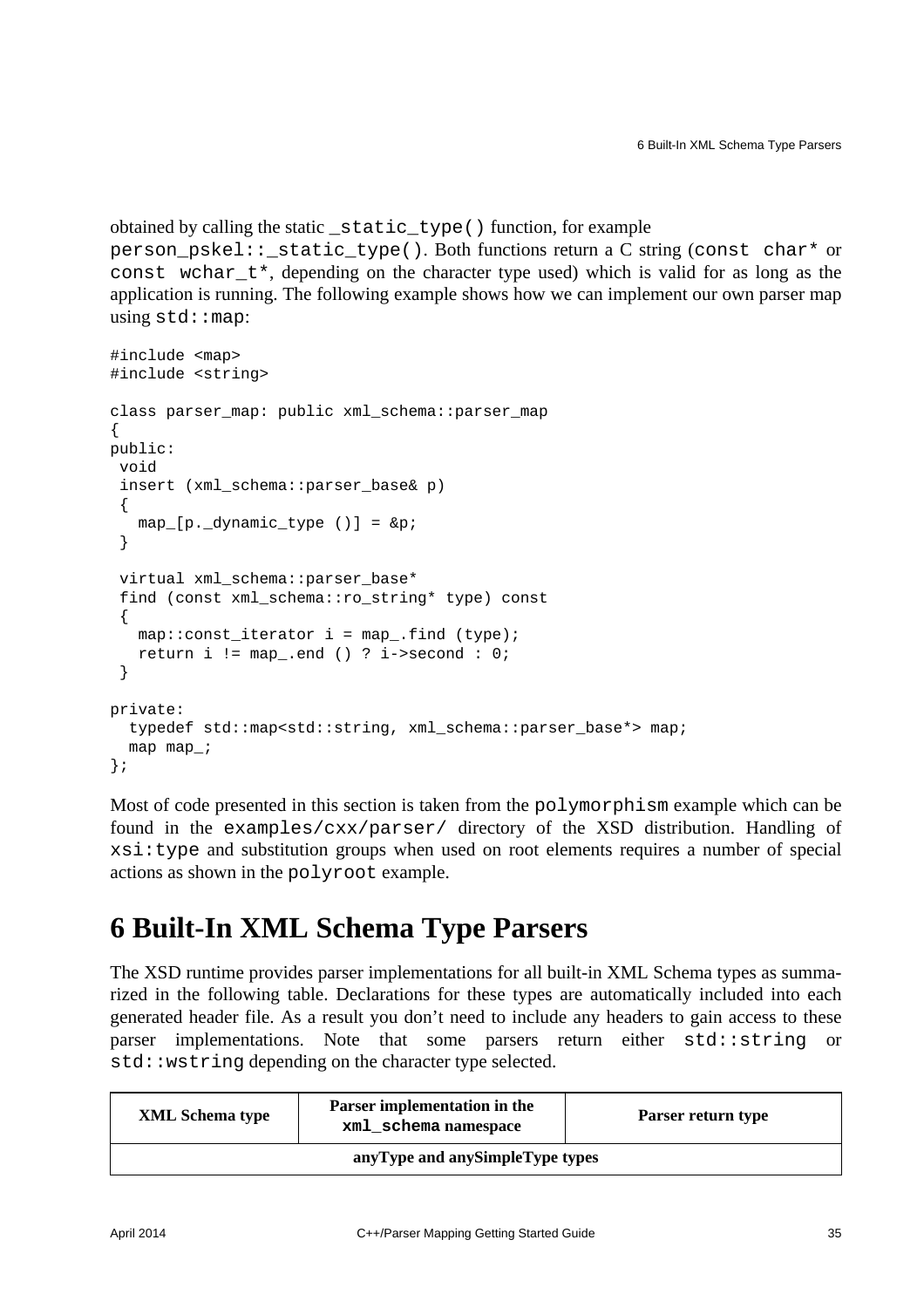#### 6 Built-In XML Schema Type Parsers

| anyType                              | any_type_pimpl                           | void                        |  |  |  |  |
|--------------------------------------|------------------------------------------|-----------------------------|--|--|--|--|
| anySimpleType                        | any_simple_type_pimpl                    | void                        |  |  |  |  |
|                                      | fixed-length integral types              |                             |  |  |  |  |
| byte                                 | byte_pimpl                               | signed char                 |  |  |  |  |
| unsignedByte                         | unsigned_byte_pimpl                      | unsigned char               |  |  |  |  |
| short                                | short_pimpl                              | short                       |  |  |  |  |
| unsignedShort                        | unsigned_short_pimpl                     | unsigned short              |  |  |  |  |
| int                                  | int_pimpl                                | int                         |  |  |  |  |
| unsignedInt                          | unsigned_int_pimpl                       | unsigned int                |  |  |  |  |
| long                                 | long_pimpl                               | long long                   |  |  |  |  |
| unsignedLong                         | unsigned_long_pimpl                      | unsigned long long          |  |  |  |  |
|                                      | arbitrary-length integral types          |                             |  |  |  |  |
| integer                              | integer_pimpl                            | long long                   |  |  |  |  |
| nonPositiveInteger                   | non_positive_integer_pimpl long long     |                             |  |  |  |  |
| nonNegativeInteger                   | non_negative_integer_pimpl               | unsigned long long          |  |  |  |  |
| positiveInteger                      | positive_integer_pimpl                   | unsigned long long          |  |  |  |  |
| negativeInteger                      | negative_integer_pimpl                   | long long                   |  |  |  |  |
| boolean types                        |                                          |                             |  |  |  |  |
| boolean                              | boolean_pimpl                            | bool                        |  |  |  |  |
| fixed-precision floating-point types |                                          |                             |  |  |  |  |
| float                                | float_pimpl                              | float                       |  |  |  |  |
| double                               | double_pimpl                             | double                      |  |  |  |  |
|                                      | arbitrary-precision floating-point types |                             |  |  |  |  |
| decimal                              | decimal_pimpl                            | double                      |  |  |  |  |
| string-based types                   |                                          |                             |  |  |  |  |
| string                               | string_pimpl                             | std::string or std::wstring |  |  |  |  |
| normalizedString                     | normalized_string_pimpl                  | std::string or std::wstring |  |  |  |  |
| token                                | token_pimpl                              | std::string or std::wstring |  |  |  |  |
| Name                                 | name_pimpl                               | std::string or std::wstring |  |  |  |  |
| NMTOKEN                              | nmtoken_pimpl                            | std::string or std::wstring |  |  |  |  |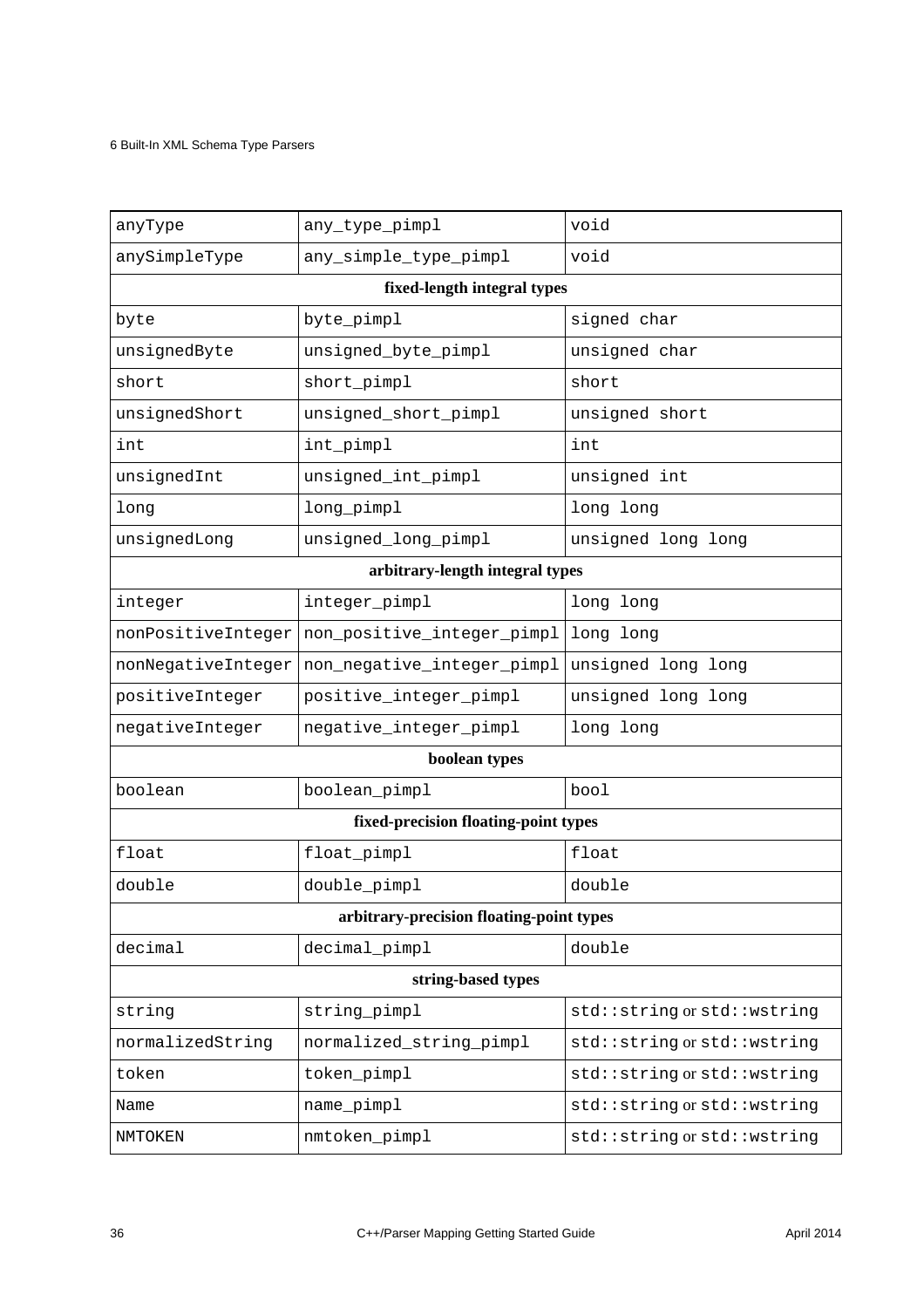| <b>NCName</b> | ncname_pimpl          | std::string or std::wstring                                                                                 |
|---------------|-----------------------|-------------------------------------------------------------------------------------------------------------|
| language      | language_pimpl        | std::string or std::wstring                                                                                 |
|               | qualified name        |                                                                                                             |
| OName         | qname_pimpl           | xml_schema:: qname<br>Section 6.1, "QName Parser"                                                           |
|               | <b>ID/IDREF</b> types |                                                                                                             |
| ID            | id_pimpl              | std::string or std::wstring                                                                                 |
| IDREF         | idref_pimpl           | std::string or std::wstring                                                                                 |
|               | list types            |                                                                                                             |
| NMTOKENS      | nmtokens_pimpl        | xml_schema::string_sequence<br>Section 6.2, "NMTOKENS and IDREFS<br>Parsers"                                |
| <b>IDREFS</b> | idrefs_pimpl          | xml_schema::string_sequence<br>Section 6.2, "NMTOKENS and IDREFS<br>Parsers"                                |
|               | <b>URI</b> types      |                                                                                                             |
| anyURI        | uri_pimpl             | std::string or std::wstring                                                                                 |
|               | binary types          |                                                                                                             |
| base64Binary  | base64_binary_pimpl   | std:: [auto   unique ] _ptr<<br>xml_schema::buffer><br>Section 6.3, "base64Binary and<br>hexBinary Parsers" |
| hexBinary     | hex_binary_pimpl      | std:: [auto   unique ]_ptr<<br>xml_schema::buffer><br>Section 6.3, "base64Binary and<br>hexBinary Parsers"  |
|               | date/time types       |                                                                                                             |
| date          | date_pimpl            | xml_schema::date<br>Section 6.5, "date Parser"                                                              |
| dateTime      | date_time_pimpl       | xml_schema::date_time<br>Section 6.6, "dateTime Parser"                                                     |
| duration      | duration_pimpl        | xml_schema::duration<br>Section 6.7, "duration Parser"                                                      |
| gDay          | gday_pimpl            | xml_schema::gday<br>Section 6.8, "gDay Parser"                                                              |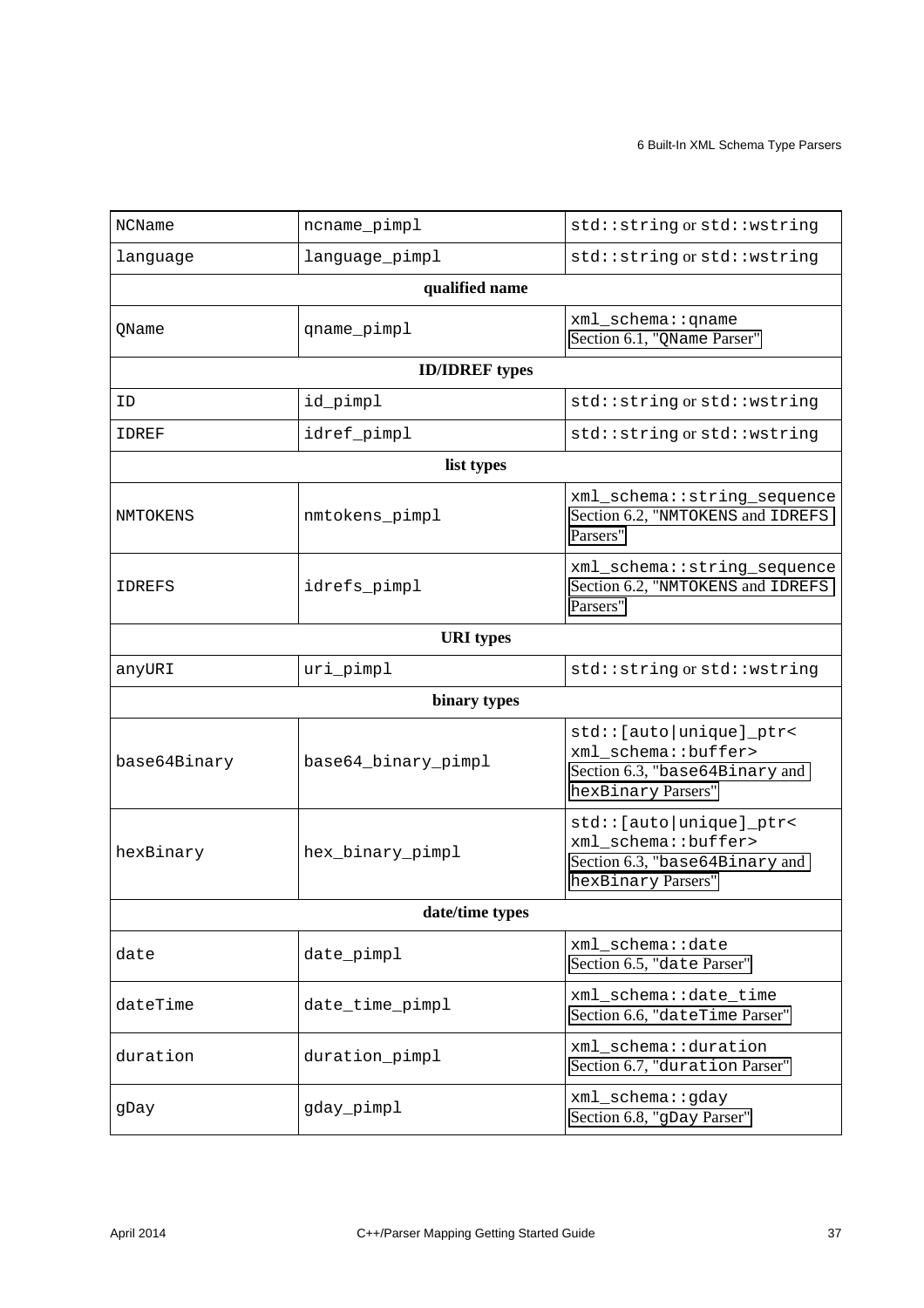6.1 QName Parser

| qMonth     | gmonth_pimpl      | xml schema:: qmonth<br>Section 6.9, "gMonth Parser"          |
|------------|-------------------|--------------------------------------------------------------|
| qMonthDay  | gmonth_day_pimpl  | xml schema::qmonth day<br>Section 6.10, "gMonthDay Parser"   |
| qYear      | gyear_pimpl       | xml schema::qyear<br>Section 6.11, "gYear Parser"            |
| qYearMonth | gyear_month_pimpl | xml_schema::gyear_month<br>Section 6.12, "gYearMonth Parser" |
| time       | time_pimpl        | xml schema::time<br>Section 6.13, "time Parser"              |

#### <span id="page-41-0"></span>**6.1 QName Parser**

The return type of the qname pimpl parser implementation is  $xml$  schema::qname which represents an XML qualified name. Its interface is presented below. Note that the std::string type in the interface becomes std::wstring if the selected character type is wchar\_t.

```
namespace xml_schema
\{ class qname
  \{ public:
     explicit
     qname (const std::string& name);
     qname (const std::string& prefix, const std::string& name);
     const std::string&
     prefix () const;
     void
     prefix (const std::string&);
     const std::string&
     name () const;
     void
     name (const std::string&);
   };
   bool
   operator== (const qname&, const qname&);
   bool
   operator!= (const qname&, const qname&);
}
```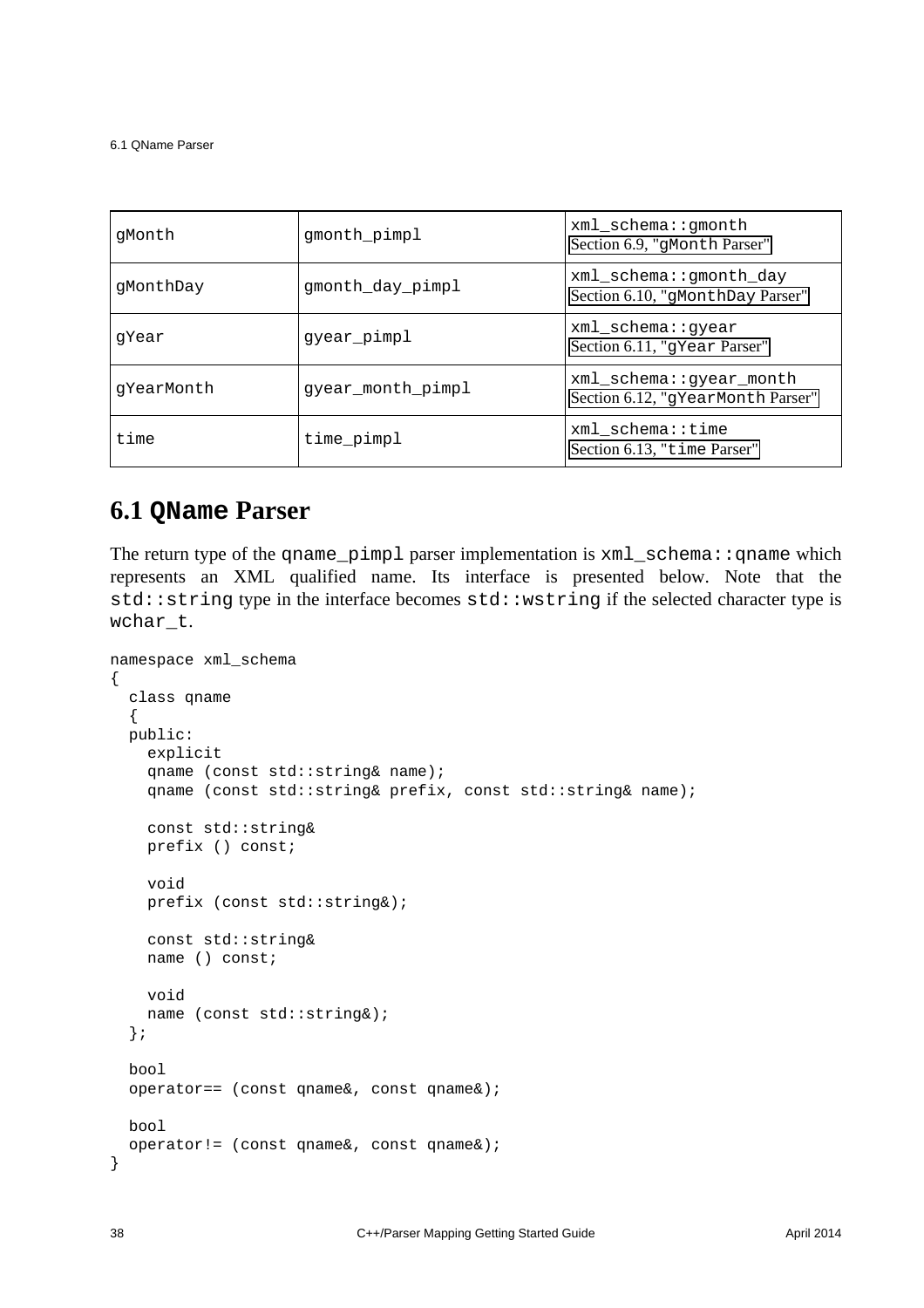#### <span id="page-42-0"></span>**6.2 NMTOKENS and IDREFS Parsers**

The return type of the nmtokens\_pimpl and idrefs\_pimpl parser implementations is xml\_schema::string\_sequence which represents a sequence of strings. Its interface is presented below. Note that the  $std::string$  type in the interface becomes  $std::wstring$ if the selected character type is wchar\_t.

```
namespace xml_schema
{
  class string_sequence: public std::vector<std::string>
   {
  public:
    string_sequence ();
     explicit
    string_sequence (std::vector<std::string>::size_type n,
                     const std::string& x = std::string ();
     template <typename I>
    string sequence (const I& begin, const I& end);
   };
   bool
   operator== (const string_sequence&, const string_sequence&);
  bool
   operator!= (const string_sequence&, const string_sequence&);
}
```
#### <span id="page-42-1"></span>**6.3 base64Binary and hexBinary Parsers**

The return type of the base64\_binary\_pimpl and hex\_binary\_pimpl parser implementations is either std::auto\_ptr<xml\_schema::buffer> (C++98) or std::unique ptr<xml schema::buffer>  $(C+11)$ , depending on the  $C++$  standard selected (--std XSD compiler option). The xml\_schema::buffer type represents a binary buffer and its interface is presented below.

```
namespace xml_schema
{
   class buffer
   {
   public:
     typedef std::size_t size_t;
     class bounds {}; // Out of bounds exception.
   public:
     explicit
```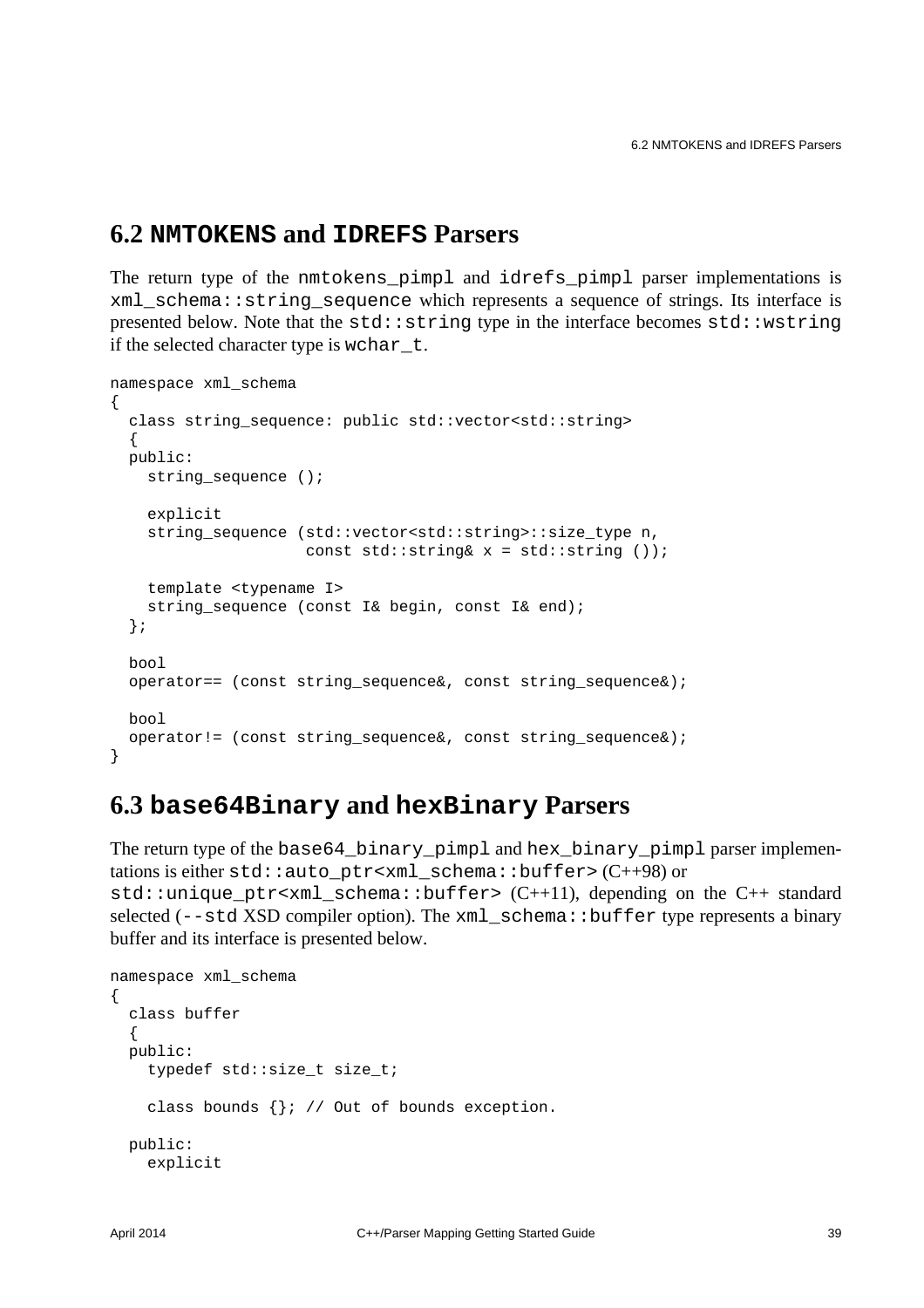```
buffer (size_t size = 0);
   buffer (size_t size, size_t capacity);
   buffer (const void* data, size_t size);
   buffer (const void* data, size_t size, size_t capacity);
   buffer (void* data,
          size t size,
           size_t capacity,
           bool assume_ownership);
 public:
   buffer (const buffer&);
   buffer&
   operator= (const buffer&);
   void
   swap (buffer&);
 public:
   size_t
   capacity () const;
   bool
   capacity (size_t);
 public:
   size_t
   size () const;
   bool
   size (size_t);
 public:
   const char*
   data () const;
   char*
   data ();
   const char*
   begin () const;
   char*
   begin ();
   const char*
   end () const;
   char*
   end ();
 };
```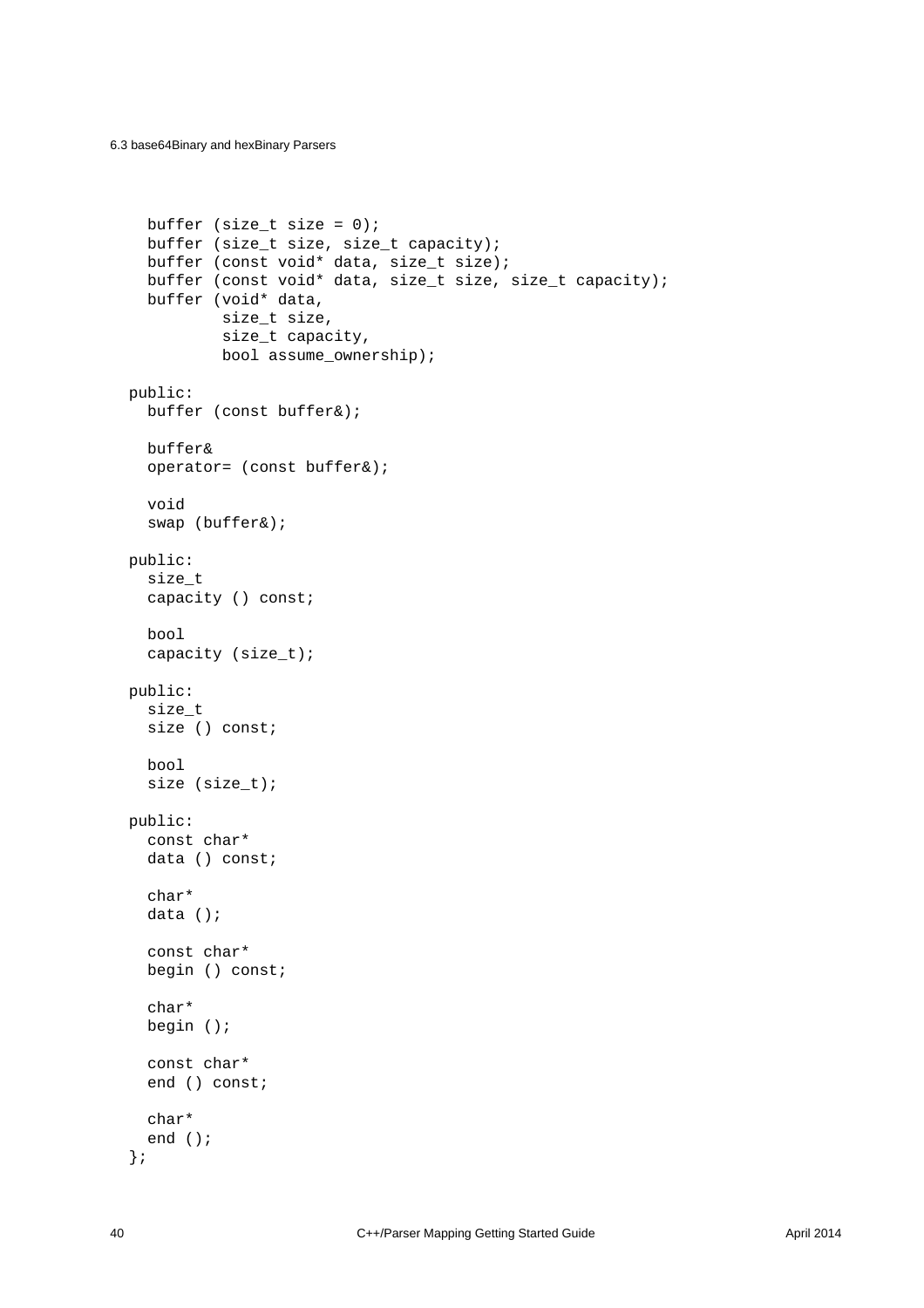```
 bool
  operator== (const buffer&, const buffer&);
  bool
   operator!= (const buffer&, const buffer&);
}
```
If the assume\_ownership argument to the constructor is true, the instance assumes the ownership of the memory block pointed to by the data argument and will eventually release it by calling operator delete(). The capacity() and size() modifier functions return true if the underlying buffer has moved.

The bounds exception is thrown if the constructor arguments violate the  $\langle$  size  $\langle$  = capacity) constraint.

#### <span id="page-44-0"></span>**6.4 Time Zone Representation**

The date, dateTime, gDay, gMonth, gMonthDay, gYear, gYearMonth, and time XML Schema built-in types all include an optional time zone component. The following xml\_schema::time\_zone base class is used to represent this information:

```
namespace xml_schema
{
   class time_zone
   {
   public:
     time_zone ();
     time_zone (short hours, short minutes);
     bool
     zone_present () const;
     void
     zone_reset ();
     short
     zone_hours () const;
     void
    zone hours (short);
     short
     zone_minutes () const;
     void
     zone_minutes (short);
   };
```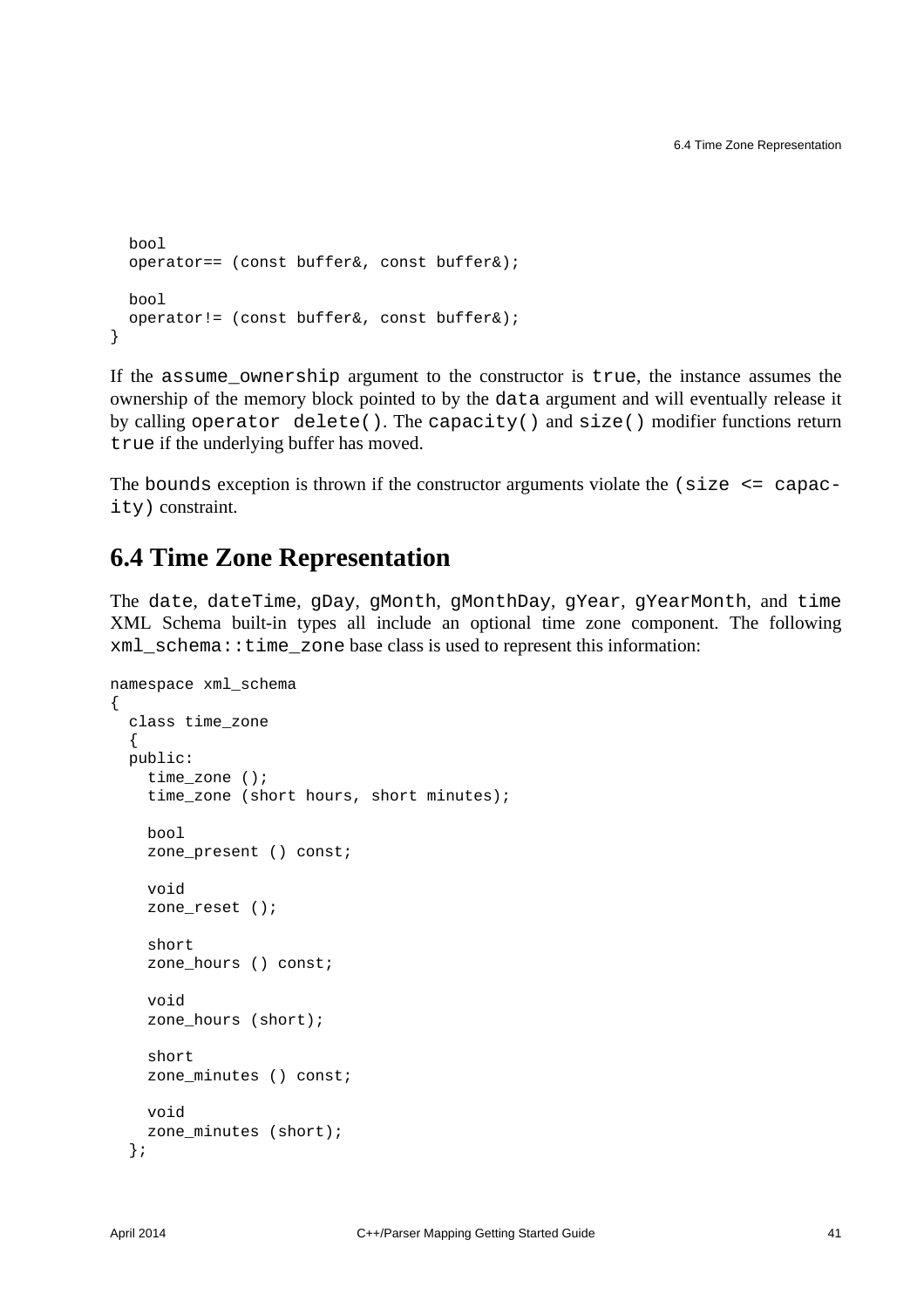```
 bool
 operator== (const time zone&, const time zone&);
  bool
  operator!= (const time_zone&, const time_zone&);
}
```
The zone\_present() accessor function returns true if the time zone is specified. The zone\_reset() modifier function resets the time zone object to the *not specified* state. If the time zone offset is negative then both hours and minutes components are represented as negative integers.

#### <span id="page-45-0"></span>**6.5 date Parser**

The return type of the date\_pimpl parser implementation is xml\_schema::date which represents a year, a day, and a month with an optional time zone. Its interface is presented below. For more information on the base xml\_schema::time\_zone class refer to [Section 6.4,](#page-44-0) ["Time Zone Representation".](#page-44-0)

```
namespace xml_schema
{
   class date
 {
   public:
     date (int year, unsigned short month, unsigned short day);
     date (int year, unsigned short month, unsigned short day,
          short zone hours, short zone minutes);
     int
     year () const;
     void
     year (int);
     unsigned short
     month () const;
     void
     month (unsigned short);
     unsigned short
     day () const;
     void
    day (unsigned short);
   };
   bool
   operator== (const date&, const date&);
```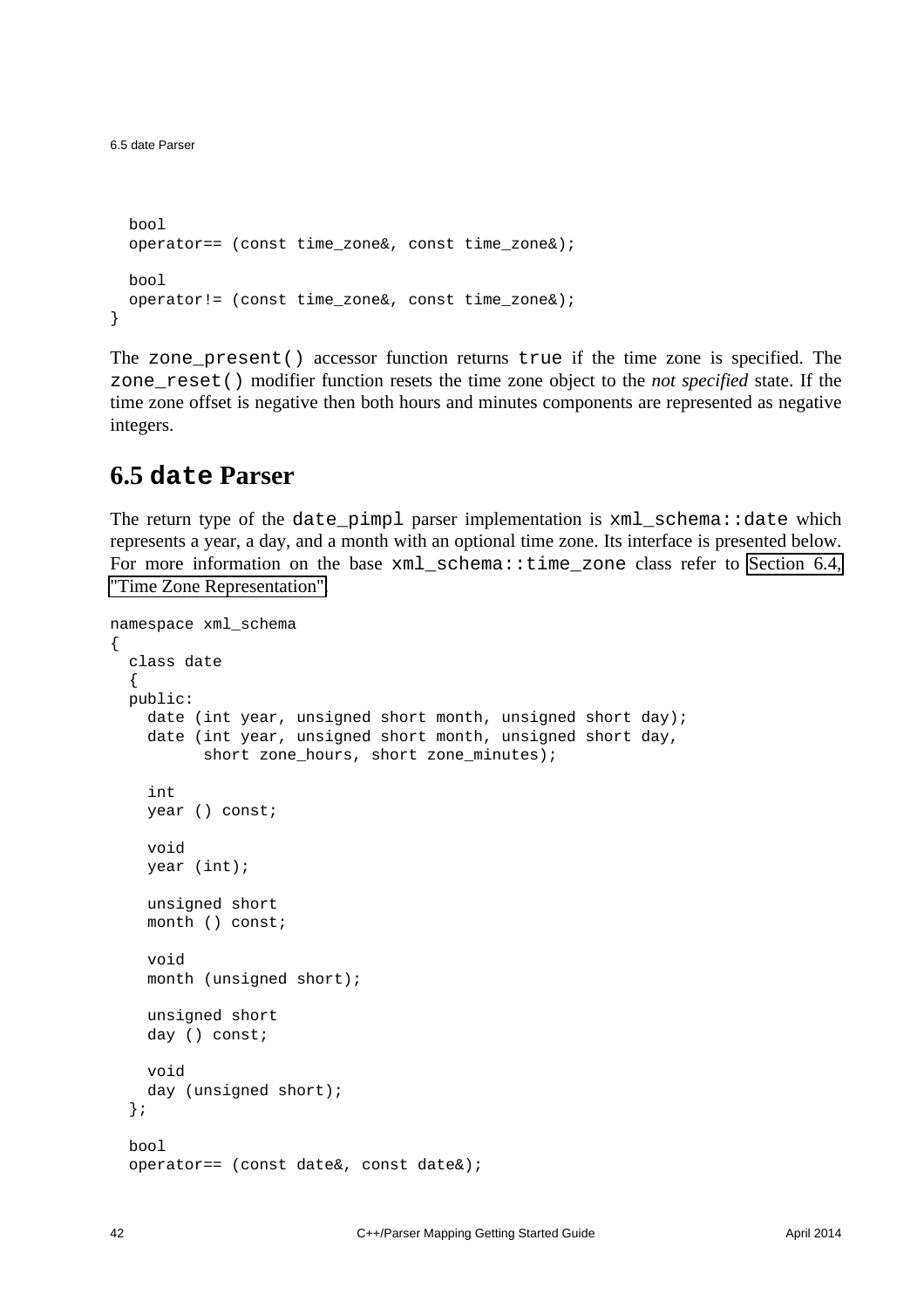```
 bool
  operator!= (const date&, const date&);
}
```
#### <span id="page-46-0"></span>**6.6 dateTime Parser**

The return type of the date\_time\_pimpl parser implementation is xml\_schema::date\_time which represents a year, a month, a day, hours, minutes, and seconds with an optional time zone. Its interface is presented below. For more information on the base xml\_schema::time\_zone class refer to [Section 6.4, "Time Zone Representation".](#page-44-0)

```
namespace xml_schema
{
   class date_time
   {
   public:
     date_time (int year, unsigned short month, unsigned short day,
                 unsigned short hours, unsigned short minutes,
                 double seconds);
     date_time (int year, unsigned short month, unsigned short day,
                 unsigned short hours, unsigned short minutes,
                 double seconds, short zone_hours, short zone_minutes);
     int
     year () const;
     void
     year (int);
     unsigned short
     month () const;
     void
     month (unsigned short);
     unsigned short
     day () const;
     void
     day (unsigned short);
     unsigned short
     hours () const;
     void
     hours (unsigned short);
     unsigned short
```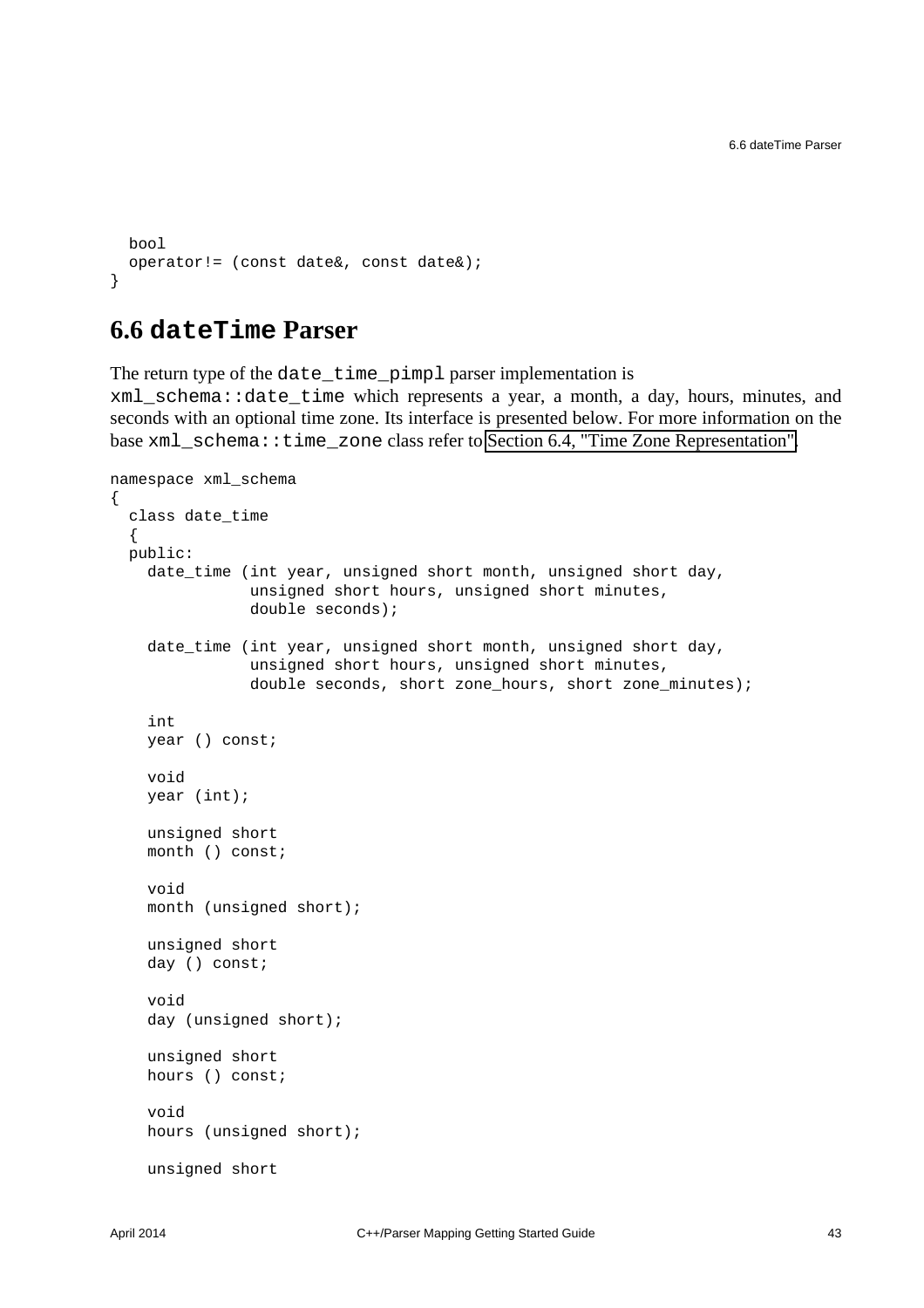```
 minutes () const;
     void
    minutes (unsigned short);
    double
   seconds () const;
    void
    seconds (double);
   };
  bool
  operator== (const date_time&, const date_time&);
  bool
  operator!= (const date time&, const date time&);
}
```
#### <span id="page-47-0"></span>**6.7 duration Parser**

The return type of the duration\_pimpl parser implementation is xml\_schema::duration which represents a potentially negative duration in the form of years, months, days, hours, minutes, and seconds. Its interface is presented below.

```
namespace xml_schema
{
   class duration
   {
   public:
    duration (bool negative,
                unsigned int years, unsigned int months, unsigned int days,
               unsigned int hours, unsigned int minutes, double seconds);
     bool
     negative () const;
     void
     negative (bool);
     unsigned int
     years () const;
     void
     years (unsigned int);
     unsigned int
     months () const;
     void
```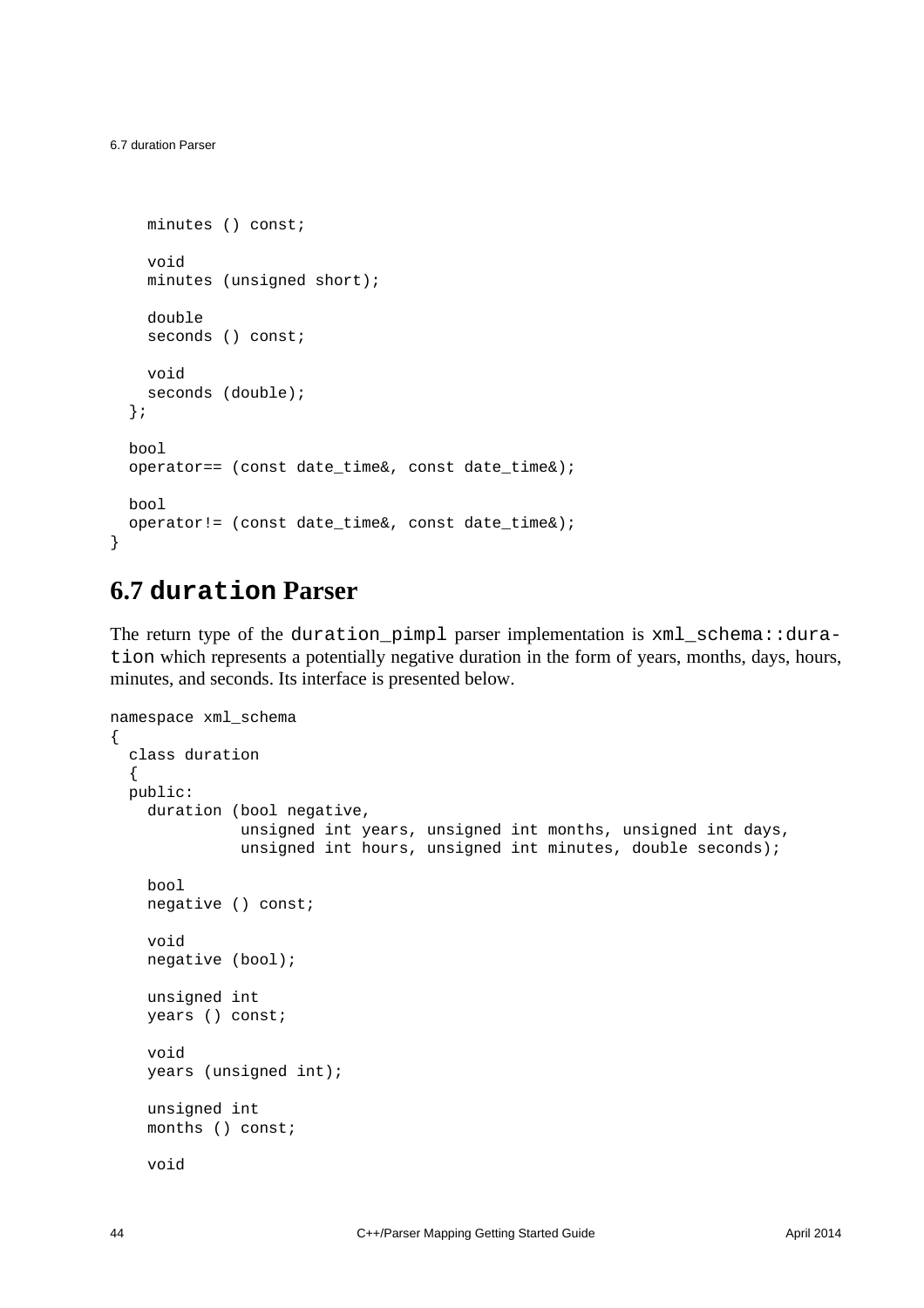```
 months (unsigned int);
     unsigned int
    days () const;
     void
     days (unsigned int);
     unsigned int
     hours () const;
     void
    hours (unsigned int);
     unsigned int
     minutes () const;
     void
     minutes (unsigned int);
     double
    seconds () const;
     void
    seconds (double);
   };
  bool
   operator== (const duration&, const duration&);
  bool
   operator!= (const duration&, const duration&);
}
```
#### <span id="page-48-0"></span>**6.8 gDay Parser**

The return type of the gday\_pimpl parser implementation is xml\_schema::gday which represents a day of the month with an optional time zone. Its interface is presented below. For more information on the base xml\_schema::time\_zone class refer to [Section 6.4, "Time](#page-44-0) [Zone Representation".](#page-44-0)

```
namespace xml_schema
{
   class gday
   {
   public:
     explicit
     gday (unsigned short day);
     gday (unsigned short day, short zone_hours, short zone_minutes);
```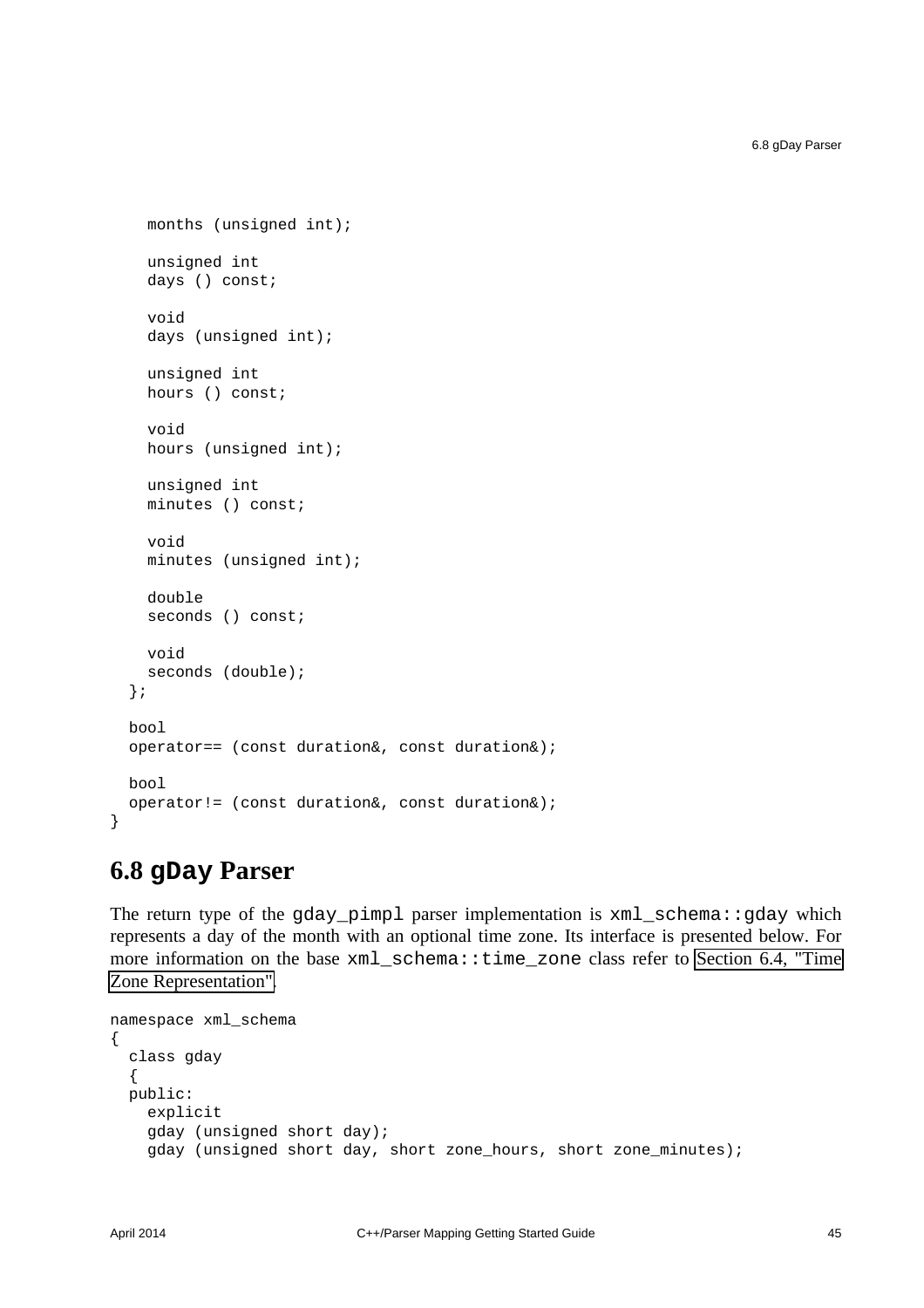```
 unsigned short
     day () const;
     void
     day (unsigned short);
   };
  bool
   operator== (const gday&, const gday&);
  bool
   operator!= (const gday&, const gday&);
}
```
#### <span id="page-49-0"></span>**6.9 gMonth Parser**

The return type of the gmonth\_pimpl parser implementation is xml\_schema::gmonth which represents a month of the year with an optional time zone. Its interface is presented below. For more information on the base xml schema::time zone class refer to [Section 6.4,](#page-44-0) ["Time Zone Representation".](#page-44-0)

```
namespace xml_schema
\{ class gmonth
   {
   public:
     explicit
     gmonth (unsigned short month);
     gmonth (unsigned short month, short zone_hours, short zone_minutes);
     unsigned short
    month () const;
     void
     month (unsigned short);
   };
   bool
   operator== (const gmonth&, const gmonth&);
   bool
   operator!= (const gmonth&, const gmonth&);
}
```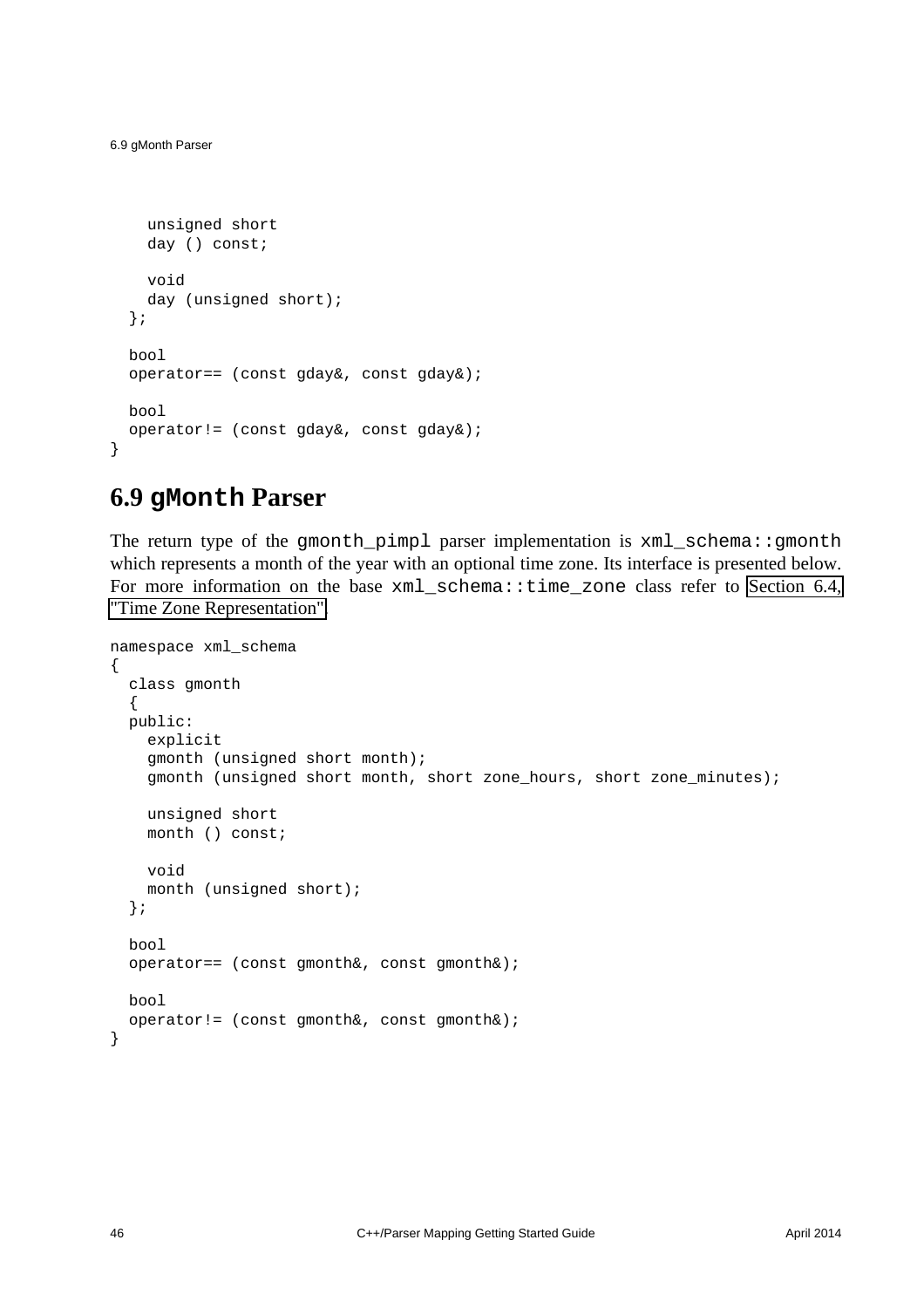#### <span id="page-50-0"></span>**6.10 gMonthDay Parser**

The return type of the gmonth\_day\_pimpl parser implementation is

xml\_schema::gmonth\_day which represents a day and a month of the year with an optional time zone. Its interface is presented below. For more information on the base xml\_schema::time\_zone class refer to [Section 6.4, "Time Zone Representation".](#page-44-0)

```
namespace xml_schema
{
   class gmonth_day
   {
   public:
     gmonth_day (unsigned short month, unsigned short day);
    gmonth day (unsigned short month, unsigned short day,
                 short zone hours, short zone minutes);
     unsigned short
     month () const;
     void
    month (unsigned short);
     unsigned short
     day () const;
     void
    day (unsigned short);
   };
   bool
   operator== (const gmonth_day&, const gmonth_day&);
   bool
   operator!= (const gmonth_day&, const gmonth_day&);
}
```
### <span id="page-50-1"></span>**6.11 gYear Parser**

The return type of the gyear pimpl parser implementation is  $xml$  schema::gyear which represents a year with an optional time zone. Its interface is presented below. For more information on the base xml\_schema::time\_zone class refer to [Section 6.4, "Time Zone Represen](#page-44-0)[tation".](#page-44-0)

```
namespace xml_schema
{
   class gyear
   \left\{ \right. public:
```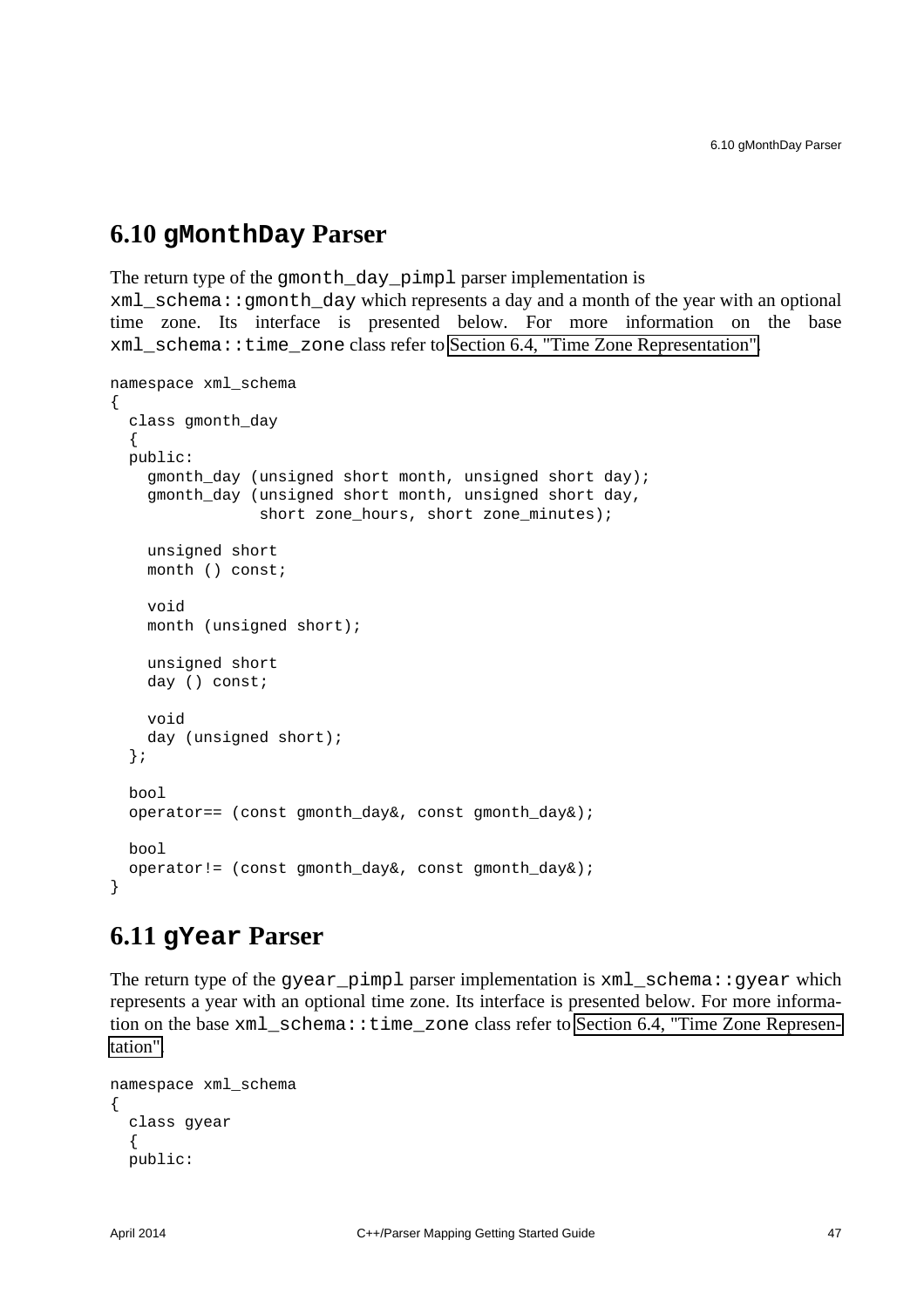}

```
 explicit
   gyear (int year);
   gyear (int year, short zone_hours, short zone_minutes);
   int
   year () const;
   void
   year (int);
 };
 bool
 operator== (const gyear&, const gyear&);
 bool
 operator!= (const gyear&, const gyear&);
```
#### <span id="page-51-0"></span>**6.12 gYearMonth Parser**

The return type of the gyear\_month\_pimpl parser implementation is xml\_schema::gyear\_month which represents a year and a month with an optional time zone. Its interface is presented below. For more information on the base xml\_schema::time\_zone class refer to [Section 6.4, "Time Zone Representation".](#page-44-0)

```
namespace xml_schema
{
   class gyear_month
  \{ public:
     gyear_month (int year, unsigned short month);
     gyear_month (int year, unsigned short month,
                   short zone_hours, short zone_minutes);
     int
     year () const;
     void
     year (int);
     unsigned short
     month () const;
     void
     month (unsigned short);
   };
   bool
   operator== (const gyear_month&, const gyear_month&);
```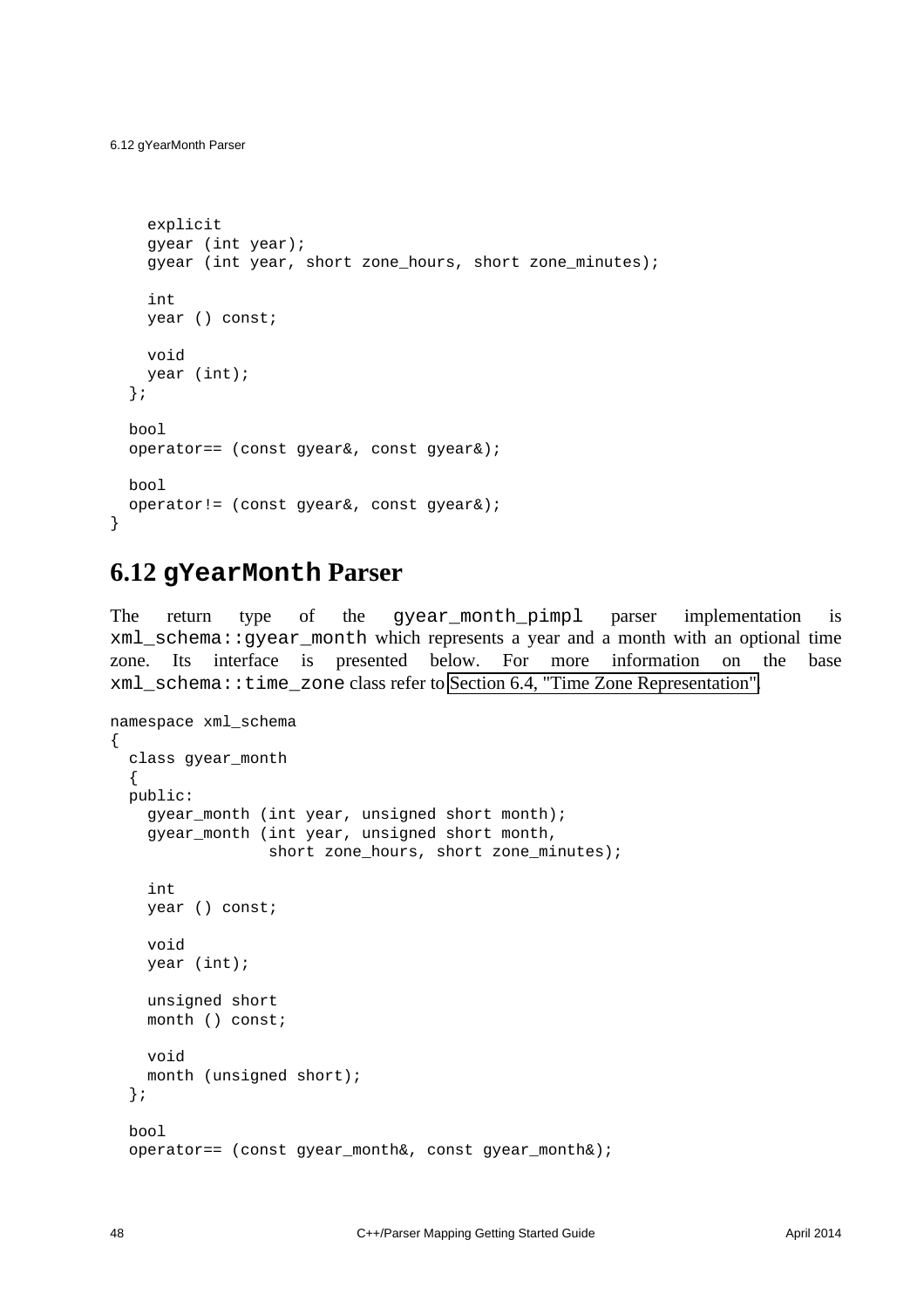```
 bool
  operator!= (const gyear_month&, const gyear_month&);
}
```
#### <span id="page-52-0"></span>**6.13 time Parser**

The return type of the time\_pimpl parser implementation is xml\_schema::time which represents hours, minutes, and seconds with an optional time zone. Its interface is presented below. For more information on the base xml\_schema::time\_zone class refer to [Section](#page-44-0) [6.4, "Time Zone Representation".](#page-44-0)

```
namespace xml_schema
{
   class time
   {
   public:
     time (unsigned short hours, unsigned short minutes, double seconds);
     time (unsigned short hours, unsigned short minutes, double seconds,
           short zone_hours, short zone_minutes);
     unsigned short
     hours () const;
     void
    hours (unsigned short);
     unsigned short
     minutes () const;
     void
     minutes (unsigned short);
     double
    seconds () const;
     void
     seconds (double);
   };
   bool
   operator== (const time&, const time&);
   bool
   operator!= (const time&, const time&);
}
```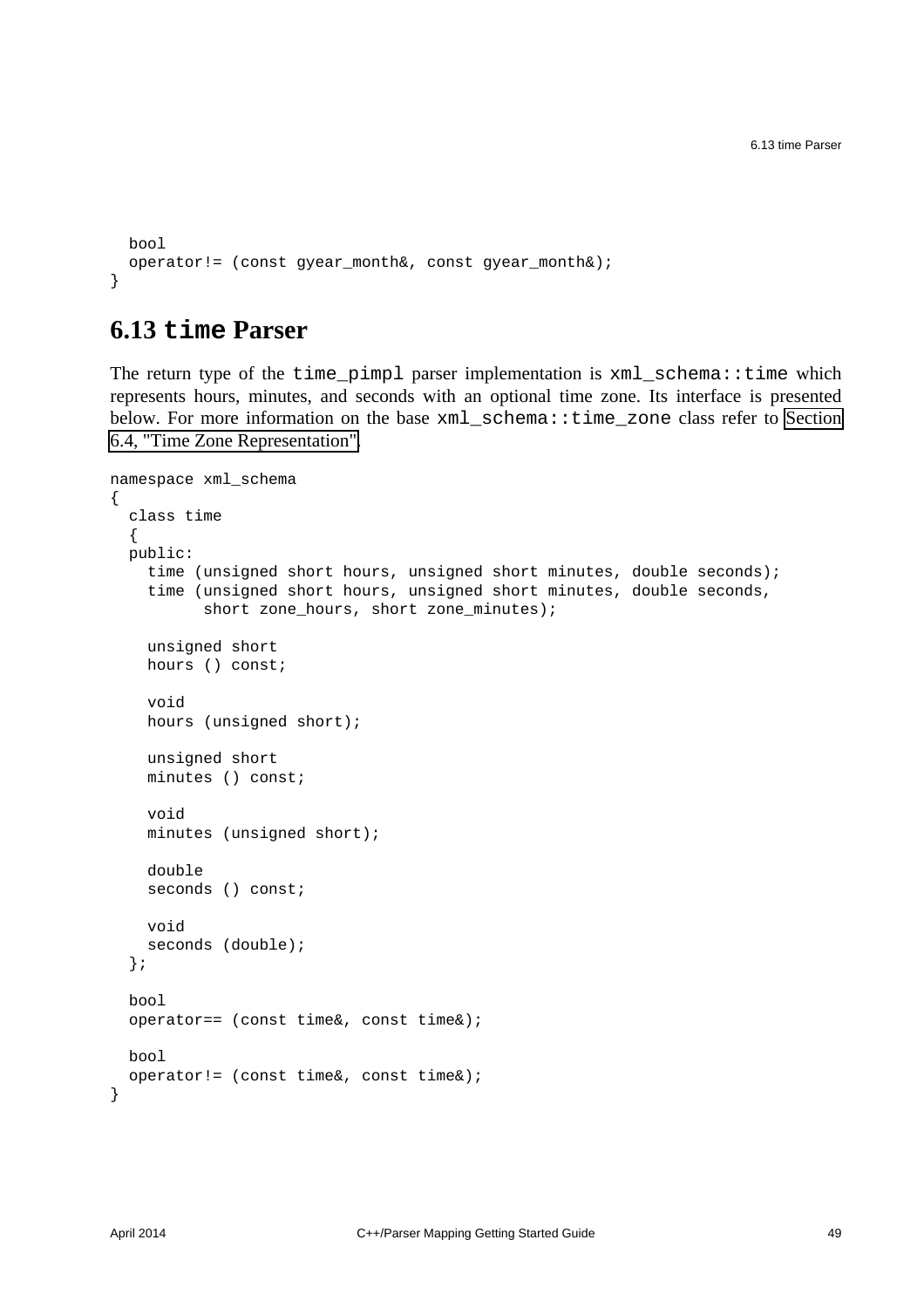### <span id="page-53-0"></span>**7 Document Parser and Error Handling**

In this chapter we will discuss the xml\_schema::document type as well as the error handling mechanisms provided by the mapping in more detail. As mentioned in [Section 3.4,](#page-17-0)  ["Connecting the Parsers Together",](#page-17-0) the interface of xml\_schema::document depends on the underlying XML parser selected [\(Section 5.3, "Underlying XML Parser"\)](#page-31-1). The following sections describe the document type interface for Xerces-C++ and Expat as underlying parsers.

#### <span id="page-53-1"></span>**7.1 Xerces-C++ Document Parser**

When Xerces-C++ is used as the underlying XML parser, the document type has the following interface. Note that if the character type is wchar  $t$ , then the string type in the interface becomes std::wstring (see [Section 5.2, "Character Type and Encoding"\)](#page-31-0).

```
namespace xml_schema
{
   class parser_base;
   class error_handler;
   class flags
 {
   public:
     // Do not validate XML documents with the Xerces-C++ validator.
     //
     static const unsigned long dont_validate;
     // Do not initialize the Xerces-C++ runtime.
     //
    static const unsigned long dont initialize;
     // Disable handling of subsequent imports for the same namespace
     // in Xerces-C++ 3.1.0 and later.
     //
     static const unsigned long no_multiple_imports;
   };
   class properties
  \left\{ \right. public:
     // Add a location for a schema with a target namespace.
     //
     void
     schema_location (const std::string& namespace_,
                       const std::string& location);
     // Add a location for a schema without a target namespace.
     //
     void
```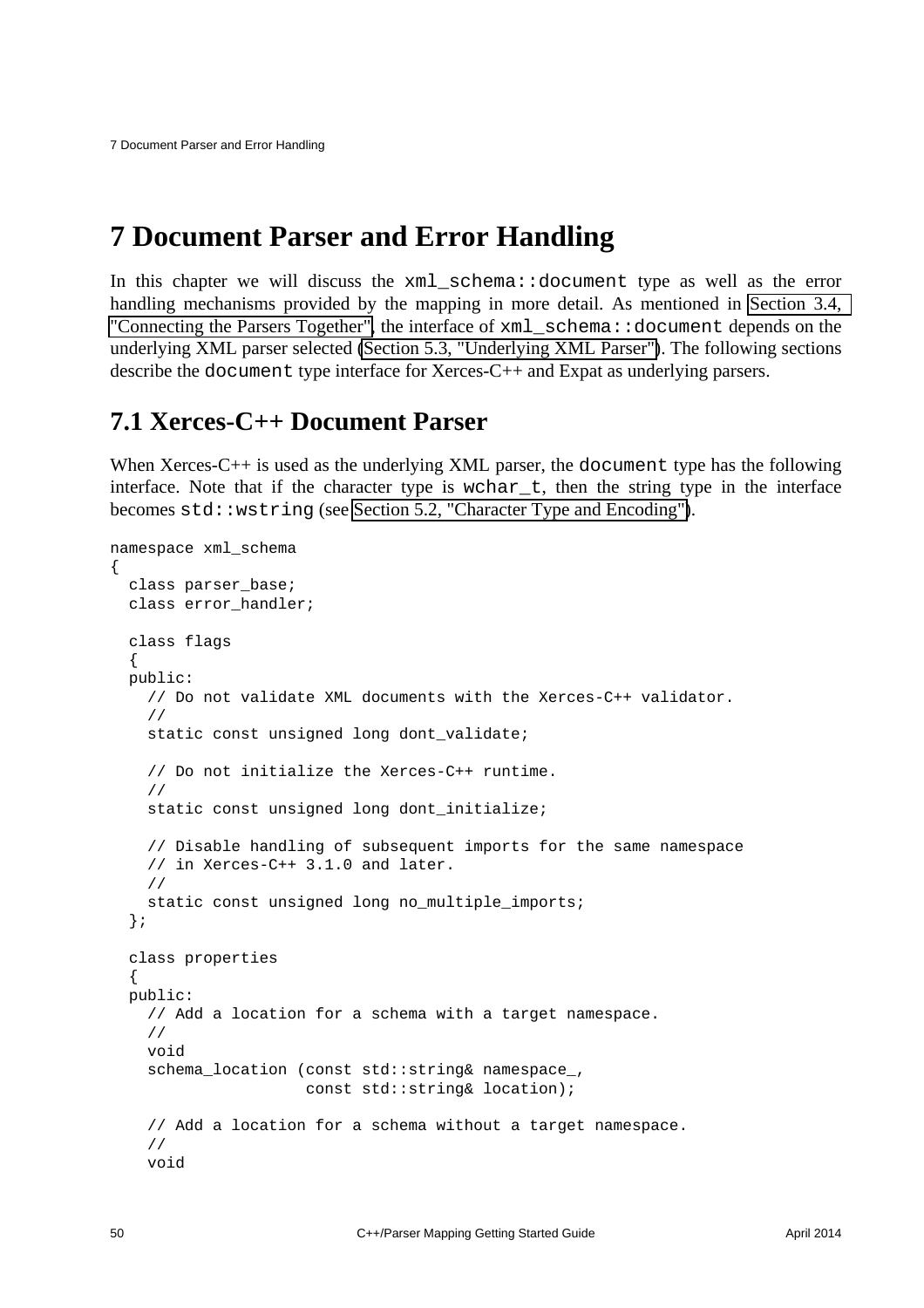```
 no_namespace_schema_location (const std::string& location);
 };
 class document
 {
 public:
  document (parser base& root,
             const std::string& root_element_name,
             bool polymorphic = false);
   document (parser_base& root,
             const std::string& root_element_namespace,
            const std:: string& root element name,
            bool polymorphic = false;
 public:
   // Parse URI or a local file.
   //
   void
   parse (const std::string& uri,
         flags = 0,
         const properties\& = properties ());
   // Parse URI or a local file with a user-provided error_handler
   // object.
   //
   void
   parse (const std::string& uri,
          error_handler&,
         flags = 0,
          const properties& = properties ());
   // Parse URI or a local file with a user-provided ErrorHandler
   // object. Note that you must initialize the Xerces-C++ runtime
   // before calling this function.
   //
   void
   parse (const std::string& uri,
          xercesc::ErrorHandler&,
         flags = 0,
          const properties& = properties ());
   // Parse URI or a local file using a user-provided SAX2XMLReader
   // object. Note that you must initialize the Xerces-C++ runtime
   // before calling this function.
   //
   void
   parse (const std::string& uri,
          xercesc::SAX2XMLReader&,
         flags = 0,
          const properties& = properties ());
```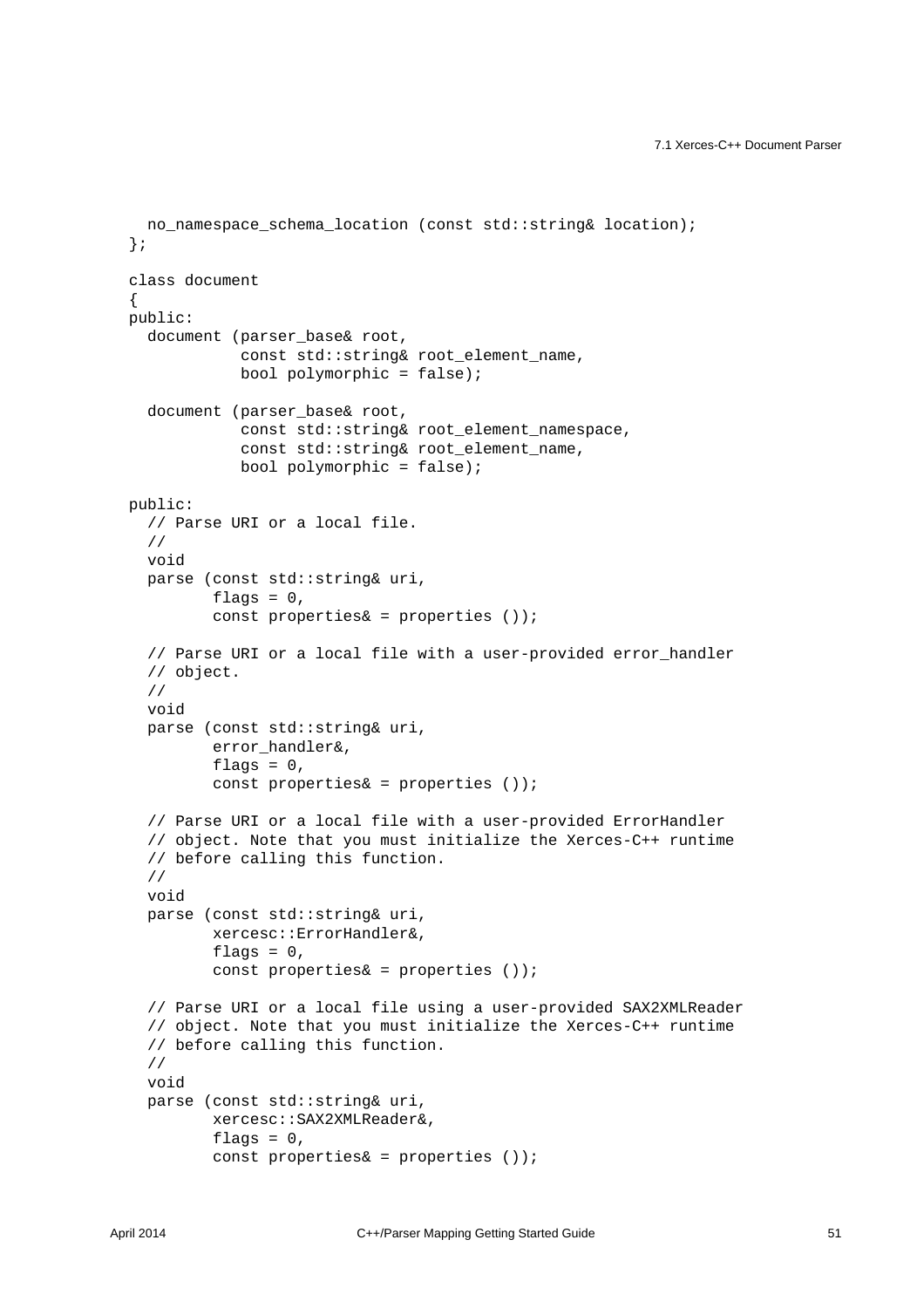```
 public:
   // Parse std::istream.
   //
   void
   parse (std::istream&,
         flags = 0,
         const properties\& = properties ());
  // Parse std:: istream with a user-provided error handler object.
   //
   void
   parse (std::istream&,
         error handler&,
         flags = 0,
         const properties\& = properties ());
   // Parse std::istream with a user-provided ErrorHandler object.
   // Note that you must initialize the Xerces-C++ runtime before
   // calling this function.
   //
   void
   parse (std::istream&,
          xercesc::ErrorHandler&,
         flags = 0,
          const properties& = properties ());
   // Parse std::istream using a user-provided SAX2XMLReader object.
   // Note that you must initialize the Xerces-C++ runtime before
   // calling this function.
   //
   void
   parse (std::istream&,
          xercesc::SAX2XMLReader&,
         flags = 0,
          const properties& = properties ());
 public:
   // Parse std::istream with a system id.
   //
   void
   parse (std::istream&,
          const std::string& system_id,
         flags = 0,
          const properties& = properties ());
   // Parse std::istream with a system id and a user-provided
   // error_handler object.
   //
   void
   parse (std::istream&,
```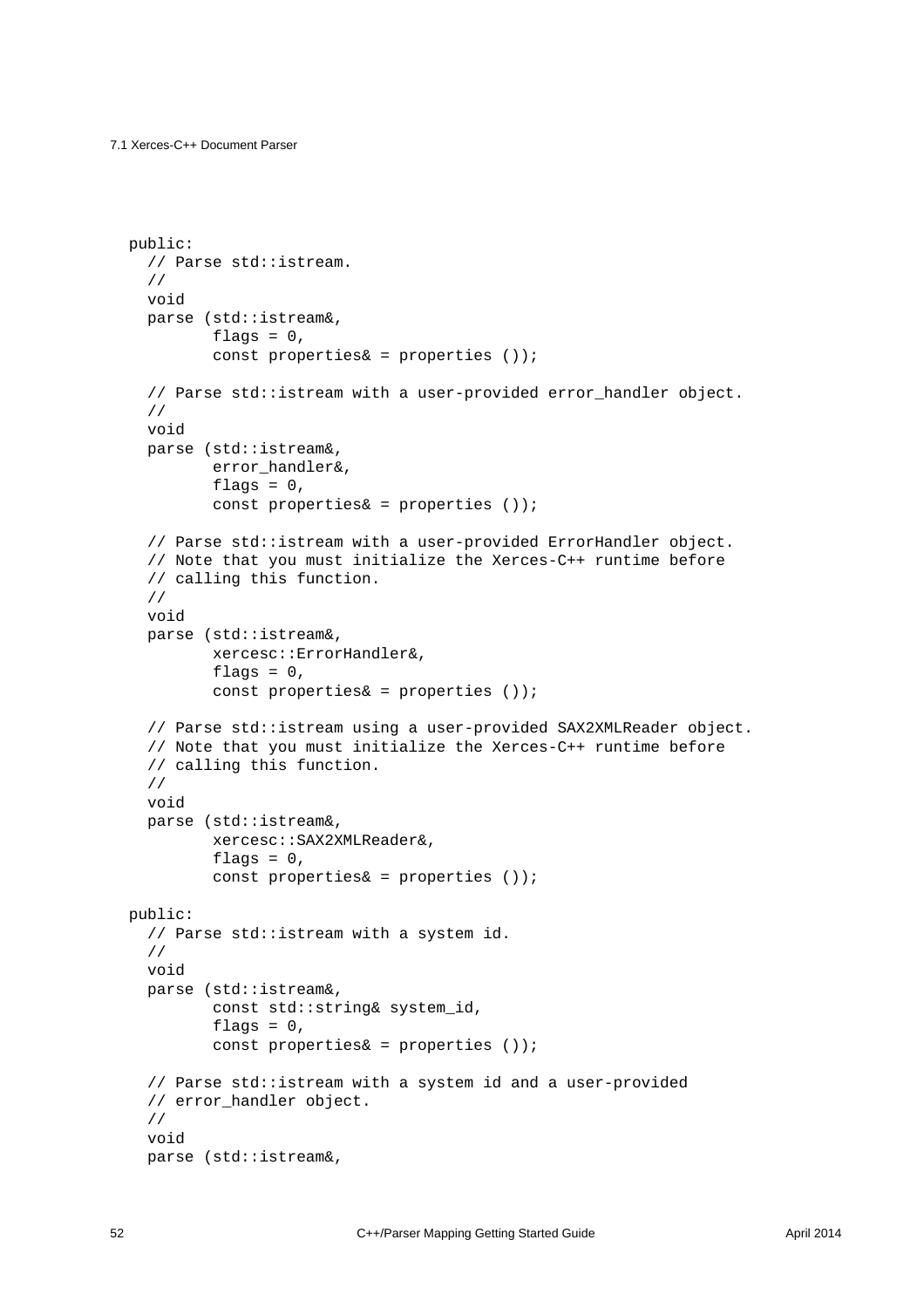```
const std:: string& system id,
         error handler&,
         flags = 0,
         const properties\& = properties ());
   // Parse std::istream with a system id and a user-provided
   // ErrorHandler object. Note that you must initialize the
   // Xerces-C++ runtime before calling this function.
   //
   void
  parse (std::istream&,
          const std::string& system_id,
          xercesc::ErrorHandler&,
         flags = 0,
         const properties\& = properties ());
   // Parse std::istream with a system id using a user-provided
   // SAX2XMLReader object. Note that you must initialize the
   // Xerces-C++ runtime before calling this function.
   //
  void
  parse (std::istream&,
          const std::string& system_id,
          xercesc::SAX2XMLReader&,
         flags = 0,
          const properties& = properties ());
 public:
   // Parse std::istream with system and public ids.
   //
   void
  parse (std::istream&,
          const std::string& system_id,
          const std::string& public_id,
         flags = 0,
          const properties& = properties ());
   // Parse std::istream with system and public ids and a user-provided
   // error_handler object.
   //
   void
  parse (std::istream&,
          const std::string& system_id,
          const std::string& public_id,
          error_handler&,
         flags = 0,
          const properties& = properties ());
   // Parse std::istream with system and public ids and a user-provided
   // ErrorHandler object. Note that you must initialize the Xerces-C++
   // runtime before calling this function.
```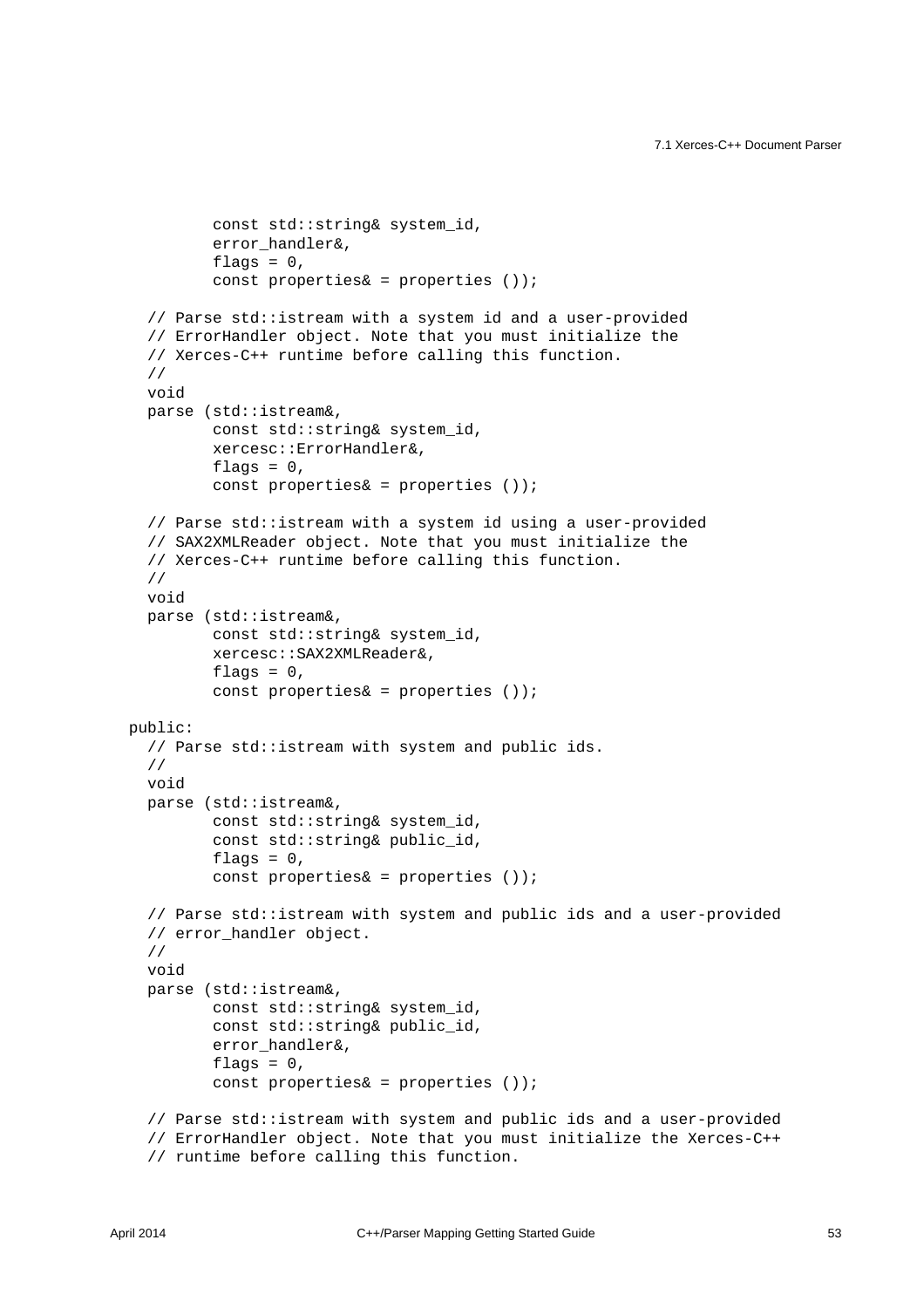```
 //
   void
   parse (std::istream&,
         const std:: string& system id,
          const std::string& public_id,
          xercesc::ErrorHandler&,
         flags = 0,
         const properties\& = properties ());
   // Parse std::istream with system and public ids using a user-
   // provided SAX2XMLReader object. Note that you must initialize
   // the Xerces-C++ runtime before calling this function.
   //
   void
   parse (std::istream&,
          const std::string& system_id,
          const std::string& public_id,
          xercesc::SAX2XMLReader&,
         flags = 0,
         const properties\& = properties ());
 public:
   // Parse InputSource. Note that you must initialize the Xerces-C++
   // runtime before calling this function.
   //
   void
   parse (const xercesc::InputSource&,
         flags = 0,
          const properties& = properties ());
   // Parse InputSource with a user-provided error_handler object.
   // Note that you must initialize the Xerces-C++ runtime before
   // calling this function.
   //
   void
   parse (const xercesc::InputSource&,
          error_handler&,
         flags = 0,
          const properties& = properties ());
   // Parse InputSource with a user-provided ErrorHandler object.
   // Note that you must initialize the Xerces-C++ runtime before
   // calling this function.
   //
   void
   parse (const xercesc::InputSource&,
          xercesc::ErrorHandler&,
         flags = 0,
          const properties& = properties ());
   // Parse InputSource using a user-provided SAX2XMLReader object.
```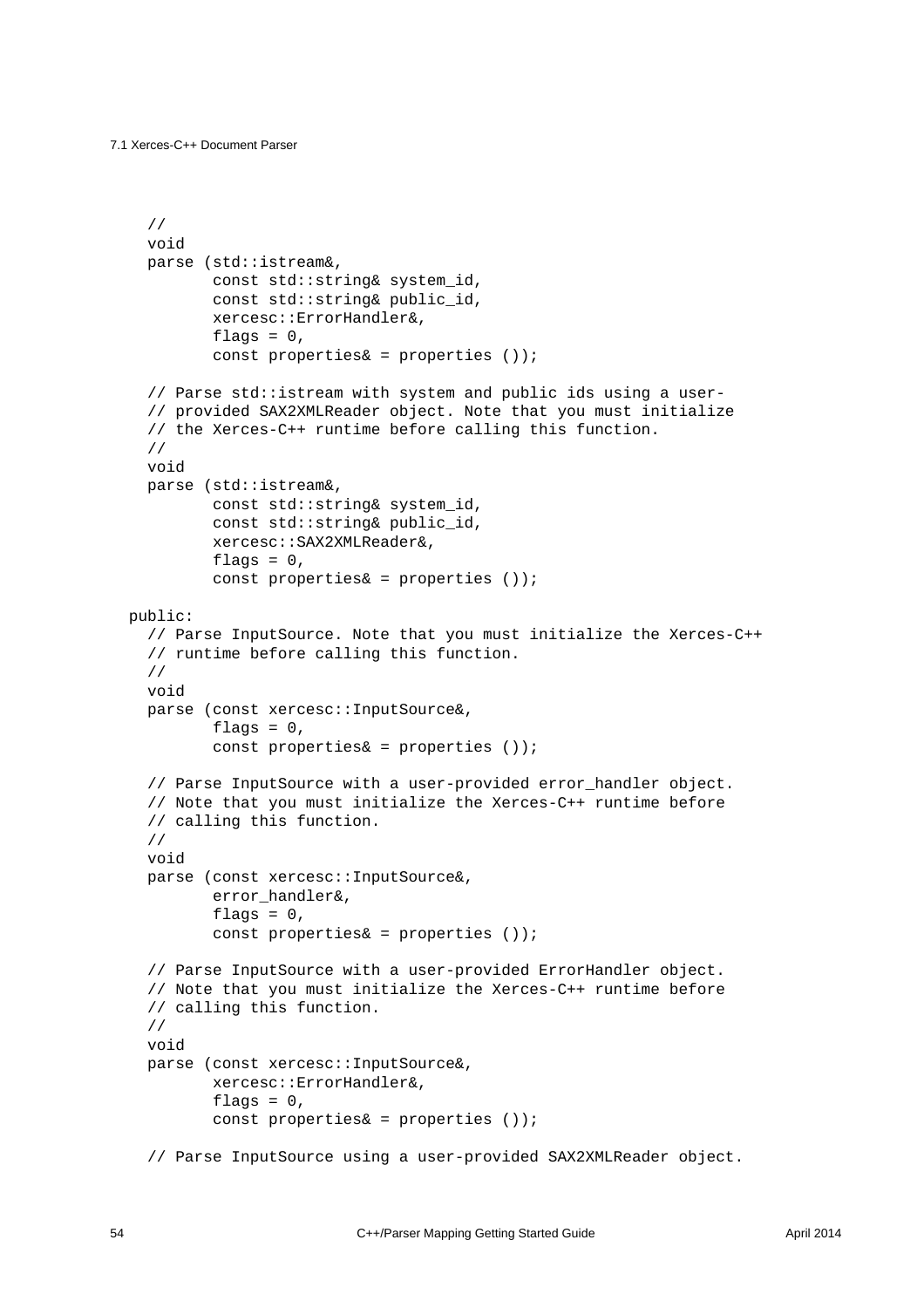```
 // Note that you must initialize the Xerces-C++ runtime before
     // calling this function.
     //
    void
    parse (const xercesc::InputSource&,
            xercesc::SAX2XMLReader&,
           flags = 0,
           const properties\& = properties ());
   };
}
```
The document class is a root parser for the vocabulary. The first argument to its constructors is the parser for the type of the root element. The parser\_base class is the base type for all parser skeletons. The second and third arguments to the document's constructors are the root element's name and namespace. The last argument, polymorphic, specifies whether the XML documents being parsed use polymorphism. For more information on support for XML Schema polymorphism in the C++/Parser mapping refer to [Section 5.5, "Support for Polymorphism".](#page-32-0)

The rest of the document interface consists of overloaded parse() functions. The last two arguments in each of these functions are flags and properties. The flags argument allows you to modify the default behavior of the parsing functions. The properties argument allows you to override the schema location attributes specified in XML documents. Note that the schema location paths are relative to an XML document unless they are complete URIs. For example if you want to use a local schema file then you will need to use a URI in the form file:///absolute/path/to/your/schema.

A number of overloaded parse() functions have the system\_id and public\_id arguments. The system id is a *system* identifier of the resources being parsed (for example, URI or a full file path). The public id is a *public* identifier of the resource (for example, an application-specific name or a relative file path). The system id is used to resolve relative paths (for example, schema paths). In diagnostics messages the public id is used if it is available. Otherwise the system id is used.

The error handling mechanisms employed by the document parser are described in [Section 7.3,](#page-62-0) ["Error Handling".](#page-62-0)

#### <span id="page-58-0"></span>**7.2 Expat Document Parser**

When Expat is used as the underlying XML parser, the document type has the following interface. Note that if the character type is wchar<sub>—</sub>t, then the string type in the interface becomes std::wstring (see [Section 5.2, "Character Type and Encoding"\)](#page-31-0).

```
namespace xml_schema
{
  class parser base;
  class error handler;
```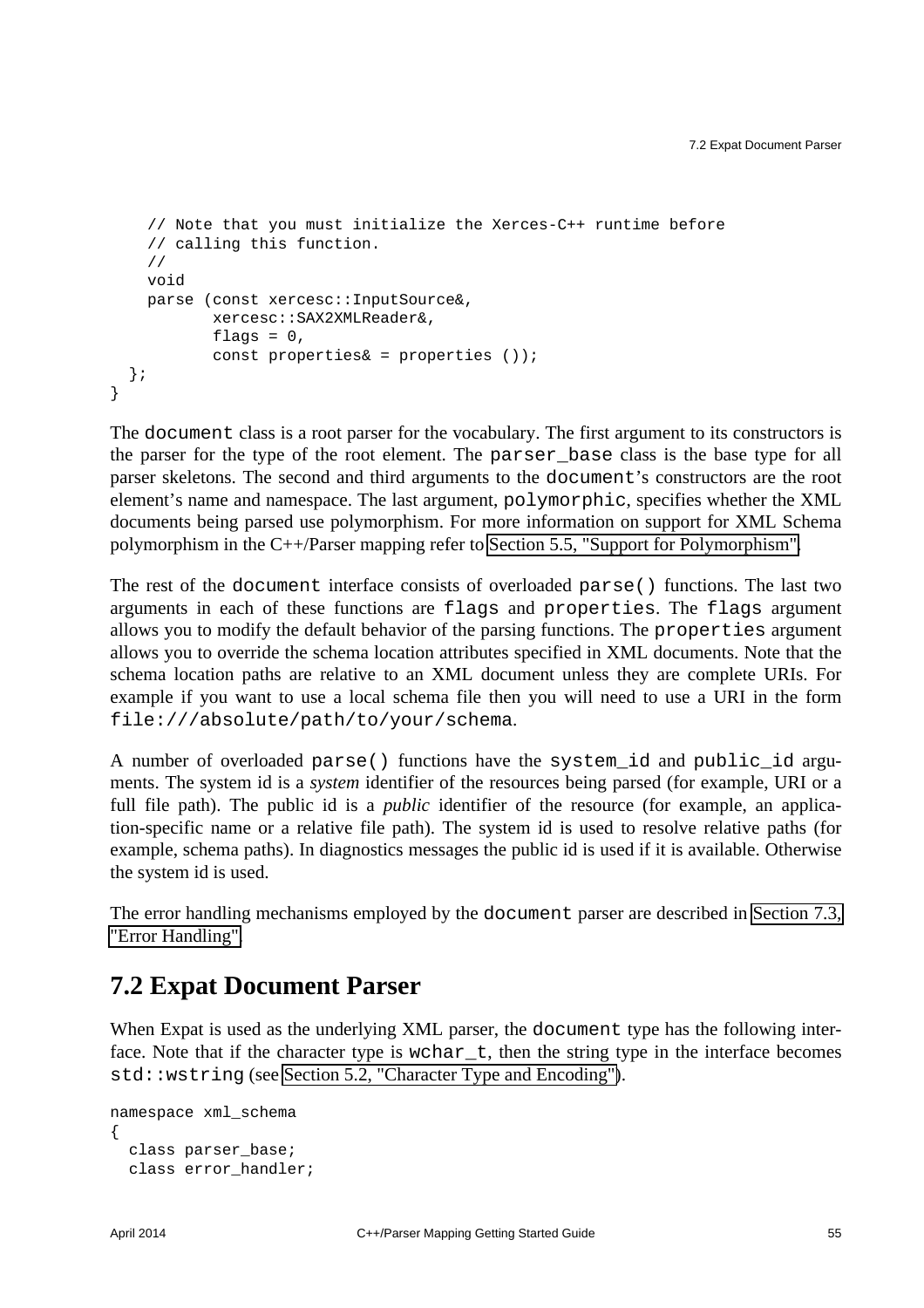```
 class document
 {
  public:
   document (parser base&,
              const std:: string& root element name,
              bool polymorphic = false;
   document (parser base&,
               const std::string& root_element_namespace,
               const std::string& root_element_name,
              bool polymorphic = false;
  public:
    // Parse a local file. The file is accessed with std::ifstream
    // in binary mode. The std::ios_base::failure exception is used
    // to report io errors (badbit and failbit).
    void
   parse (const std::string& file);
   // Parse a local file with a user-provided error handler
    // object. The file is accessed with std::ifstream in binary
    // mode. The std::ios_base::failure exception is used to report
    // io errors (badbit and failbit).
    //
    void
    parse (const std::string& file, error_handler&);
  public:
    // Parse std::istream.
    //
    void
    parse (std::istream&);
    // Parse std::istream with a user-provided error_handler object.
    //
    void
    parse (std::istream&, error_handler&);
    // Parse std::istream with a system id.
    //
    void
    parse (std::istream&, const std::string& system_id);
    // Parse std::istream with a system id and a user-provided
    // error_handler object.
    //
    void
    parse (std::istream&,
            const std::string& system_id,
            error_handler&);
```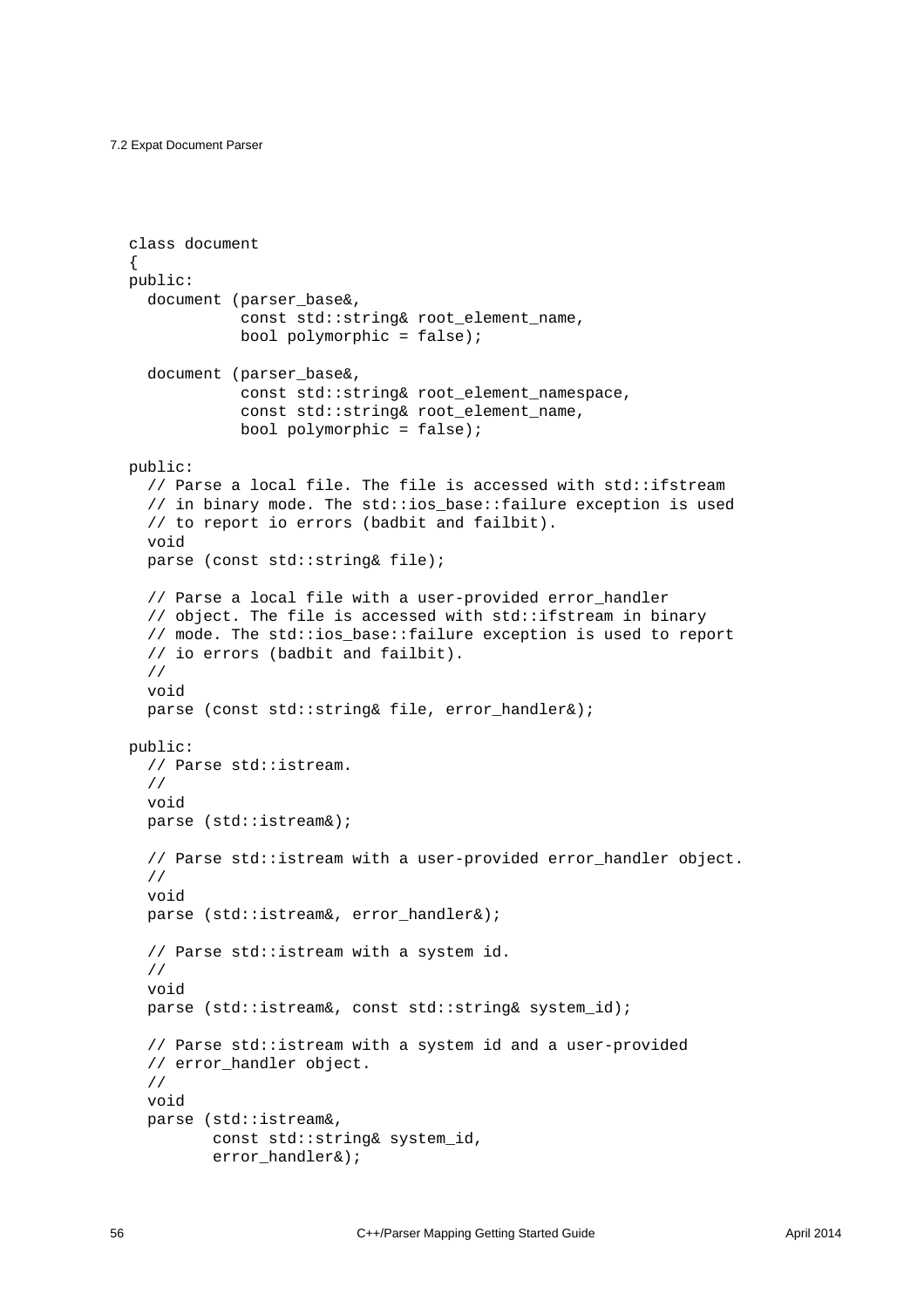```
 // Parse std::istream with system and public ids.
   //
   void
   parse (std::istream&,
          const std::string& system_id,
         const std:: string& public id);
   // Parse std::istream with system and public ids and a user-provided
  // error handler object.
   //
   void
   parse (std::istream&,
         const std:: string& system id,
         const std:: string& public id,
         error handler&);
 public:
   // Parse a chunk of input. You can call these functions multiple
   // times with the last call having the last argument true.
   //
   void
  parse (const void* data, std::size_t size, bool last);
   void
   parse (const void* data, std::size_t size, bool last,
         error handler&);
   void
   parse (const void* data, std::size_t size, bool last,
         const std:: string& system_id);
   void
   parse (const void* data, std::size_t size, bool last,
          const std::string& system_id,
          error_handler&);
   void
   parse (const void* data, std::size_t size, bool last,
          const std::string& system_id,
          const std::string& public_id);
   void
   parse (const void* data, std::size_t size, bool last,
          const std::string& system_id,
          const std::string& public_id,
          error_handler&);
 public:
   // Low-level Expat-specific parsing API.
   //
```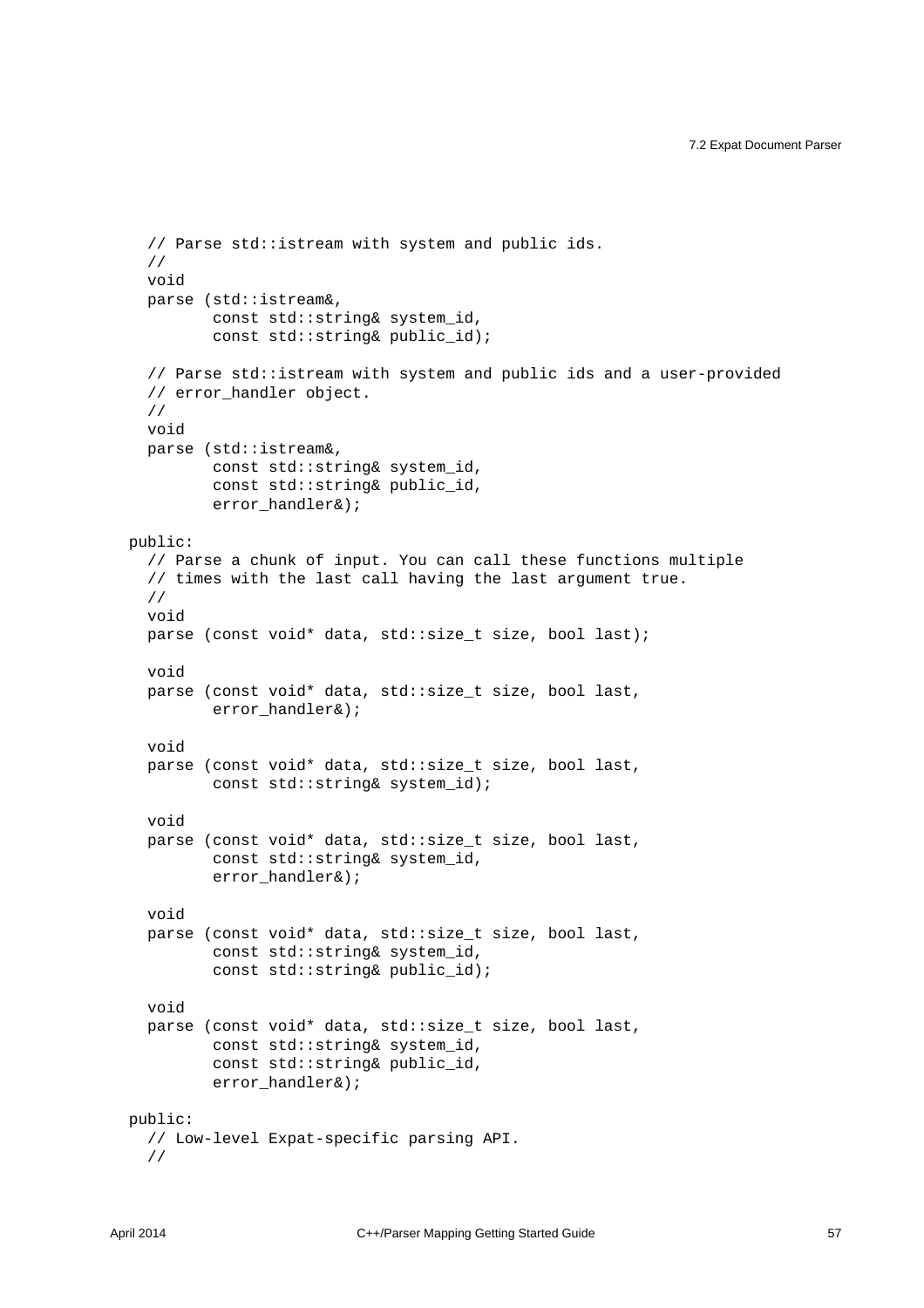```
 void
  parse begin (XML Parser);
   void
   parse_begin (XML_Parser, const std::string& public_id);
   void
  parse_begin (XML_Parser, error_handler&);
   void
   parse_begin (XML_Parser,
                const std::string& public_id,
               error handler&);
   void
  parse_end ();
 };
```
The document class is a root parser for the vocabulary. The first argument to its constructors is the parser for the type of the root element. The parser\_base class is the base type for all parser skeletons. The second and third arguments to the document's constructors are the root element's name and namespace. The last argument, polymorphic, specifies whether the XML documents being parsed use polymorphism. For more information on support for XML Schema polymorphism in the C++/Parser mapping refer to [Section 5.5, "Support for Polymorphism".](#page-32-0)

A number of overloaded parse() functions have the system\_id and public\_id arguments. The system id is a *system* identifier of the resources being parsed (for example, URI or a full file path). The public id is a *public* identifier of the resource (for example, an application-specific name or a relative file path). The system id is used to resolve relative paths. In diagnostics messages the public id is used if it is available. Otherwise the system id is used.

The parse\_begin() and parse\_end() functions present a low-level, Expat-specific parsing API for maximum control. A typical use-case would look like this (pseudo-code):

```
xxx_pimpl root_p;
document doc_p (root_p, "root");
root_p.pre ();
doc_p.parse_begin (xml_parser, "file.xml");
while (more_data_to_parse)
{
   // Call XML_Parse or XML_ParseBuffer.
   if (status == XML_STATUS_ERROR)
     break;
}
// Call parse_end even in case of an error to translate
```
}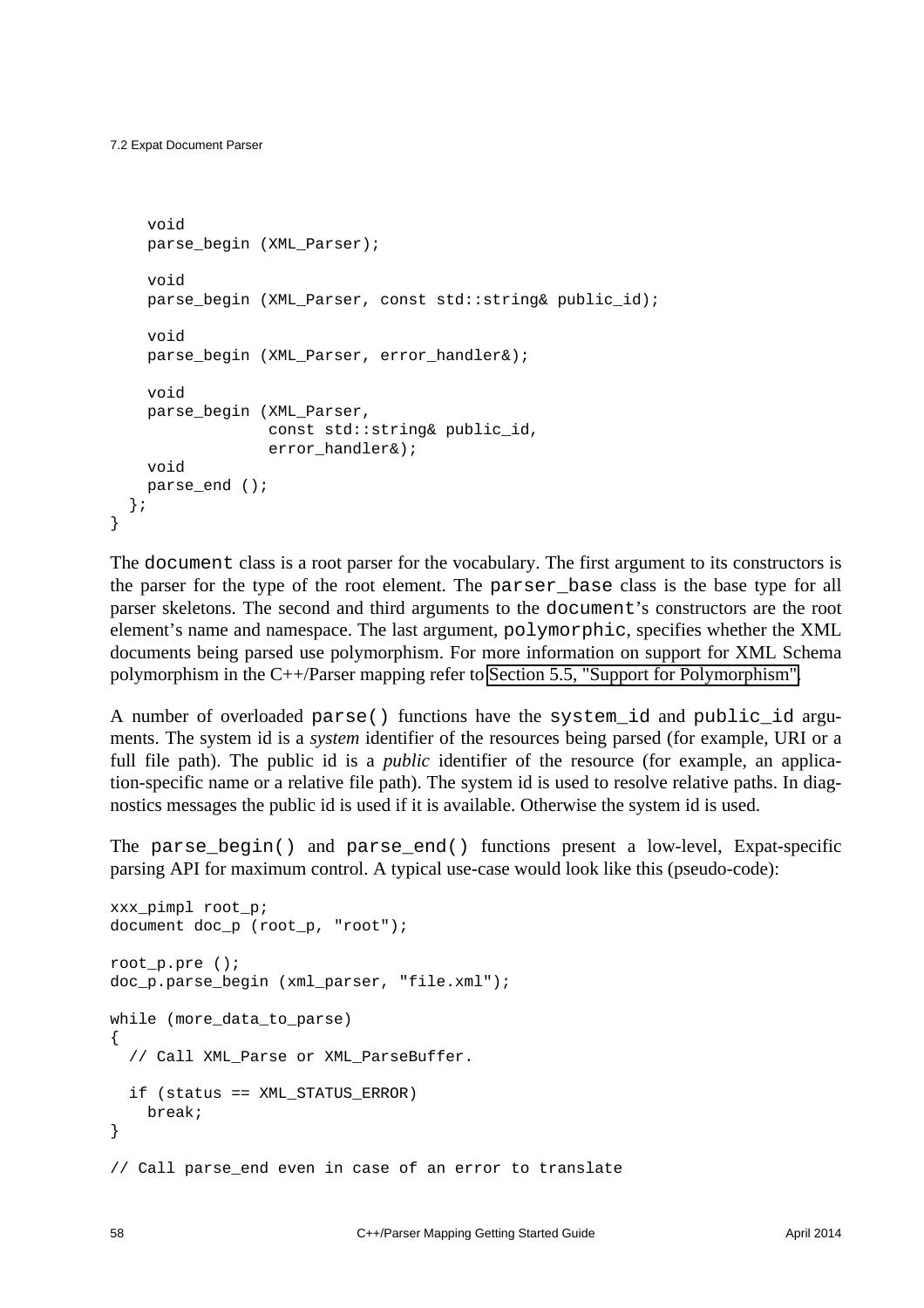```
// XML and Schema errors to exceptions or error handler
// calls.
//
doc.parse end ();
result_type result (root_p.post_xxx ());
```
Note that if your vocabulary uses XML namespaces, the XML\_ParserCreateNS() functions should be used to create the XML parser. Space (XML\_Char (' ')) should be used as a separator (the second argument to XML\_ParserCreateNS()).

The error handling mechanisms employed by the document parser are described in [Section 7.3,](#page-62-0) ["Error Handling".](#page-62-0)

#### <span id="page-62-0"></span>**7.3 Error Handling**

There are three categories of errors that can result from running a parser on an XML document: System, XML, and Application. The System category contains memory allocation and file/stream operation errors. The XML category covers XML parsing and well-formedness checking as well as XML Schema validation errors. Finally, the Application category is for application logic errors that you may want to propagate from parser implementations to the caller of the parser.

The System errors are mapped to the standard exceptions. The out of memory condition is indicated by throwing an instance of std::bad\_alloc. The stream operation errors are reported either by throwing an instance of std::ios\_base::failure if exceptions are enabled or by setting the stream state.

Note that if you are parsing  $std::istream$  on which exceptions are not enabled, then you will need to check the stream state before calling the post() callback, as shown in the following example:

```
int
main (int argc, char* argv[])
{
   ...
   std::ifstream ifs (argv[1]);
   if (ifs.fail ())
   {
     cerr << argv[1] << ": unable to open" << endl;
     return 1;
   }
   root_p.pre ();
  doc p.parse (ifs);
   if (ifs.fail ())
```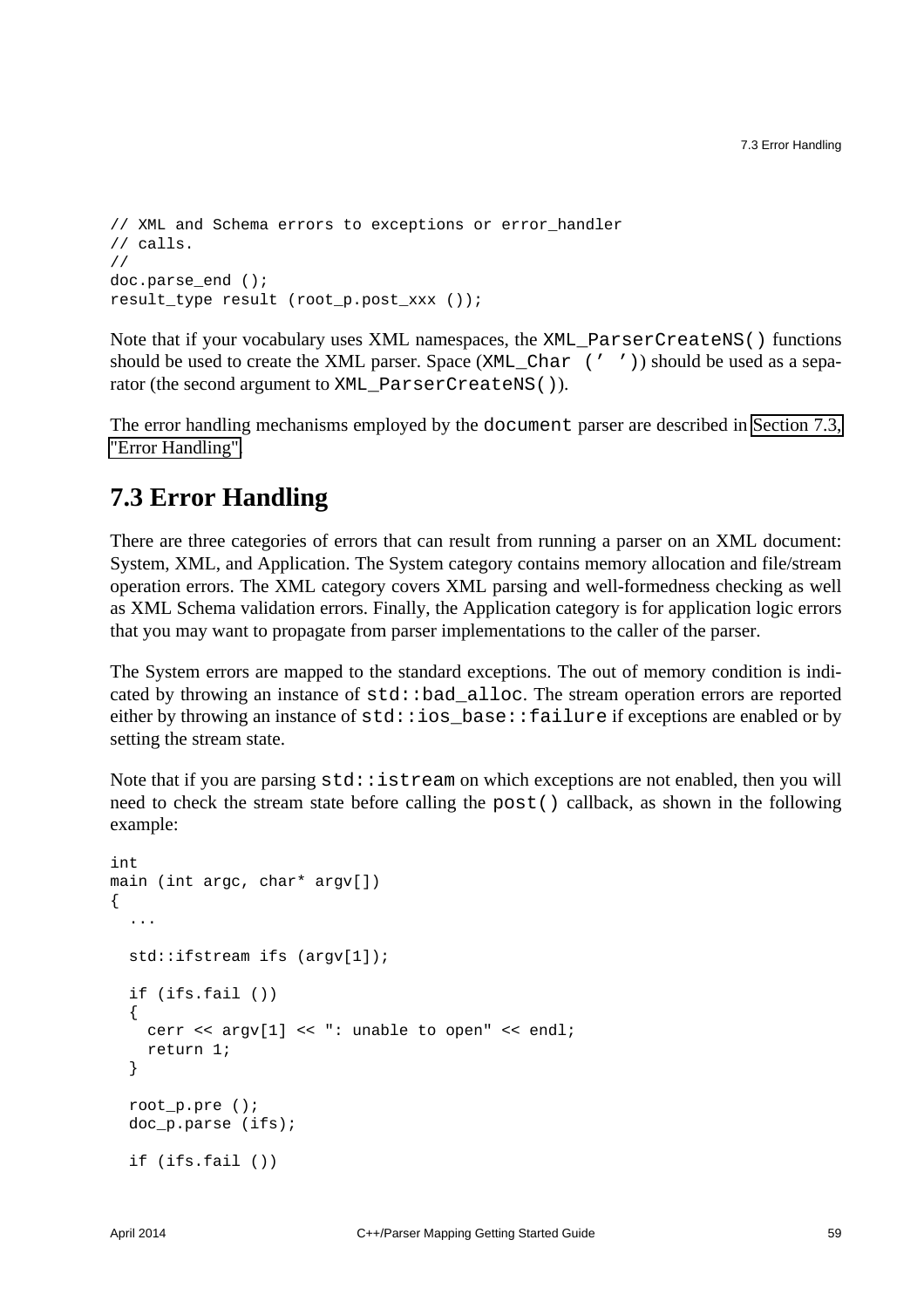```
 {
    cerr << argv[1] << ": io failure" << endl;
    return 1;
   }
 result type result (root p.post xxx ());
}
```
The above example can be rewritten to use exceptions as shown below:

```
int
main (int argc, char* argv[])
{
   try
   {
     ...
     std::ifstream ifs;
     ifs.exceptions (std::ifstream::badbit | std::ifstream::failbit);
     ifs.open (argv[1]);
     root_p.pre ();
     doc_p.parse (ifs);
     result_type result (root_p.post_xxx ());
   }
   catch (const std::ifstream::failure&)
   {
     cerr << argv[1] << ": unable to open or io failure" << endl;
     return 1;
   }
}
```
For reporting application errors from parsing callbacks, you can throw any exceptions of your choice. They are propagated to the caller of the parser without any alterations.

The XML errors can be reported either by throwing the xml\_schema::parsing exception or by a callback to the xml schema::error handler object (and xercesc::ErrorHandler object in case of Xerces-C++).

The xml\_schema::parsing exception contains a list of warnings and errors that were accumulated during parsing. Note that this exception is thrown only if there was an error. This makes it impossible to obtain warnings from an otherwise successful parsing using this mechanism. The following listing shows the definition of xml\_schema::parsing exception. Note that if the character type is wchar $t$ , then the string type and output stream type in the definition become std::wstring and std::wostream, respectively (see [Section 5.2, "Character Type and](#page-31-0)  [Encoding"\)](#page-31-0).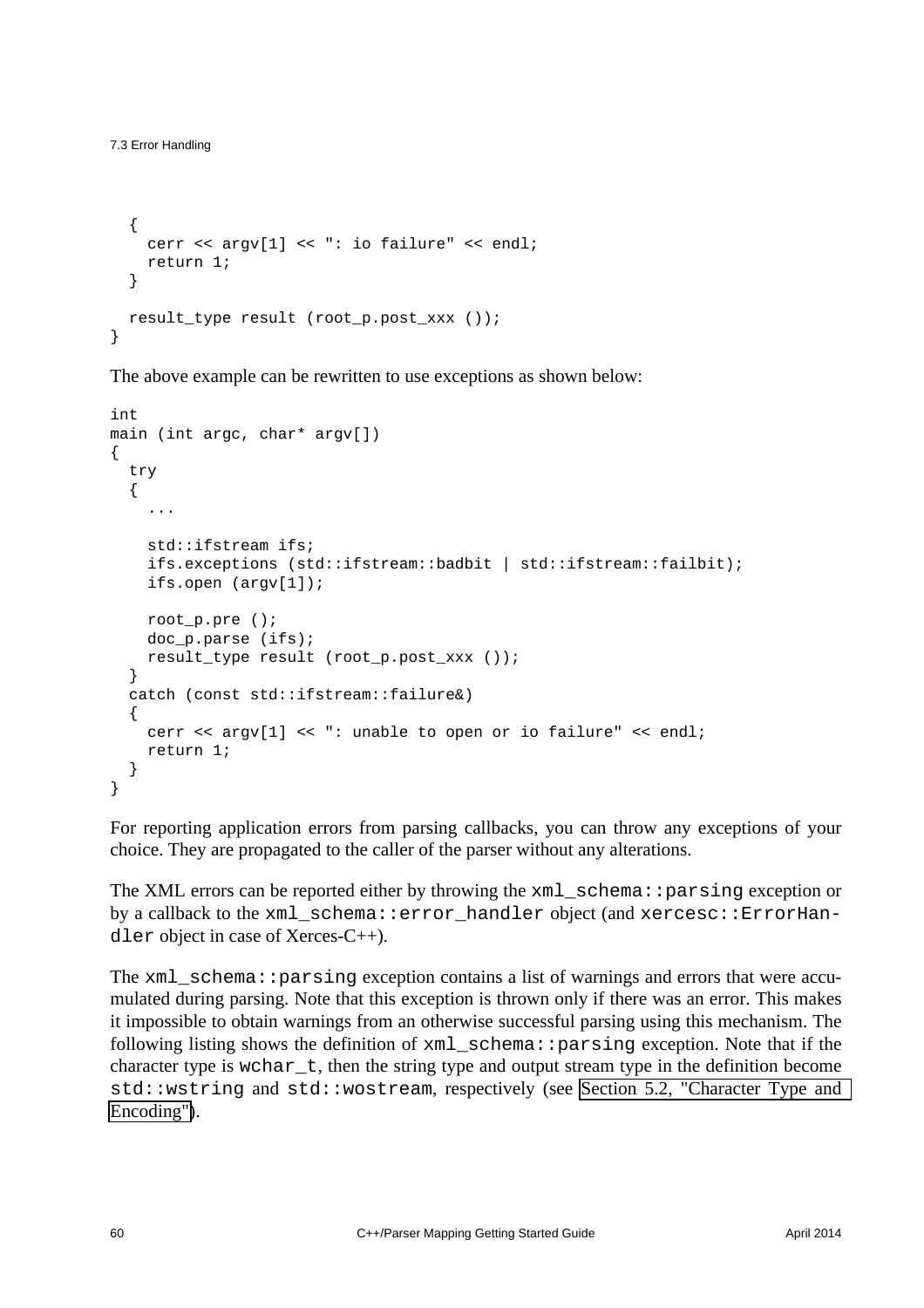7.3 Error Handling

```
namespace xml_schema
{
   class exception: public std::exception
   {
   protected:
    virtual void
    print (std::ostream&) const = 0;
   };
   inline std::ostream&
   operator<< (std::ostream& os, const exception& e)
   {
    e.print (os);
    return os;
   }
   class severity
   {
   public:
     enum value
     {
       warning,
       error
     };
   };
   class error
   {
   public:
    error (xml_schema::severity,
            const std::string& id,
             unsigned long line,
             unsigned long column,
            const std::string& message);
     xml_schema::severity
     severity () const;
     const std::string&
     id () const;
     unsigned long
     line () const;
     unsigned long
     column () const;
     const std::string&
     message () const;
```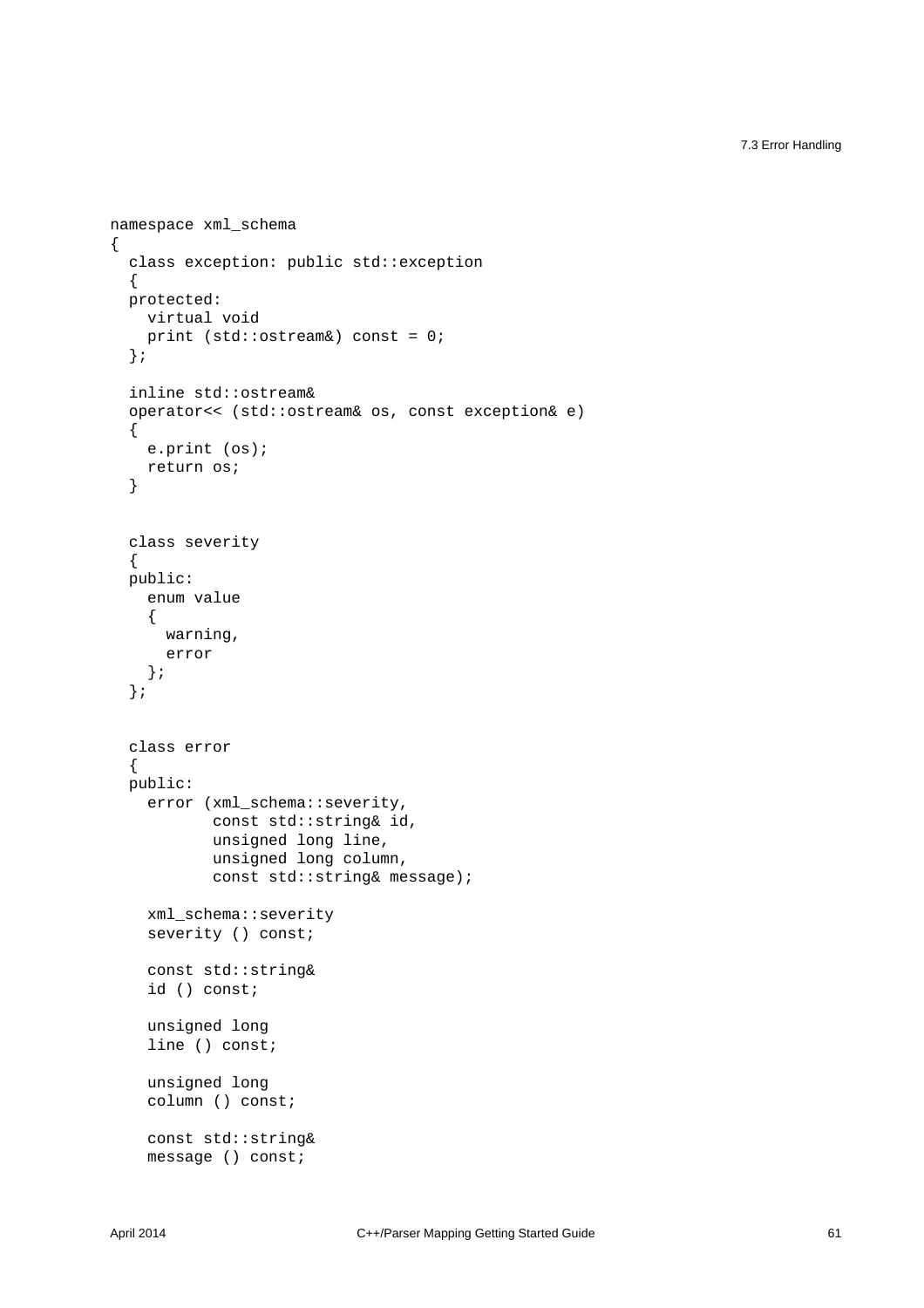```
 };
  std::ostream&
  operator<< (std::ostream&, const error&);
  class diagnostics: public std::vector<error>
   {
 \mathcal{E} std::ostream&
  operator<< (std::ostream&, const diagnostics&);
  class parsing: public exception
 {
  public:
    parsing ();
    parsing (const xml_schema::diagnostics&);
    const xml_schema::diagnostics&
    diagnostics () const;
    virtual const char*
   what () const throw ();
  protected:
    virtual void
    print (std::ostream&) const;
  };
```
The following example shows how we can catch and print this exception. The code will print diagnostics messages one per line in case of an error.

```
int
main (int argc, char* argv[])
{
   try
   {
     // Parse.
   }
   catch (const xml_schema::parsing& e)
   {
    cerr << e << endl;
     return 1;
   }
}
```
}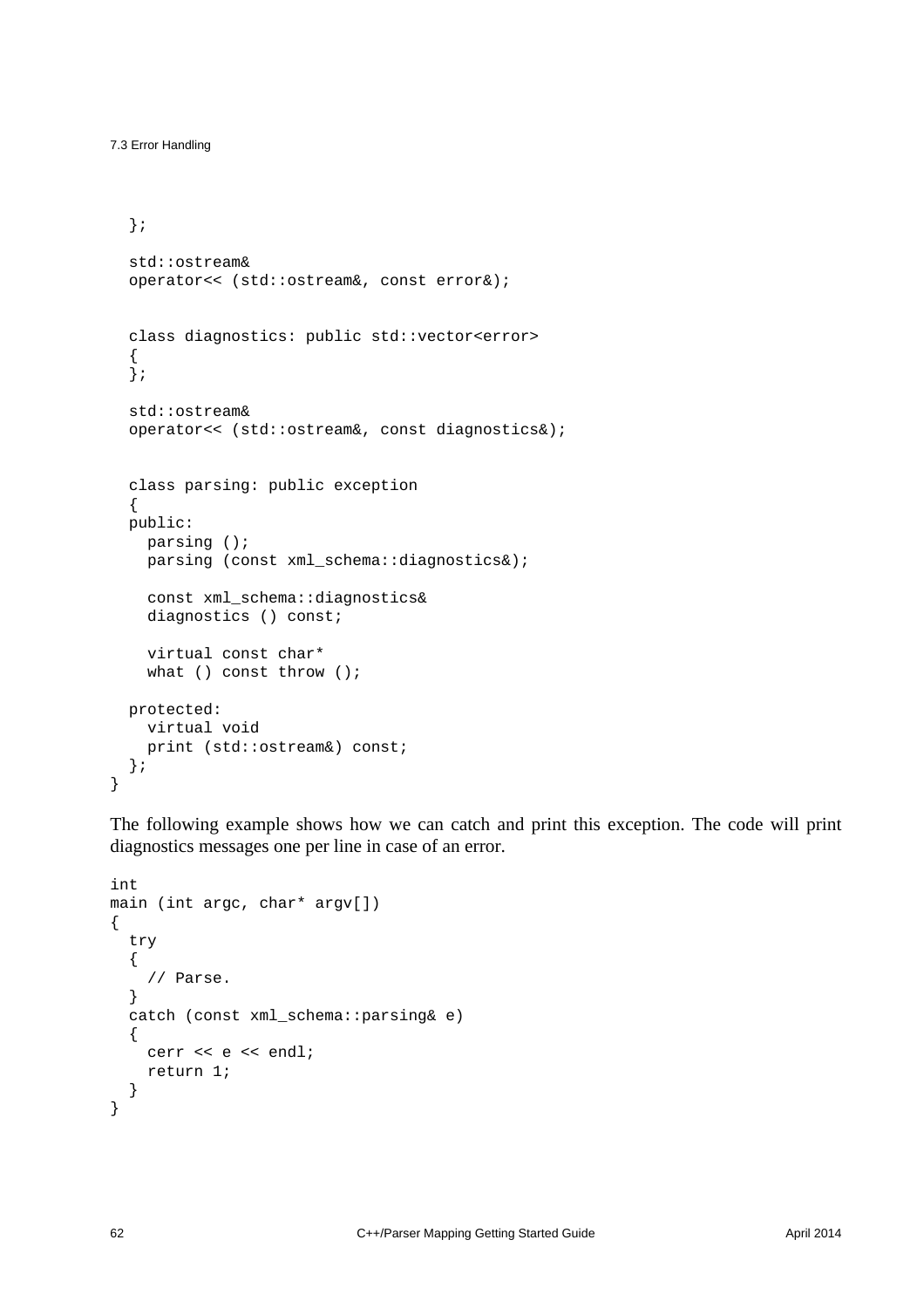With the error\_handler approach the diagnostics messages are delivered as parsing progresses. The following listing presents the definition of the error\_handler interface. Note that if the character type is wchar\_t, then the string type in the interface becomes std::wstring (see [Section 5.2, "Character Type and Encoding"\)](#page-31-0).

```
namespace xml_schema
{
   class error_handler
   {
   public:
     class severity
     {
     public:
       enum value
       {
         warning,
         error,
         fatal
       };
     };
     virtual bool
     handle (const std::string& id,
              unsigned long line,
              unsigned long column,
              severity,
             const std::string& message) = 0;
   };
}
```
The return value of the handle() function indicates whether parsing should continue if possible. The error with the fatal severity level terminates the parsing process regardless of the returned value. At the end of the parsing process with an error that was reported via the error\_handler object, an empty xml\_schema::parsing exception is thrown to indicate the failure to the caller. You can alter this behavior by throwing your own exception from the handle() function.

### <span id="page-66-0"></span>**Appendix A — Supported XML Schema Constructs**

The C++/Parser mapping supports validation of the following W3C XML Schema constructs in the generated code.

| <b>Construct</b> | <b>Notes</b> |  |  |  |
|------------------|--------------|--|--|--|
| <b>Structure</b> |              |  |  |  |
| element          |              |  |  |  |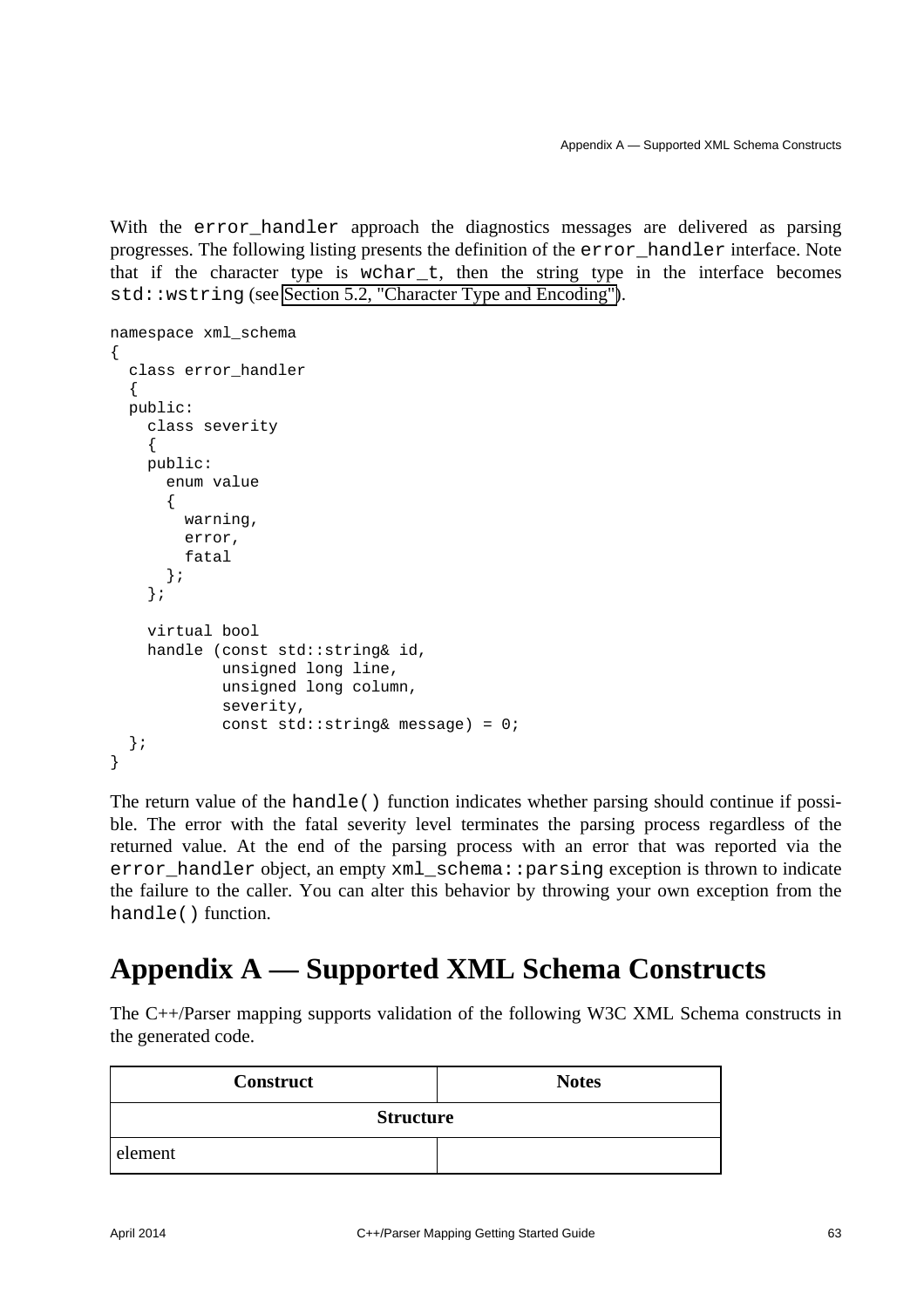| attribute                                 |                                       |  |  |  |
|-------------------------------------------|---------------------------------------|--|--|--|
| any                                       |                                       |  |  |  |
| anyAttribute                              |                                       |  |  |  |
| all                                       |                                       |  |  |  |
| sequence                                  |                                       |  |  |  |
| choice                                    |                                       |  |  |  |
| complex type, empty content               |                                       |  |  |  |
| complex type, mixed content               |                                       |  |  |  |
| complex type, simple content extension    |                                       |  |  |  |
| complex type, simple content restriction  | Simple type facets are not validated. |  |  |  |
| complex type, complex content extension   |                                       |  |  |  |
| complex type, complex content restriction |                                       |  |  |  |
| list                                      |                                       |  |  |  |
| <b>Datatypes</b>                          |                                       |  |  |  |
| byte                                      |                                       |  |  |  |
| unsignedByte                              |                                       |  |  |  |
| short                                     |                                       |  |  |  |
| unsignedShort                             |                                       |  |  |  |
| int                                       |                                       |  |  |  |
| unsignedInt                               |                                       |  |  |  |
| long                                      |                                       |  |  |  |
| unsignedLong                              |                                       |  |  |  |
| integer                                   |                                       |  |  |  |
| nonPositiveInteger                        |                                       |  |  |  |
| nonNegativeInteger                        |                                       |  |  |  |
| positiveInteger                           |                                       |  |  |  |
| negativeInteger                           |                                       |  |  |  |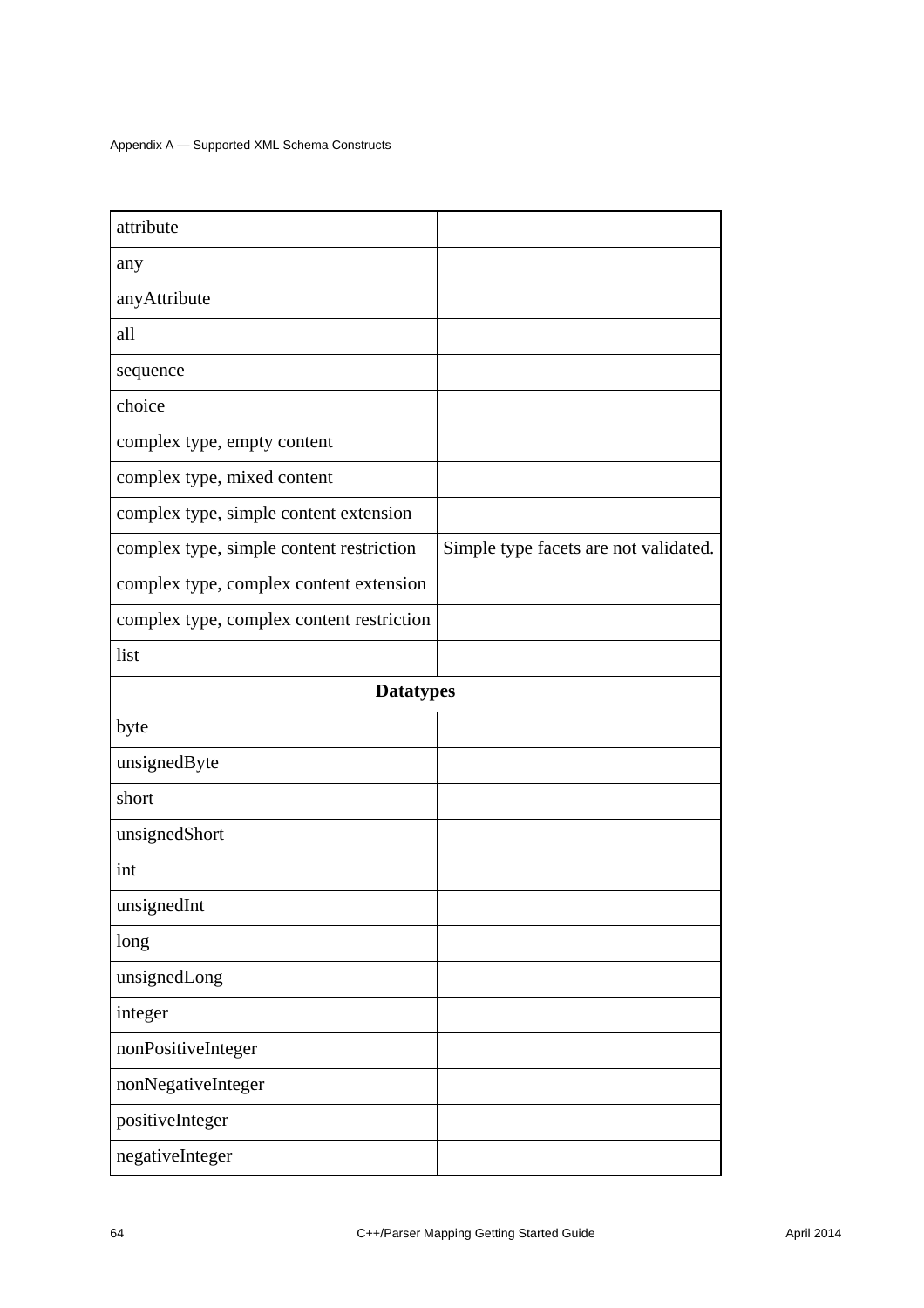| boolean          |                                      |
|------------------|--------------------------------------|
| float            |                                      |
| double           |                                      |
| decimal          |                                      |
| string           |                                      |
| normalizedString |                                      |
| token            |                                      |
| Name             |                                      |
| <b>NMTOKEN</b>   |                                      |
| <b>NCName</b>    |                                      |
| language         |                                      |
| anyURI           |                                      |
| ID               | Identity constraint is not enforced. |
| <b>IDREF</b>     | Identity constraint is not enforced. |
| <b>NMTOKENS</b>  |                                      |
| <b>IDREFS</b>    | Identity constraint is not enforced. |
| QName            |                                      |
| base64Binary     |                                      |
| hexBinary        |                                      |
| date             |                                      |
| dateTime         |                                      |
| duration         |                                      |
| gDay             |                                      |
| gMonth           |                                      |
| gMonthDay        |                                      |
| gYear            |                                      |
| gYearMonth       |                                      |